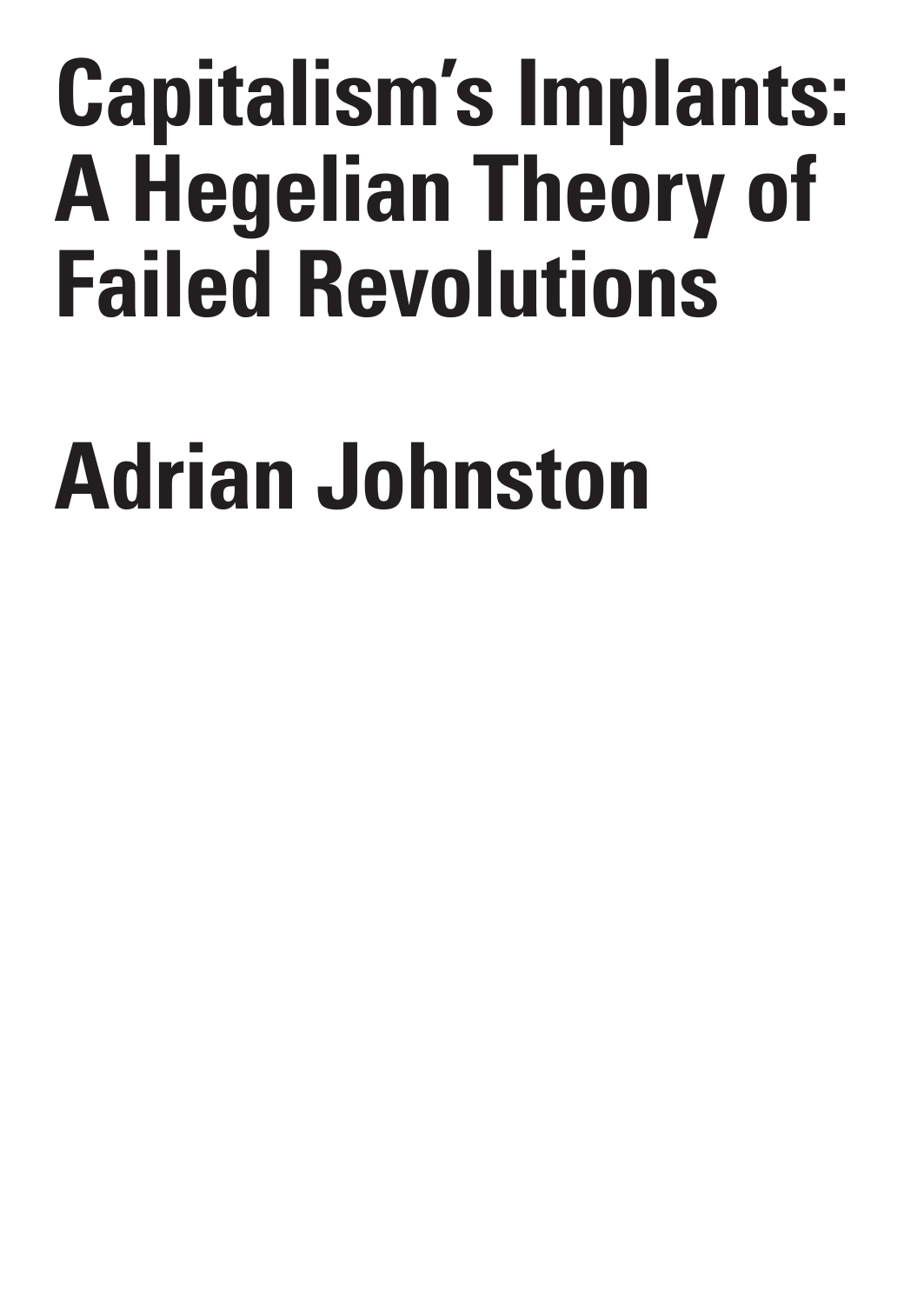**Abstract:** Going back to Hegel himself, there is a long-standing tendency to associate dialectics with dynamics. That is to say, Hegel's dialectical philosophy frequently is construed as an updated, sophisticated Heraclitean flux doctrine, a sort of process metaphysics constantly foregrounding becoming, change, fluidity, movement, transformation, and the like. Indeed, for Marx, Engels, and much of the Marxist tradition, dialectics-as-dynamics is the rational revolutionary kernel of Hegelian thinking. Yet, at least at the level of socio-political philosophizing, the past two-hundred years since the publication of Hegel's political *magnum opus*, *Elements of the Philosophy of Right* (1821), has made evident the need to reconsider this deeply-engrained intellectual habit of equating the dialectical with the dynamic. If Hegelianism (as well as Marxism) is to remain capable of reckoning with history up through the twentyfirst-century present, it must be able to account for why and how so much of the future historical progress Hegel and Marx, as children of the Enlightenment, optimistically anticipated failed to happen. One could say that real social history itself from the nineteenth century through today has exhibited much in the way of stasis, setbacks, and regressions unforeseen by the likes of Hegel and Marx themselves. The sorts of socio-historical progress envisioned by Hegelianism and Marxism has for a long time been, and still continues to be, stalled. This fact calls for conceptualizing a dialectics of non-dynamism, a sluggish or stuck dialectic, so to speak. Herein, I attempt to contribute to this (re) conceptualization of historical dialectics by developing a Hegelian theory of failed revolutions precisely through an immanent-critical engagement with the full span of Hegel's political writings from 1798 to 1831.

**Keywords:** G.W.F. Hegel, Karl Marx, Adam Smith, Scottish Enlightenment, History, Economics, Capitalism, Revolution

## **§1 The Compromising of Immanent Criticism: Timely and Untimely Children**

G.W.F. Hegel is widely and appropriately credited with being one of the first major philosophers to grapple seriously with the significance and implications of the rise of modern industrial capitalist economies and these economies' representations in the thinking of the then-new field of "political economy" (eventually to become the discipline of economics). Hegel's socio-political writings display an in-depth knowledge of such British sources as James Steuart's *An Inquiry into the Principles of Political Economy* (1767), Adam Ferguson's *An Essay on the History of Civil Society* (1767), and Adam Smith's *An Inquiry into the Nature and Causes of the Wealth of Nations* (1776). What is more, not only do texts in the vein of Smith's *The Wealth of Nations* and Bernard Mandeville's early-

T  $\mathbf{I}$ Q U E / Volume 8

C R I S I S & C R  $\mathbf{I}$ 

Issue 2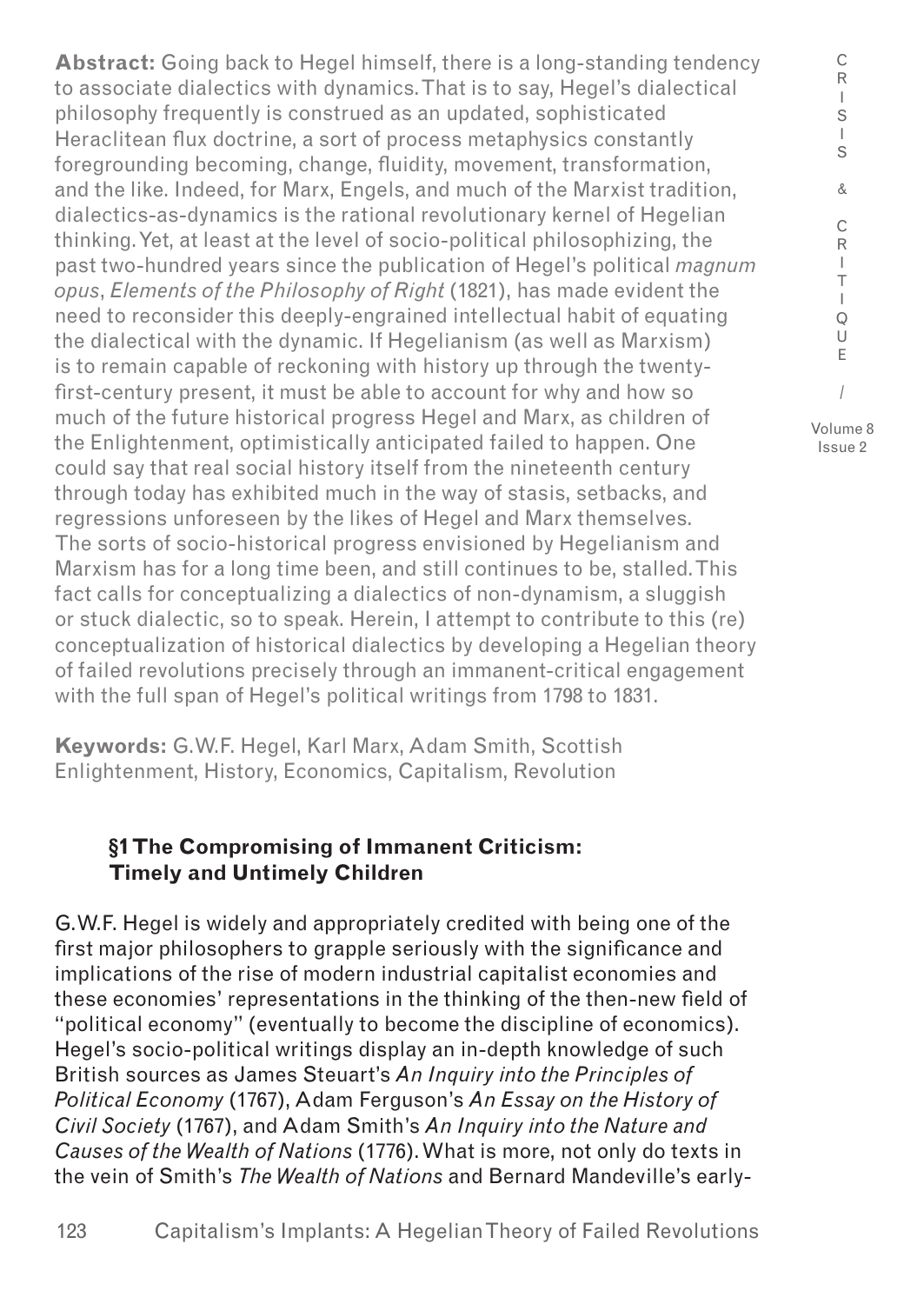eighteenth-century *The Fable of the Bees* inform Hegel's directly socioeconomic and political musings—the Mandevillian treatment of intended private vice as unintended public virtue<sup>1</sup> and the related Smithian notion of the "invisible hand" of the benevolent market animated by nothing more than bourgeois selfishness $^{\rm 2}$  serve as models for the movement of opposites of all sorts inverting into each other characteristic of Hegelian speculative dialectics in general (including in Hegel's non-political philosophy too).<sup>3</sup> Indeed, Mandeville's talk of "cunning"<sup>4</sup> (and related talk by Smith<sup>5</sup>) may have been a, if not the, inspiration for Hegel's "cunning of reason" (*die List der Vernunft*).6

Hegel's very first published work, *Commentary on the Bern Aristocracy*, is his 1798 anonymous translation and interpretation of a set of anti-aristocratic public letters written by a Swiss lawyer living in exile in Paris, Jean Jacques Cart, about injustice and oppression in Cart's native land (where Hegel himself resided from 1793 to 1796). Hegel's very last published work of 1831, entitled "On the English Reform Bill" and written shortly before his death, is an essay warning of the populist dangers of the then-impending reform of England's Parliamentary electoral system. Roughly in-between, there is the 1821 published version of Hegel's Berlin lectures on the *Elements of the Philosophy of Right*. 1821's *Philosophy of Right* justifiably is recognized, even by the bulk of its harshest critics, as one of the most important books in the entire history of Western political philosophy. Indeed, Hegel is seriously concerned throughout his philosophical career, from start to finish, with intertwined social, political, economic, and historical issues.

Particularly in the *Philosophy of Right*, Hegel, as is common knowledge, emphasizes that the main challenge served up to humanity as a whole by modern social history is somehow or other reconciling the competing claims of the individual with his/her rights (i.e., Hegel's sphere of "morality" [*Moralität*]) and of the collective with its rights (i.e., Hegel's sphere of "ethical life" [*Sittlichkeit*]7 ). Although foreshadowed in antiquity

4 Mandeville 1989, p. 68, 350

5 Smith 1986, p. 515 Smith 1999, pp.30, 32

6 Hegel 1979, pp. 247-249; Hegel 1991a, §189 p. 227; Hegel 1984a, p. 325

7 Hegel 1991a, §33 pp. 62-64

C R

<sup>1</sup> Mandeville 1989, pp. 53-55, 68, 76, 81, 88, 118-119, 130, 200)

<sup>2</sup> Smith 1999, p. 32

<sup>3</sup> Hegel 1979, pp. 154, 162, 167-168, 170, 242-244, 247-249; Hegel 1991a, §189 pg. 227-228; Hegel 1956, pp. 30-34; Lukács 1976, p. 352; Pelczynski 1971a, pp. 10, 12; Harris 1972, pp. 434-436; Harris 1983, pp. 126, 138; Bloch 1977, pp. 234-235; Pelczynski 1984, pg. 5; Plant 1983, pp. 229-231, 235;Walton 1984, pp. 246-247; Waszek 1988, pp. 8-9, 24-25, 149-150, 153; Smith 1989, p. 209; Wood 1990, pp. 228-230; MacGregor 1996, pp. 4, 48, 165, 290-291; Herzog 2013, pg. 25, 54; Skomvoulis 2015, p. 20-21; Mowad 2015, p. 79; Cesarale 2015, p. 98)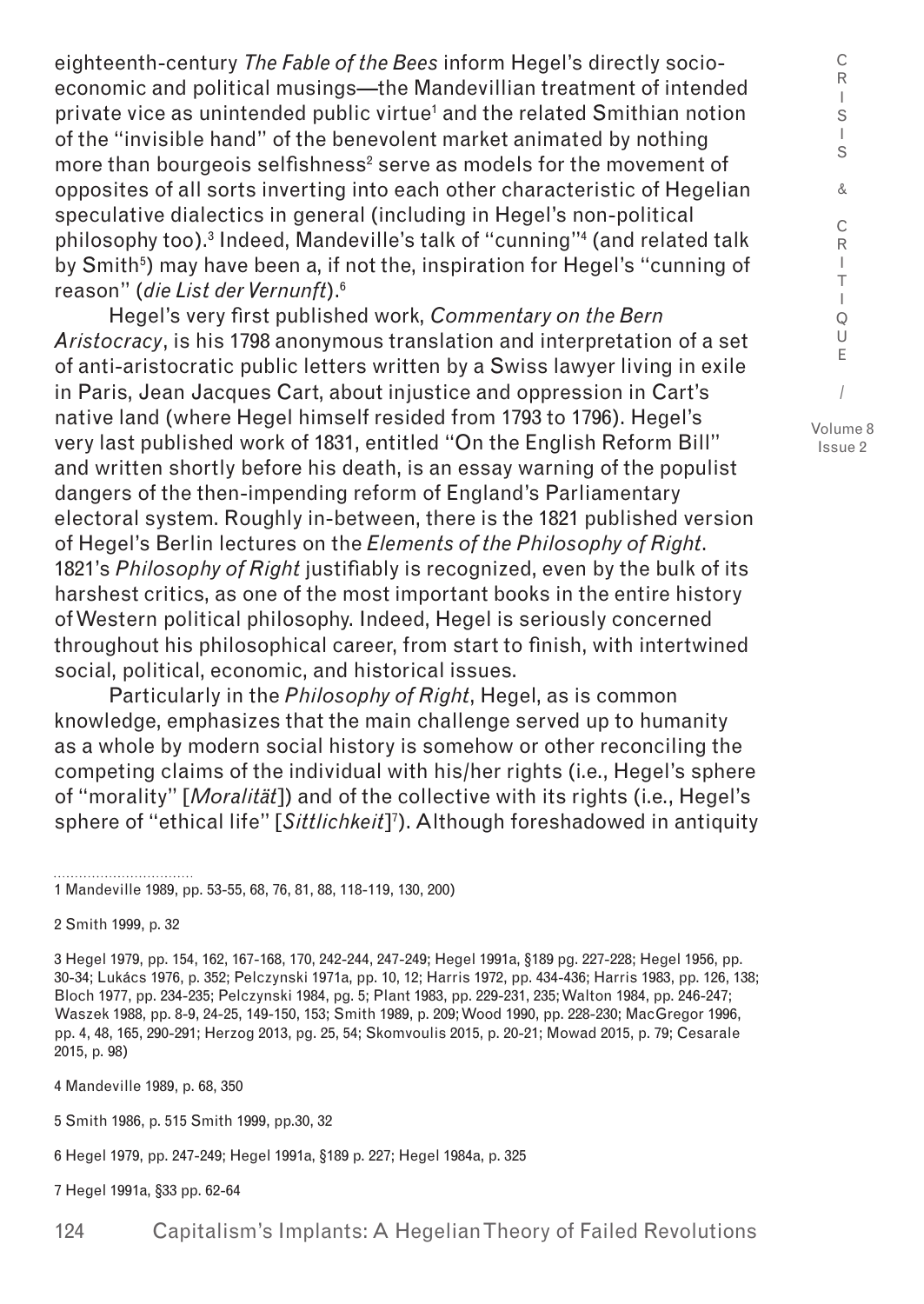by the figure of Socrates with his *daim*ō*n* (especially as portrayed in the Platonic dialogues recounting his trial and death<sup>s</sup>), the figure of the sovereign individual with his/her inviolable mental interiority is a spiritual-ideological phenomenon specific, as socially pervasive or even hegemonic, to modernity.<sup>9</sup> Hegel, especially in the *Philosophy of Right*, depicts the modern era, including his own present, as still struggling towards a yet-to-be-achieved proper balance between what is owed to the private good of the singular subject ("I") of *Moralität* and what is owed to the public good of the group subject ("we") of *Sittlichkeit*. 10 How do these sides mutually restrict each other? How should their competing rights claims be adjudicated? Under what circumstances ought one side's claims to override the other side's claims?

Of course, the best-known portion of Hegel's *Philosophy of Right* is its (in)famous preface. One of its most familiar statements is the assertion according to which "each individual is… a *child of his time* (*ein* Sohn seiner Zeit); thus philosophy, too, is *its own time comprehended in thoughts* (ihrer Zeit in Gedanken erfaßt)."11 Given how much ink has been spilled about this line, not to mention about Hegel's 1821 preface, the *Philosophy of Right* in its entirety, the full sweep of Hegel's complex and evolving socio-political thought, and Hegel's philosophy as a whole, I must confine myself here to a few highly selective remarks about this line (as well as similarly constraining myself throughout the rest of this intervention).

Hegel's acknowledgment that even the philosopher, presumably himself included, is never (completely) above the fray of his/her *Zeitgeist* entails at least a tacit registration of a possible risk. As Hegel would be the first to admit, his political philosophy, particularly as crystallized in the *Philosophy of Right* itself, is a "child of its time" insofar as its architecture and arguments mirror structures and dynamics operative in the social history culminating in Hegel's early-nineteenth-century European context.12 The Hegelian *Moralität*-*Sittlichkeit* distinction is meant to delineate a fault line of tension running through the objective reality of modernity and its familial, economic, and political organizations and institutions. As "*its own time comprehended in thoughts*," Hegel's philosophy deliberately reflects its socio-historical surroundings.

For this Hegel, neither the specific problem of spiraling wealth inequality under industrial capitalism (producing an immiserated

10 Hegel 1999, p. 230

11 Hegel 1970a, p. 26; Hegel 1991a, p. 21

12 Hegel 1995a, §86 pg. 158

C R I

<sup>8</sup> Hegel1999, pp. 153-154; Hegel 1995a, §167, p. 311; Hegel 1955, pp. 425-448

<sup>9</sup> Hegel 1999, p. 50; Hegel 1991a, §104 pp. 131-132, §106 pp. 135-136, §136 pp. 163-164, §138 pp. 166-167, §140 pg. 175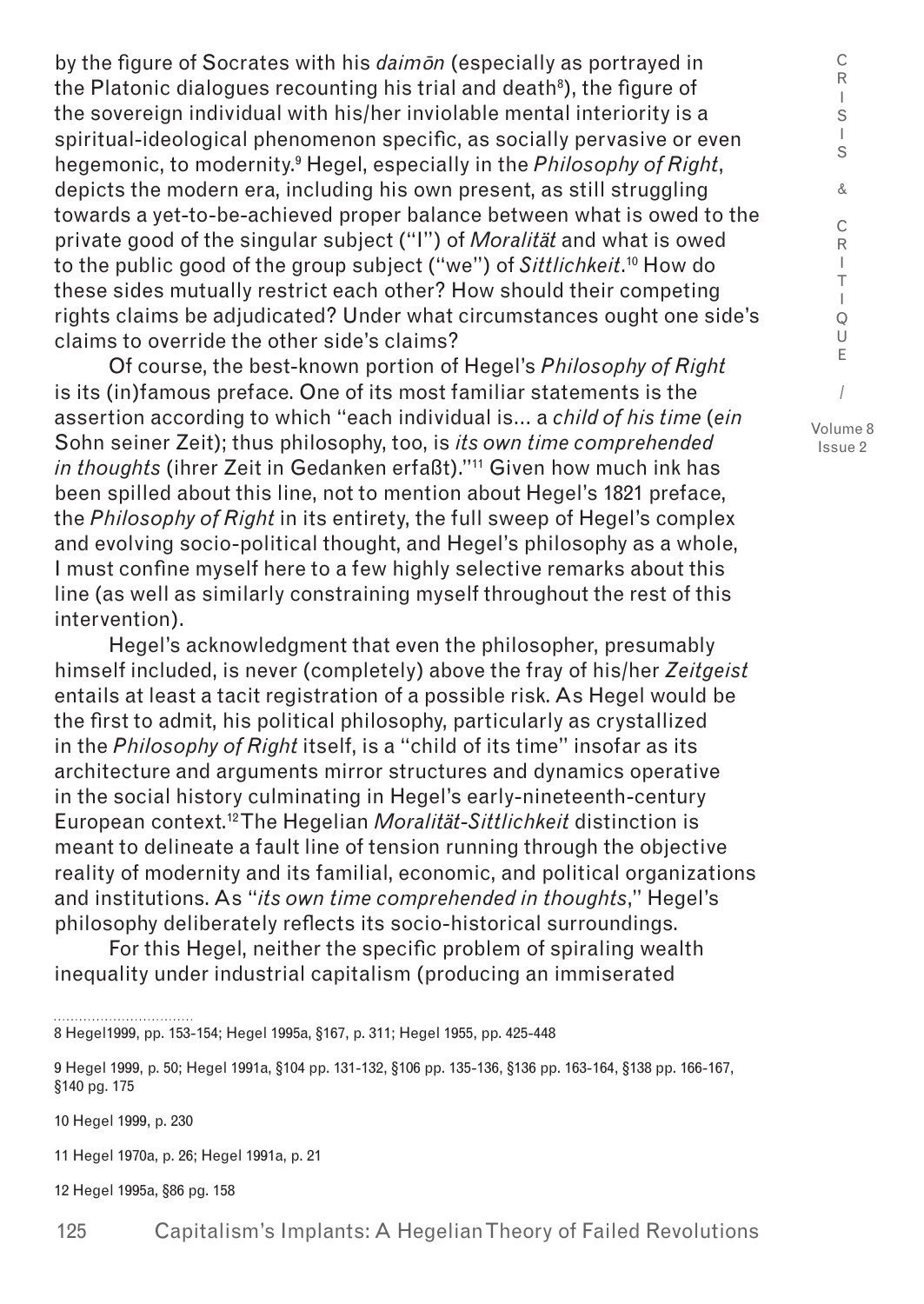"rabble" [*Pöbel*]13) nor the more general problem of squaring the circle between individualism and collectivism in the modern era point toward evident solutions on the foreseeable horizon of social history. Hegel's refusal promptly to furnish improvised armchair resolutions of these difficulties testifies to his sincere intellectual honesty. Yet, regardless of however much awareness of and sensitivity to contemporaneous socioeconomic challenges one attributes to Hegel as a "child of his time," I would contend that Hegel's thinking does not escape being contaminated and compromised by the same problems of modernity he keeps center stage in his socio-political philosophizing.

Indeed, Hegel himself might concede that this is inevitable for any and every philosopher or thinker of societies and their histories. From Hegel's own perspective, reflection on social history is itself going to be shaped by the very social history upon which it reflects.<sup>14</sup> Hence, such reflection (including that responsible for a text like the *Philosophy of Right*) will be ambivalently double-sided. It will be simultaneously a timely immanence and an untimely transcendence *vis-à-vis* its conditioning and enveloping social surroundings.

On the one hand, a *Zeitgeist* becomes self-conscious, transparent to itself, only via the "comprehension" (*Erfassung*) it achieves in and through the "thoughts" (*Gedanken*) about itself it helps to generate within at least a few of its participants. This would be a version of Hegel's (unconscious collective) substance becoming (conscious individual) subject within the reflecting subjectivity of the socio-political philosopher/thinker. And, societies, in achieving degrees of consciousness about themselves in and through certain of their thinking members, also achieve ideationaldeliberative self-distancing (i.e., an untimely transcendence, however minimal) such as to allow for reconsiderations of their arrangements and directions.<sup>15</sup>

In fact, as per Hegel's idealism, social change is made possible precisely thanks to the intellectual grasping of social history up through a given *status quo* (a point which Karl Marx in particular goes on to problematize in several manners). This conviction about social change through social consciousness is conveyed in, for instance, an October 28, 1808 letter from Hegel to his personal friend and professional benefactor

Kervégan 2007, pp. 68, 197-198, 232, 390; Ruda 2011, pp. 4-5, 13-14, 32-33, 36-39, 46-47, 58-68, 73-74, 116-117, 121, 146-148, 168, 179; Žižek, 2012, pp. 437-438; Žižek 2014, pp.23, 44; Johnston, 2018, pp. 78-79, 117-120, 124-125

14 Bourgeois 2000, pp. 106, 122

15 Hegel 1986, §11 pp. 12-13

C R I T I Q U E / Volume 8

C R I S I S &

Capitalism's Implants: A Hegelian Theory of Failed Revolutions

126

<sup>13</sup> Hegel 2002, pg. 99;

Hegel 1979, pp. 170-171; Hegel 1995a, §118 pp. 208-211, §150 pp. 280; Hegel 1991a, §244-246 pp. 266-268], §248 pp. 269; Hegel 1999, pp. 255-256; Plekhanov 1974, pp. 471-472; Althusser 2006, pg. 276; Plant 1983, "pp. 231-232; Smith 1989, p. 143; Wood 1990, pp. 248-255; Hardimon, 1994, pp. 32, 236, 241-242, 244, 247- 248, 258;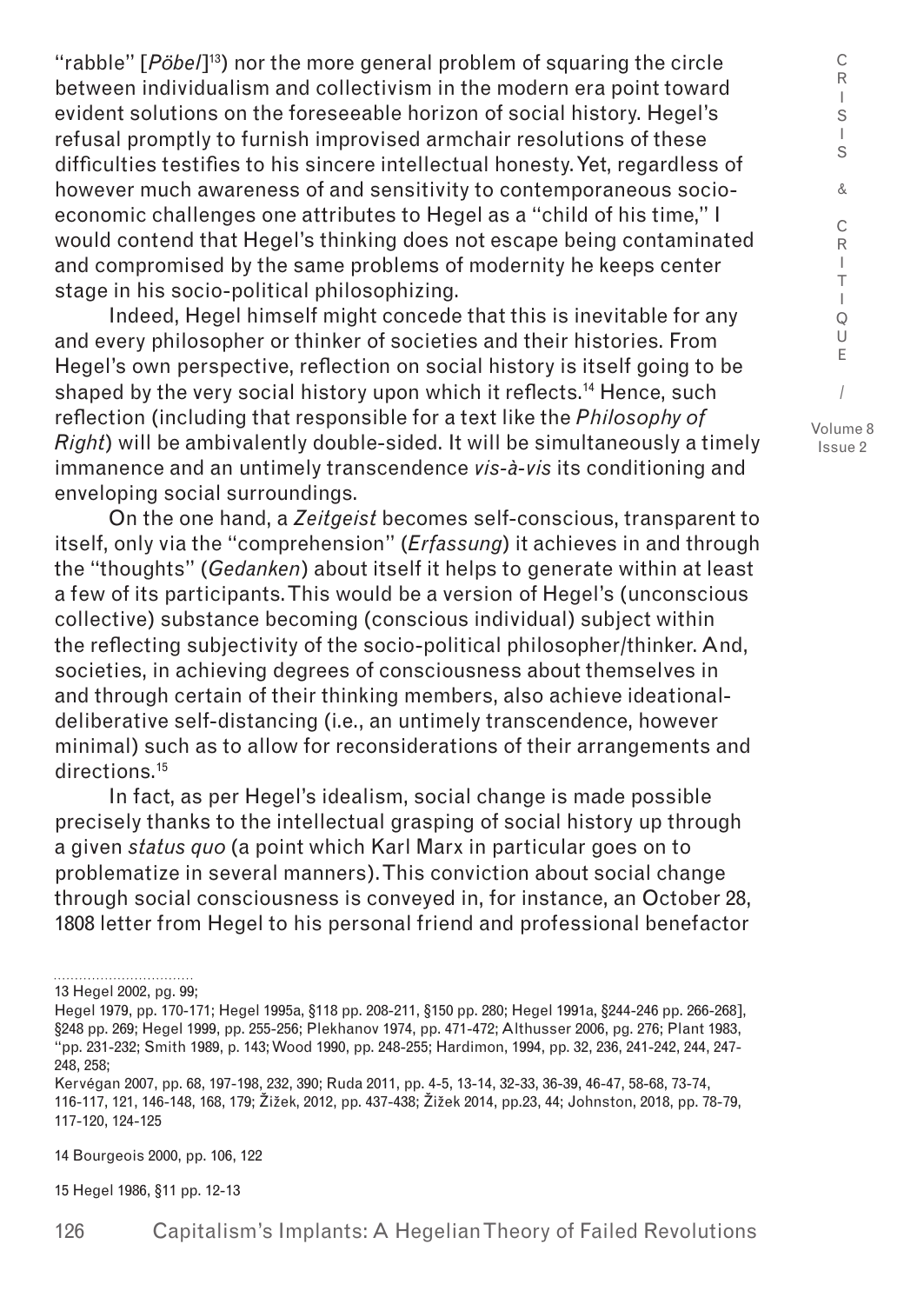Friedrich Immanuel Niethammer. A well-known line therein declares, "Once the realm of representation [*Vorstellung*] is revolutionized, actuality [*Wirklichkeit*] will not hold out."16 Other texts also express Hegel's belief that any truly significant social revolution must be prepared for and enabled by a preceding spiritual reformation.17

However, Hegel concedes that any such subjective reformation, in order to become objectively revolutionary, requires the backing of concrete physical force<sup>18</sup> (a foreshadowing of Marx's anti-idealist thesis about "the weapons of criticism" needing to translate themselves into "the criticism of weapons" in order to be actually efficacious in producing real social transformations<sup>19</sup>). Similarly, Hegel stipulates that it is not the thoughts of those exceptional subjects who alter the course of history (i.e., history's proverbial "great men") that makes them world-changing, as per an erroneous "psychological" approach to history, but their deeds really performed.<sup>20</sup> Considering that deeds as per Hegel's theory of action are, as soon as they are performed, mediated by the intersubjective and trans-subjective social matrices within which the acting subject is embedded, Hegel rejects atomistic as well as psychologistic approaches to history, even to its so-called "great men" (with the idealism of Hegel's "absolute idealism" emphasizing relational mediation and correspondingly being opposed to atomism, but not opposed to realism as is "subjective idealism"<sup>21</sup>). The gap between Hegel and Marx is not as wide here as it might seem at first glance—and this despite Marx's anti-Hegelian "History does not march on its head."<sup>22</sup>

On the other hand, this same consciousness of society generated out of society itself is bound to reduplicate many of this society's limitations and blind spots. Succinctly stated, socially conditioned reflection on the social is another instance of sublation in Hegel's precise technical sense. That is to say, conscious apprehension of a society by some of this society's members involves, as per the discrepant meanings of the German word "*Aufhebung*" invariably played upon by Hegel, both a partial surpassing of this society (through mental comprehension as a movement of the thinking subject taking distance from the object

16 Hegel 1984a, p. 179

17 Hegel 1975, p. 152; Hegel 1999, pp. 1-2; Hegel 1971a, §552 pp. 287-288; Hegel 2002, pp. 305-206; Hegel 1956, pp. 420, 453;

18 Hegel 1999, p. 101; Hegel 2002, p. 252

19 Marx1992, p. 25

20 Hegel 1964, p. 247

21 Hegel 1977a, pp. 115, 127, 165-167; Hegel 2002, p. 229; Hegel 1979, pp. 223-226; Hegel 1969a, p. 155; Hegel, 1991a, §95-96 pp. 152-153; Johnston 2018, pp. 51-52

22 Marx and Engels 1975, pp. 103, 118, 238-239; Marx and Engels 1998, pp. 33-36, 42-43

127 Capitalism's Implants: A Hegelian Theory of Failed Revolutions

R  $\mathbf{I}$ S I S & C R I T I Q U E / Volume 8 Issue 2

C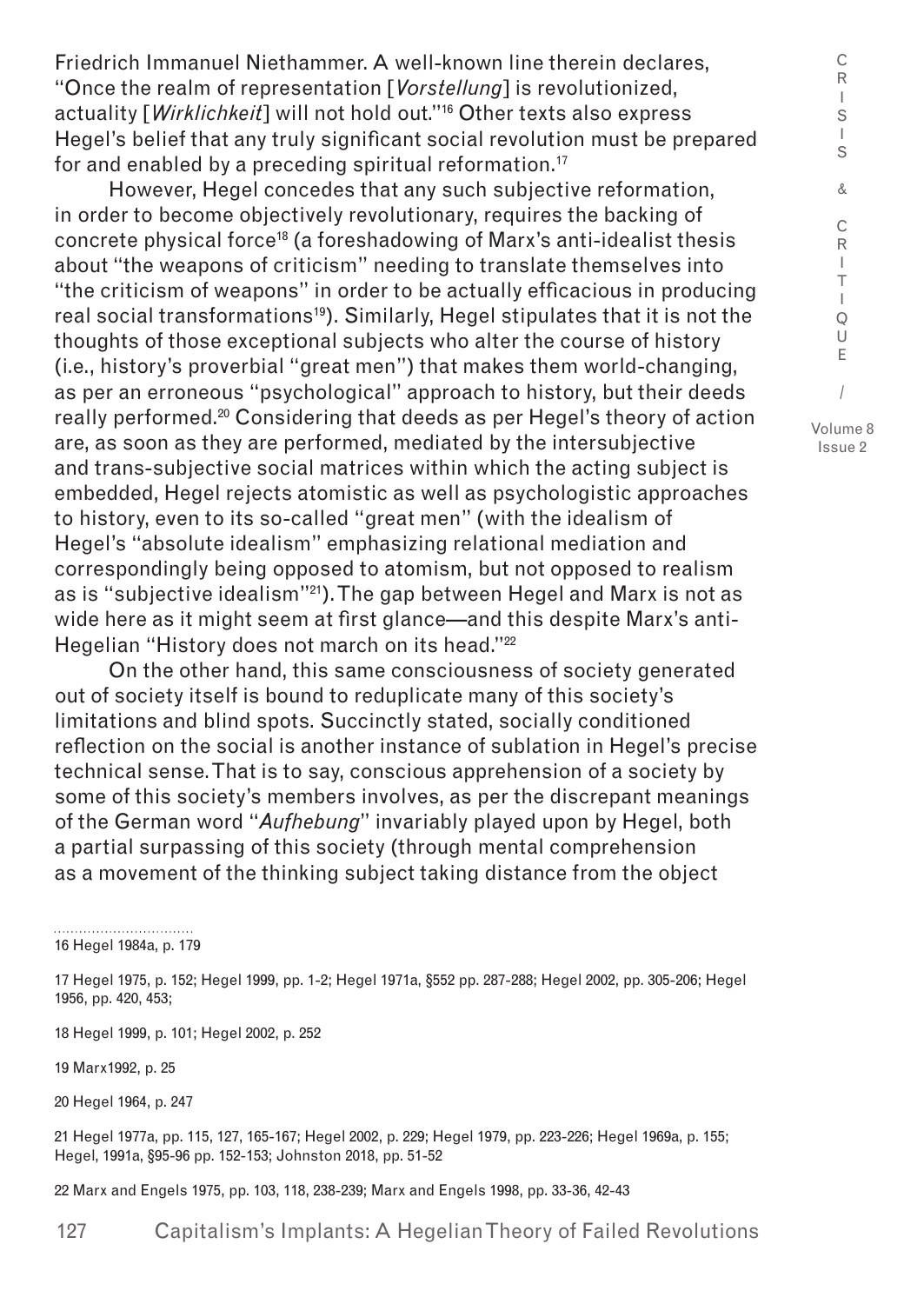thought precisely in order to think the latter) as well as simultaneously a preservation of portions of this same society (including mental comprehension inheriting and echoing, however intentionally or not, this society's unresolved difficulties and inconsistencies). I believe that the latter aspect of Hegel's own reflections on his socio-historical context, in the *Philosophy of Right* and elsewhere, leave him still too indebted to and influenced by the capitalist, liberal, and bourgeois individualist elements he nonetheless also submits to penetrating, scathing criticism. I will specify and defend this belief throughout much of what follows.

For Hegel, a weakening of the cohesion of the *polis*, an unraveling of the binding threads of *Sittlichkeit*, tends to trigger a fleeing of social decay and dissolution by this community's better souls and brighter minds. Such singular subjects withdraw into themselves, retreating into the inner sanctum of their purely mental lives as refuges from the historical *Sturm und Drang* raging all around them.23 Not coincidentally, Socrates, with his individualism of conscience, appears during the decline of Athens (with the Hegel of the *Philosophy of Right* even defining "conscience" [*das Gewissen*] proper as essentially involving withdrawal from the world's objective particularities into the empty fortress of universal free subjectivity<sup>24</sup>). Similarly, in the spirit of this same Hegel, one might interpret today's self-help popularizations of tend-your-owngarden ancient stoicism as one of countless symptoms of the rottenness and dysfunction of a twenty-first-century capitalism convulsed by crisis, disease, poverty, war, and the looming threat of catastrophic environmental collapse.

But, however much slackening occurs of the ties that bind the "moral" individual subject to the "ethical" collective substance due to the latter's inner discord, instability, and/or enfeeblement, these ties tend not neatly and cleanly to snap *in toto*. At least a few loose threads of the times can be expected to cling to even the most radical and untimely of the *status quo*'s thinkers. This structural dynamic (partly) restraining or stifling the radicality of pure thinking arguably holds for Hegel himself too, as I now will set about demonstrating.

#### **§2 Glauben oder Wissen**: **Faith Plausible and Implausible**

From the very beginning of Hegel's intellectual itinerary and this beginning's initiations of his thereafter lifelong pondering of overlapping social, political, economic, and historical factors, he exhibits an Enlightenment-style faith in the inevitability and irresistibility of

S I S & C R I T I Q U E / Volume 8 Issue 2

C R  $\mathbf{I}$ 

<sup>23</sup> Hegel 1977b, pp. 119-122, 266-289; Hegel 1995a, §64 pp. 123, §69 pp. 129-130; Hegel 1991a, §138 pp. 166- 167, §274 p. 313; Hegel 1995b, pp. 407-410, 412, 443-447; Hegel 1995c, p. 69

<sup>24</sup> Hegel 1970a, §136 p. 254; Hegel 1991a, §136 pp. 163-164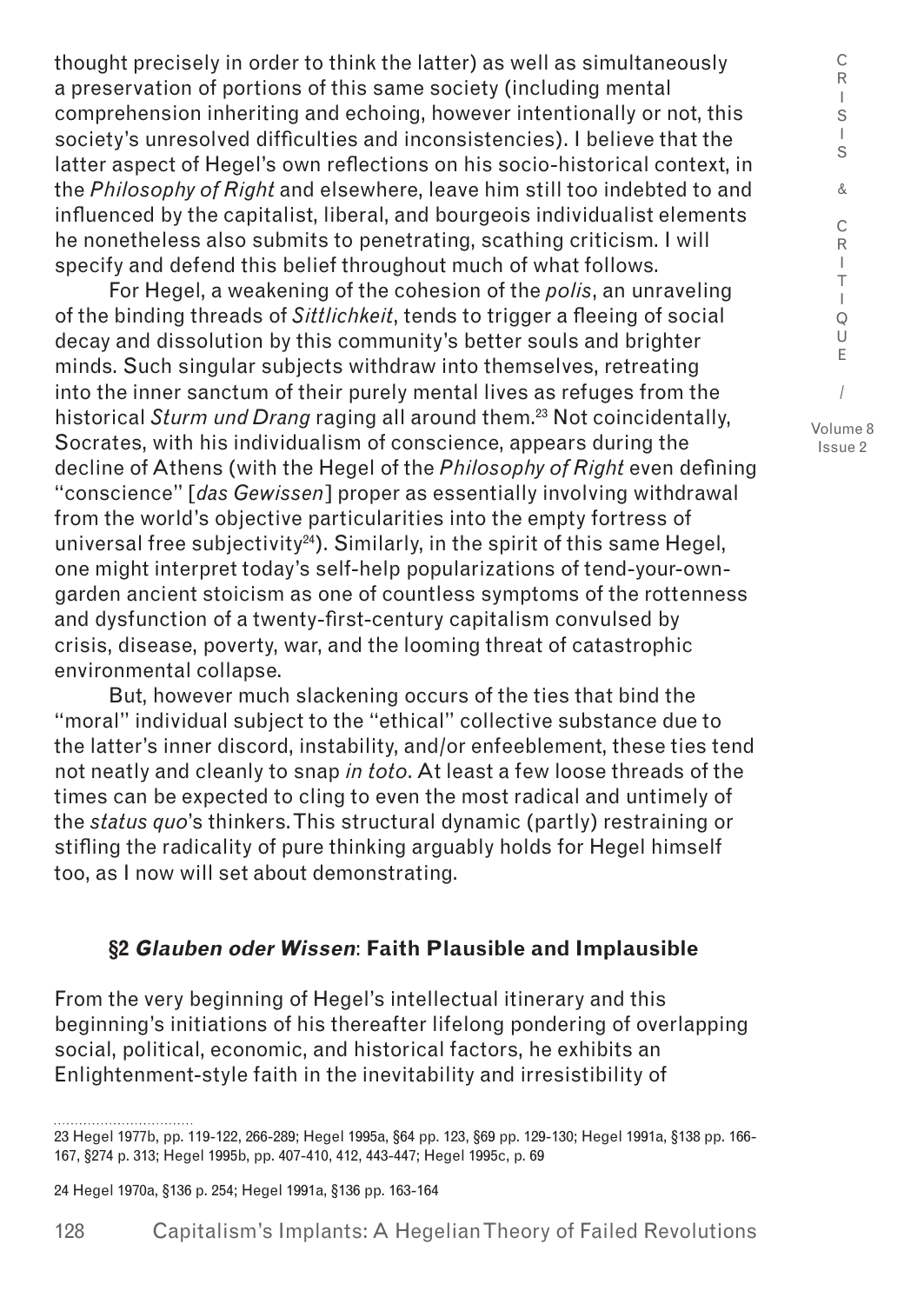progress. To be more exact, Hegel repeatedly voices his confidence that, regardless of whatever temporary setbacks and regressions social history displays, the larger trajectory of this history, the long haul of the grand arc formed by *Weltgeschichte* with the "inner pulse" of its Wirklichkeit,<sup>25</sup> reveals a steady and inexorable march in the direction of ever-greater ideational and institutional realizations of human liberty both individual and collective. History is teleological, and freedom is its *telos*. 26 The Enlightenment's optimistic progress narratives, especially as (apparently) fulfilled by the French Revolution, are part of what Hegel inherits as a "child of his time," through him being thrown by the accidents of birth into the educated Europe of the late-eighteenth century.

Admittedly, 1821's *Philosophy of Right* in particular subtly sounds some more somber and pessimistic notes about the road ahead for modern social history. Of course, the famed image of the Owl of Minerva in this book's preface conveys Hegel's rejection of the notion that anyone, even the most insightful of philosophers, is able to predict the future.<sup>27</sup> However, according to this same Hegel, his ability philosophically to capture the social, political, and economic features of capitalist modernity means that the sun already is setting on this *status quo*, that it must be on its way out, breaking up and dying off so as to give way to something else yet to come. Moreover, there are Hegel's earliermentioned registrations of the rapidly widening gap between rich and poor as posing grave, and potentially explosive, problems for which neither he nor industrial capitalism have feasible long-term solutions ready to hand. With his minimal reflective distance from the modern European *Zeitgeist* of which he is nevertheless the child—this also is despite his just-mentioned denial of predictive power as regards future social history—Hegel offers hints foreshadowing dramatic collective change soon to arrive. But, he still carefully refrains from thrusting forward specific predictions about the nitty-gritty details and features of any looming transformations yet to transpire. Hegel quietly tries to keep one step ahead, but one step only, of his own era.<sup>28</sup>

Viewed with the benefit of a bit of Marxist hindsight, the Hegel of the *Philosophy of Right* could be said to leave open the question of whether future social progress will move within or beyond modern capitalism. As a wise old owl staying mum about the future out of principle, he deliberately avoids any overt proclamations about how much additional historical time remains for the industrial societies and nation-states of modernity.

25 Hegel 1970a, pp. 24-28; Hegel 1991a, pp. 20-23

26 Ibid., §129 p. 157

27 Hegel 1991a, p. 23

28 Johnston 2018, p. 115-119

C R  $\mathbf{I}$ S I S & C R I T I Q U E / Volume 8 Issue 2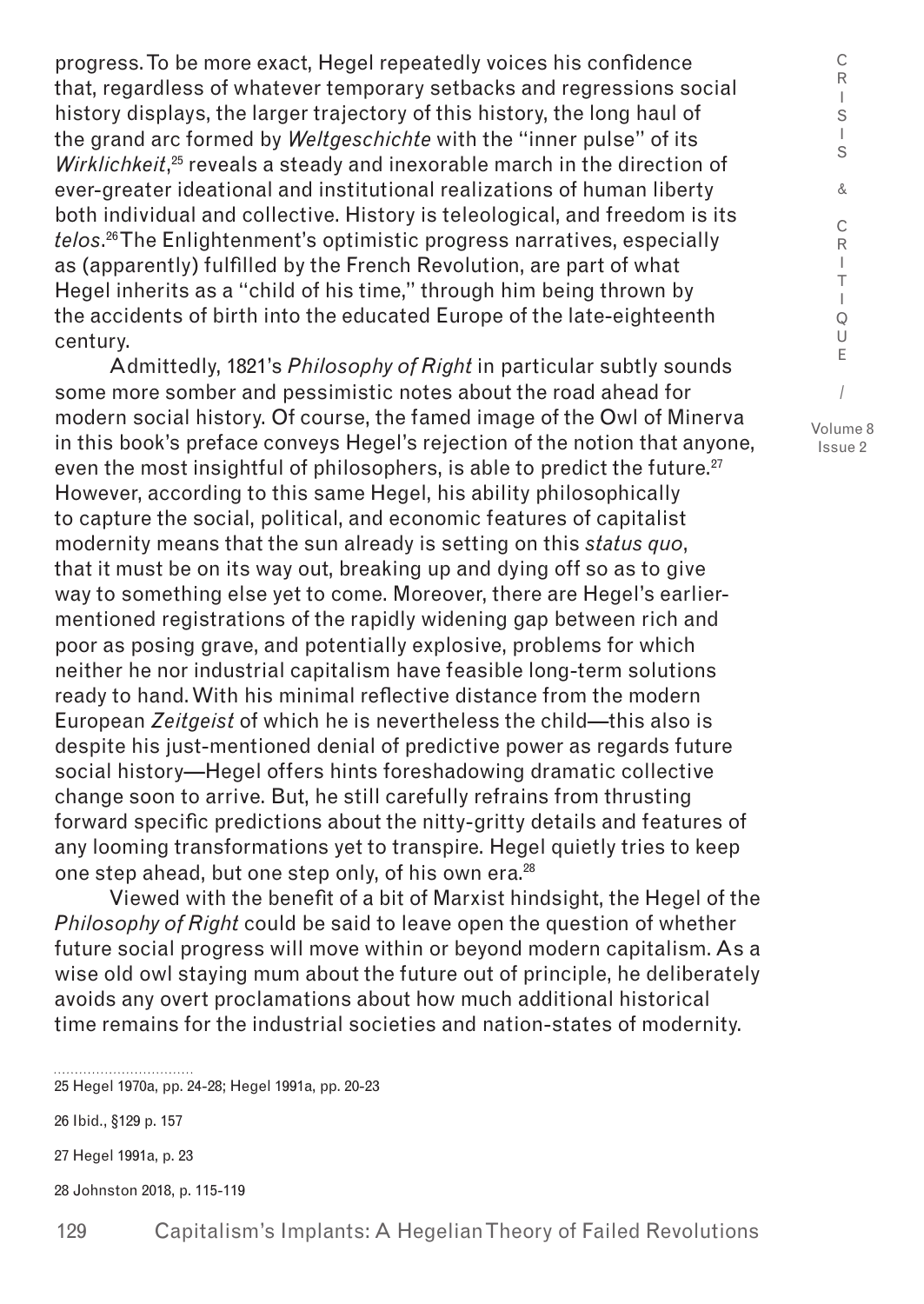Nonetheless, there are indications about Hegel's views on all of this scattered throughout his *oeuvre*. I turn now to these indications.

Already in 1798, in both *Commentary on the Bern Aristocracy* and "The Magistrates Should be Elected by the People," the young Hegel, still freshly enthused by the French Revolution and its immediate implications, voices full-throated confidence that, with the powerful impetus of 1789 behind it, history cannot but continue to make further progress in the advancement of human freedoms. Any reactions against such progress rolling it back (for example, that of swathes of the German-speaking world to revolutionary France and Napoleon Bonaparte) are dismissed by Hegel as "ephemeral victories,"29 as merely temporary setbacks doomed to be swept away sooner or later by the irresistible logic of history's larger teleological trajectory. Those who are "deaf," with ears not to hear the true beating heart of history, "will be harshly dealt with by their fate."30 In particular, those trying to cling to the "good old order" of (the remnants of) feudalism, with a privileged landed aristocracy and everything that goes along with it, are living on very little borrowed time at most. Their ultimate defeat is depicted by this Hegel as a foregone conclusion (with this certainty of Hegel's youth appearing to be tempered and qualified in his maturity, as manifest in the uncertainty about the future detectable in the *Philosophy of Right*). The storming of the Bastille began sounding the death knell of this old order. There will be no permanently successful turning back the clock.

In "The Magistrates Should be Elected by the People," Hegel even blames the bloody excesses of the Jacobin Terror on the stubbornness of the *Ancien Régime* leading up to the French Revolution. Had the rulers of pre-revolutionary France capitulated to the need for serious reforms based on an acceptance that, prior to 1789, social changes originating in the sixteenth century (with the twin emergences of Protestantism and capitalism) eroded the feudal ground out from under them, a violent revolution might not have happened. But, the stubborn insistence, from within the conditions of the eighteenth century, on propping up by-then lifeless legal and institutional husks left over from feudalism rendered these feudal remainders brittle barriers provoking the revolutionaries to smash them to pieces. The vain efforts of the *Ancien Régime* to preserve these zombie feudal forms involved denials of the inevitable, namely, the unpreventable demise of feudalism at the hands of capitalism.31 This demise is dictated by the necessary movement of historical progress. As Hegel later warns during his brief Heidelberg stay, "The development of spirit unaccompanied by a corresponding development of institutions,

29 Hegel 2002, pp. 125-126

30 Ibid., 126

31 Hegel 1999, p. 2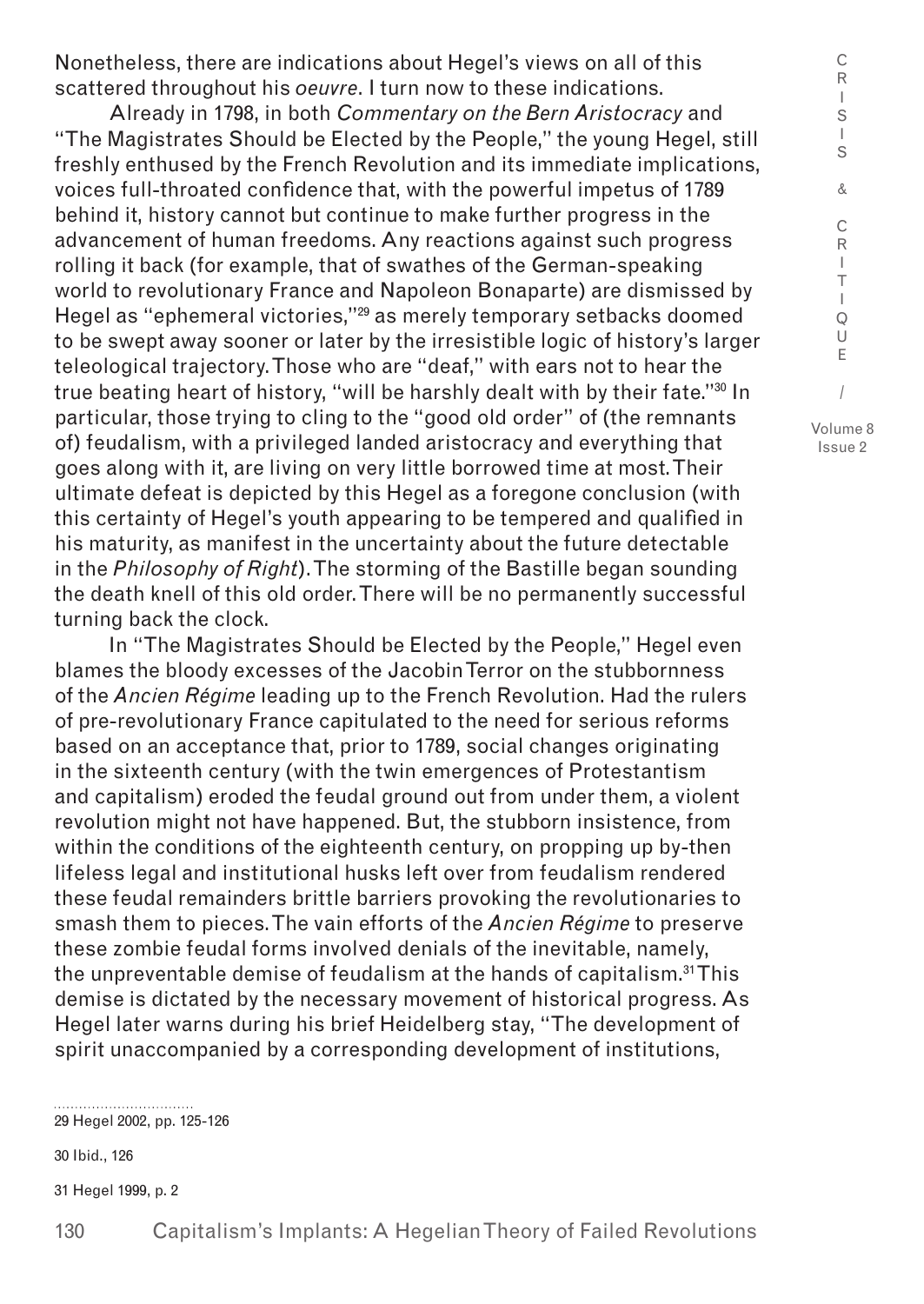so that a contradiction arises between the two, is the source not only of discontent but also of revolutions"32 (promptly adding that, "we get disturbances of the peace owing to the fact that the self-conscious concept contains other institutions than actually exist; there is a revolution"33). The foreshadowings of Marx's theory of social revolutions as laid out in writings such as 1848's *Communist Manifesto* and the preface to 1859's *A Contribution to the Critique of Political Economy* ought to be easily discernible to the reasonably informed eye.<sup>34</sup>

A few years later, in the preface to 1807's *Phenomenology of Spirit*, a Hegel who had just seen Napoleon on horseback and Napoleon's undoing of the Holy Roman Empire at the 1806 Battle of Jena remains confident of the irresistibility of continuing progress in social history. He declares that, "it is not difficult to see that ours is a birth-time (*eine Zeit der Geburt*) and a period of transition to a new era (*Übergangs zu einer neuen Periode*)."35 A tone of deep optimism continues to pervade this side of Hegel's thinking, one also sounded in an 1807 letter from Hegel to Christian Gotthold Zellman.36

This same red thread of Enlightenment-type faith in further historical progress resurfaces in the pronouncements of the older Hegel of the Heidelberg and Berlin periods too. On the eve of Hegel's move to Heidelberg, in a letter written in Nuremberg to Niethammer, he reaffirms:

I adhere to the view that the world spirit has given the age marching orders (*Ich halte mich daran, daß der Weltgeist der Zeit das Kommandowort zu avancieren gegeben*). These orders are being obeyed (*Solchem Kommando wird pariert*). The world spirit, this essential [power], proceeds irresistibly like a closely drawn armored phalanx advancing with imperceptible movement, much as the sun through thick and thin. Innumerable light troops flank it on all sides, throwing themselves into the balance for or against its progress, though most of them are entirely ignorant of what is at stake (*die meisten wissen gar von nichts, um was [es]sich handelt*) and merely take head blows as from an invisible hand (*einer unsichtbaren Hand*) [cf Adam Smith]. Yet no lingering lies or makebelieve strokes in the air… can achieve anything against it (*Alles verweilerische Geflunkere und weisemacherische Luftstreicherei hilft nichts dagegen*). They can perhaps reach the shoelaces of this

32 Hegel 1995a, §146 pg. 269

33 Ibid., §146 p. 270

34 Marx and Engels 1977, pp. 222-231; Marx 1970, pp. 20-22

35 Hegel 1970b, 1970, pg. 18; Hegel 1977b, p. 6

36 Hegel 1984a, pp. 122-123

I S I S & C R I T I Q U E / Volume 8 Issue 2

C R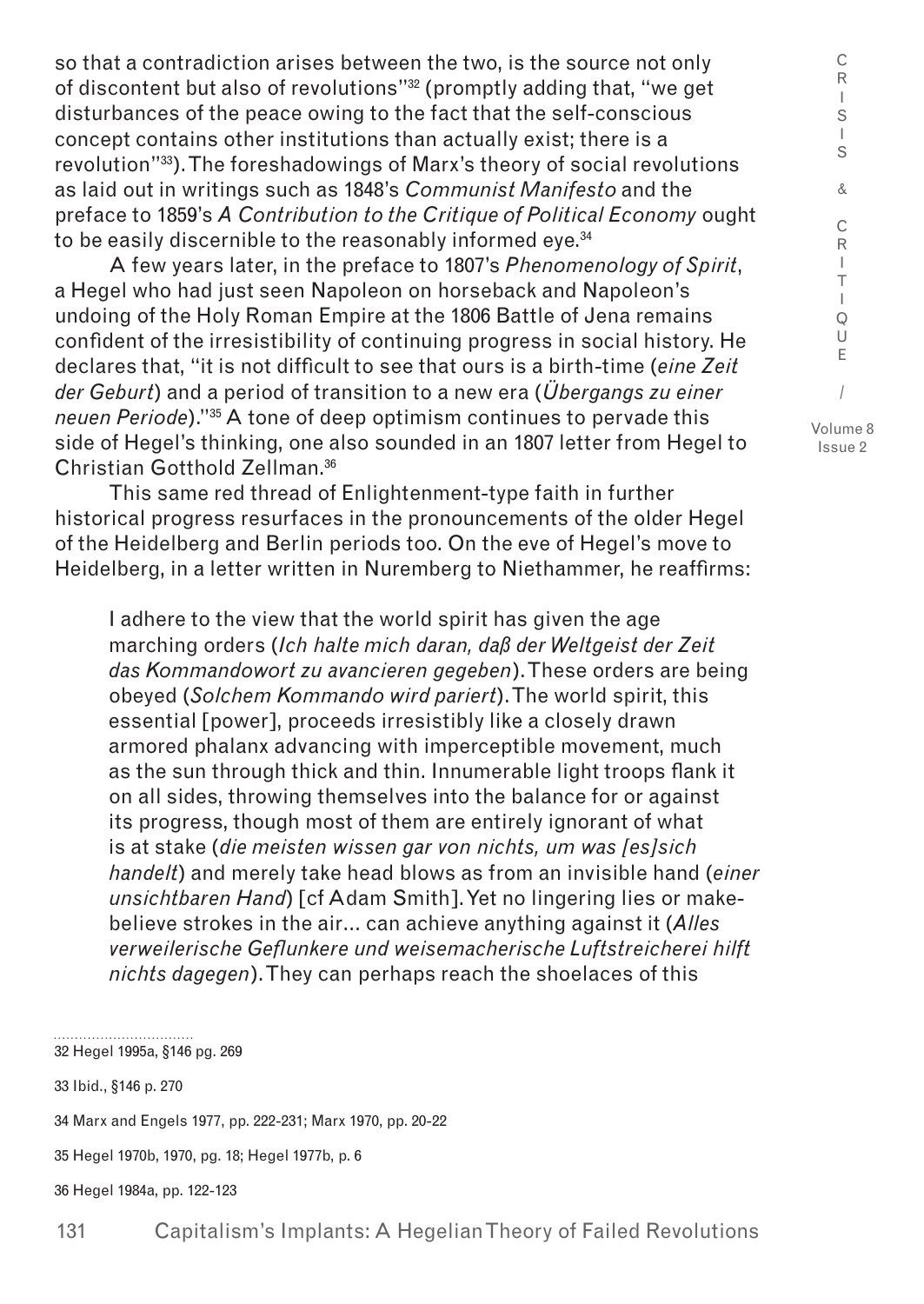colossus, and smear on a bit of boot wax or mud, but they cannot untie the laces. Much less can they remove these shoes of gods which according to [Johann Heinrich] Voss's *Mythological Letters*, among other sources, have elastic soles or are even themselves seven-league boots—once the colossus pulls them on. Surely the safest thing to do both externally and internally is to keep one's gaze fixed on the advancing giant. To edify the entire bustling zealous assemblage, one can even lend a hand to the enterprise that is being taken so seriously.37

With the Napoleonic Wars in view, he continues:

I have anticipated the Reaction of which we presently hear so much. It wishes to impose its right. '*La vérité en la repoussant, on l'embrasse*,' as a deep saying of Jacobi's goes. The Reaction (*Die Reaktion*) is still far removed from genuine resistance (*Widerstand*), for it already stands entirely within the sphere over against which resistance stands as something external. Even if it intends to do the opposite, the will of the Reaction is chiefly restricted to matters of vanity. It wishes to place its own stamp on the events it thinks it most vehemently hates, so as to read upon them: 'This we have done!' The essential content remains unaltered. The addition or subtraction of a few small ribbons or garlands changes matters as little as actual injury that is no sooner suffered than healed. For when such injury pretends to a more significant relation to the whole substance than it is capable of having, it proves ephemeral. Thus—if we largely ignore all the fuss and paltry paper successes of human ants, fleas, and bugs—has this most fearsome Reaction (*Die ungeheuerste Reaktion*) against Bonaparte in essence changed so much, whether for good or evil? We shall allow these ant, flea, and bug personalities to appear to us just as the good Creator has destined: that is, chiefly as a subject for jokes, sarcasm, and malicious pleasure (*Schadenfreude*). If need be, what we can do, in light of this provident design, is to help these poor vermin along to their destiny (*Was wir bei dieser gütigen Absicht tun können, ist, ihnen selbst im Notfalle zu ihrer Perfektion zu verhelfen*).38

The second of these two quoted passages is one of those moments in Hegel's corpus when it becomes evident just how unfair and even false are commonplace accusations (ones going back to Rudolf Haym

37 Hegel 1953, pp. 85-86; Hegel 1984a, 1816," p. 325

38 Hegel 1953, pp. 86-87; Hegel 1984a, p. 325

Issue 2

C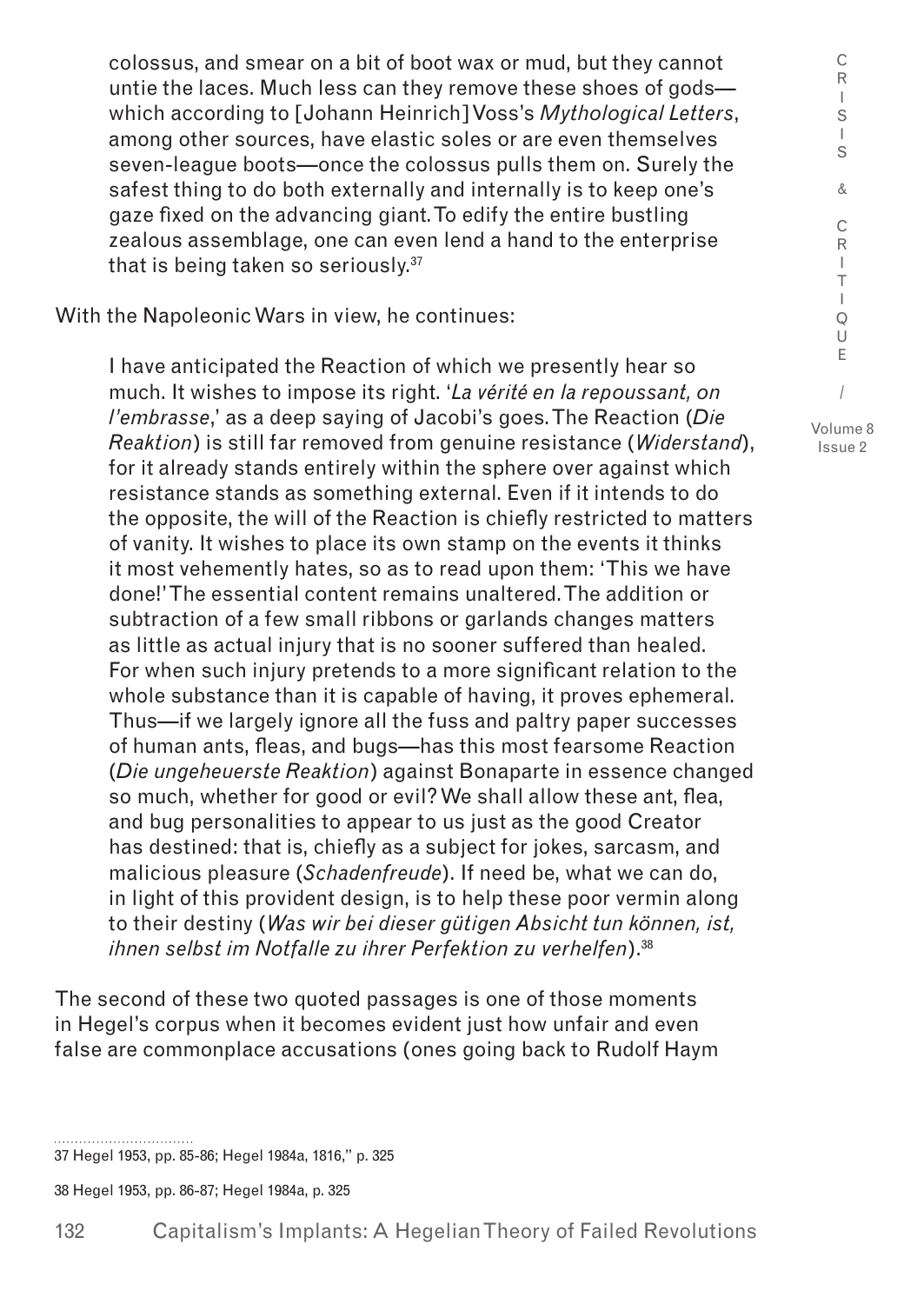in the mid-nineteenth century<sup>39</sup>) according to which the mature Hegel is a mouthpiece and apologist for German-speaking reactionary trends during and after the Napoleonic Wars. His scorn for the reactionaries, his disdainful characterization of them as vile and insignificant pests ("human ants, fleas, and bugs," "these ant, flea, and bug personalities," "these poor vermin"), is anything but muted or subtle here. For him, these pathetically impotent opponents of actual historical progress deserve nothing but derision and mockery ("a subject for jokes, sarcasm, and malicious pleasure"). As an employee of the conservative Prussian state, the Berlin-period Hegel is more careful and coded in his public teaching about his disregard for such phenomena as the Germanic Reaction following the defeat, exile, and death of Napoleon. But, the sentiments he feels freer to express in private correspondence with a trusted longtime friend and ally still underlie and shine through such texts unjustly lambasted as anti-progressive by the likes of Haym *et al* as 1821's *Philosophy of Right*. 40

That noted, the first of the two above-quoted passages reveals Hegel's direct linkage of Smith's invisible hand of the market with his own cunning of world-historical reason. What Smith sees as an unconscious structural dynamic operative specifically at the level of capitalist economies Hegel sees as holding sway over the vaster domain of social history writ large. *Die List der Vernunft* deployed by Hegelian *Weltgeschichte* is a hand promising to sweep aside all who would resist the forward march of the invincible "colossus" of this history, an "advancing giant" unstoppable in its size and speed (wearing its "sevenleague boots"). This clever behemoth even is able to perform judo-like maneuvers through which it turns hostile intentions and aggressive actions directed against itself by its opponents into consequences harmless or even beneficial to it (consequences unintended by these same opponents). For this Hegel, the teleological trajectory of social history in the direction of further gains for individual and collective human freedoms enjoys an irresistible momentum destined to sweep aside all reactionary, anti-progressive holdouts against it.

Hegel's "Prefatory Lectures on the Philosophy of Law," from the start of Hegel's time at the University of Berlin, echo the same sentiments expressed in such places as the just-discussed 1816 letter to Niethammer. In these lectures, he insists that, once the objective spirit as cultural consciousness of a society has outgrown the socio-historical context originally giving rise to it, this *Geist* inevitably must come into open conflict with the institutional, political, legal, etc. forms of this

39 Haym 1975, pp. 365-394

40 Johnston 2018, pp. 81-82, 116-119

R I T I Q U E / Volume 8

Issue 2

C R I S I S & C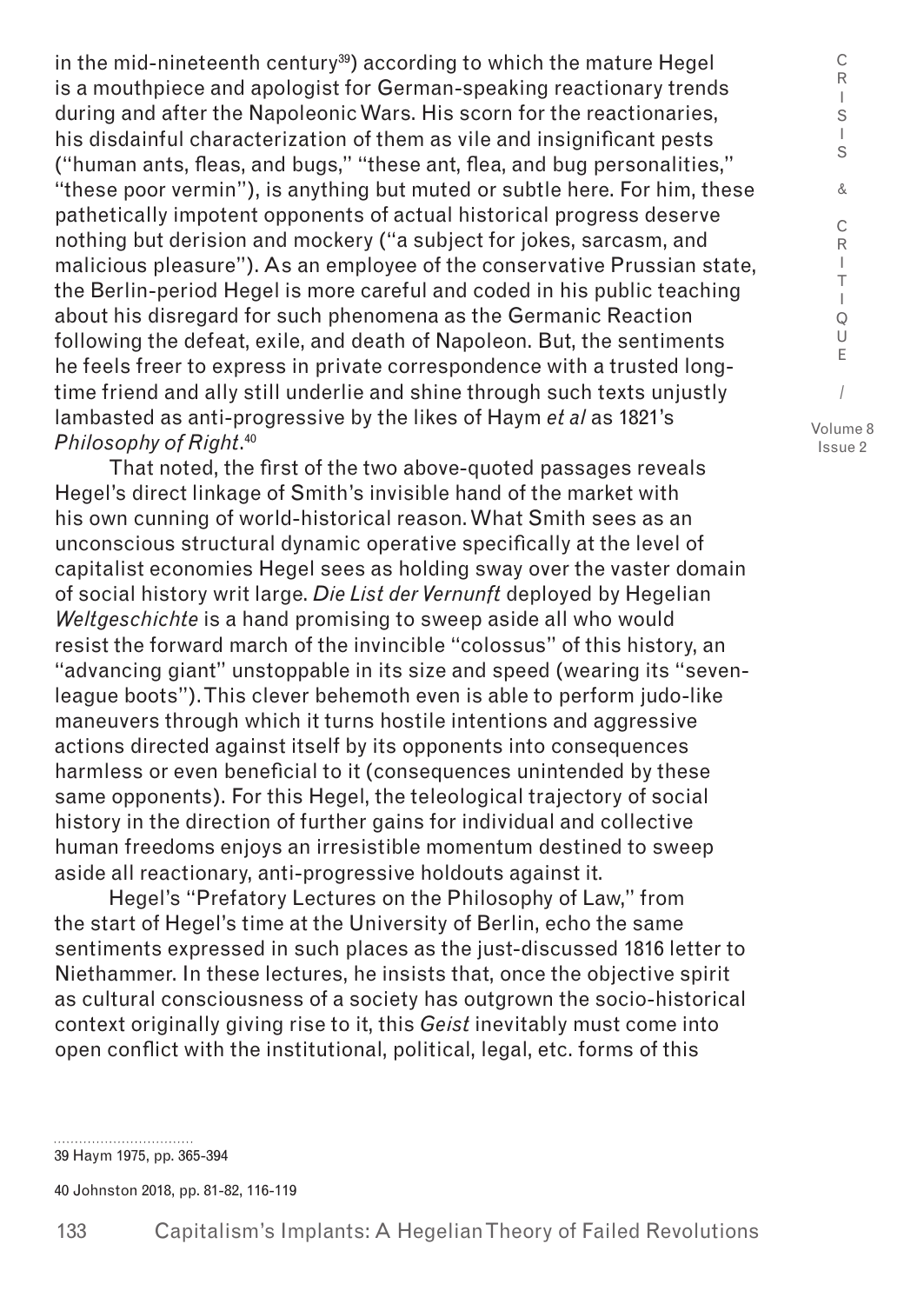past-its-prime context.41 Marx's accounts of radical social changes often involve emphasizing that such historical upheavals and transformations result from tensions between infrastructures and superstructures and/ or between means and relations of production. Hegel's identification of tensions between the spiritual and institutional dimensions of societies as responsible for these societies mutating in major fashions anticipates and likely inspires how Marx thinks about revolutions. This is so despite the undeniable differences between, on the one hand, Hegel's spiritinstitution distinction and, on the other hand, Marx's infrastructuresuperstructure and/or means-relations of production distinctions.

The same sort of notes are sounded in Hegel's roughly contemporaneous Berlin lectures on *The Philosophy of History*. In particular, its third and final section on "The Modern Time" (*Die neue Zeit*) reiterates a number of above-mentioned articles of Hegelian faith in the progressive thrust of actual human history. The French Revolution is rhapsodically celebrated as "a glorious mental dawn" (*ein herrlicher Sonnenaufgang*).42 This leap forward in gains for "*liberté, égalité, fraternité*" is portrayed as prepared for and enabled by Protestantism and its secular (primarily German-philosophical) offshoots<sup>43</sup>—with (Protestant) religion and (Enlightenment) philosophy as jointly bringing about spiritual reformations making possible political revolutions such as the one in next-door France.44

Moreover, Hegel speaks of the era initiated by 1789 as epitomizing and vindicating his view of history as the slow, steady, and inexorable advancing of humanity in the direction of ever-greater self-liberation.45 At the very end of these popular Berlin lectures on the topic of *Weltgeschichte*, Hegel reaffirms once again that, "the History of the World is nothing but the development of the Idea of Freedom."46 The last lines of these lectures proceed to declare that:

Philosophy concerns itself only with the glory of the Idea mirroring itself in the History of the World (*Die Philosophie hat es nur mit dem Glanze der Idee zu tun, die sich in der Weltgeschichte spiegelt*). Philosophy escapes from the weary strife of passions that agitate the surface of society into the calm region of contemplation; that which interests it is the recognition of the process of development

42 Hegel 1970c, p. 529; Hegel 1956, p. 447

43 Hegel 1956, pp. 415-417, 422-423, 435, 441-443, 446-447

44 Ibid., pp. 441-443, 446, 453

45 Ibid., pp. 9-11, 13, 15-19, 25, 65

46 Ibid., p. 456

I S I S & C R I T I Q U E / Volume 8 Issue 2

C R

<sup>41</sup> Hegel 2002, "pp. 305-306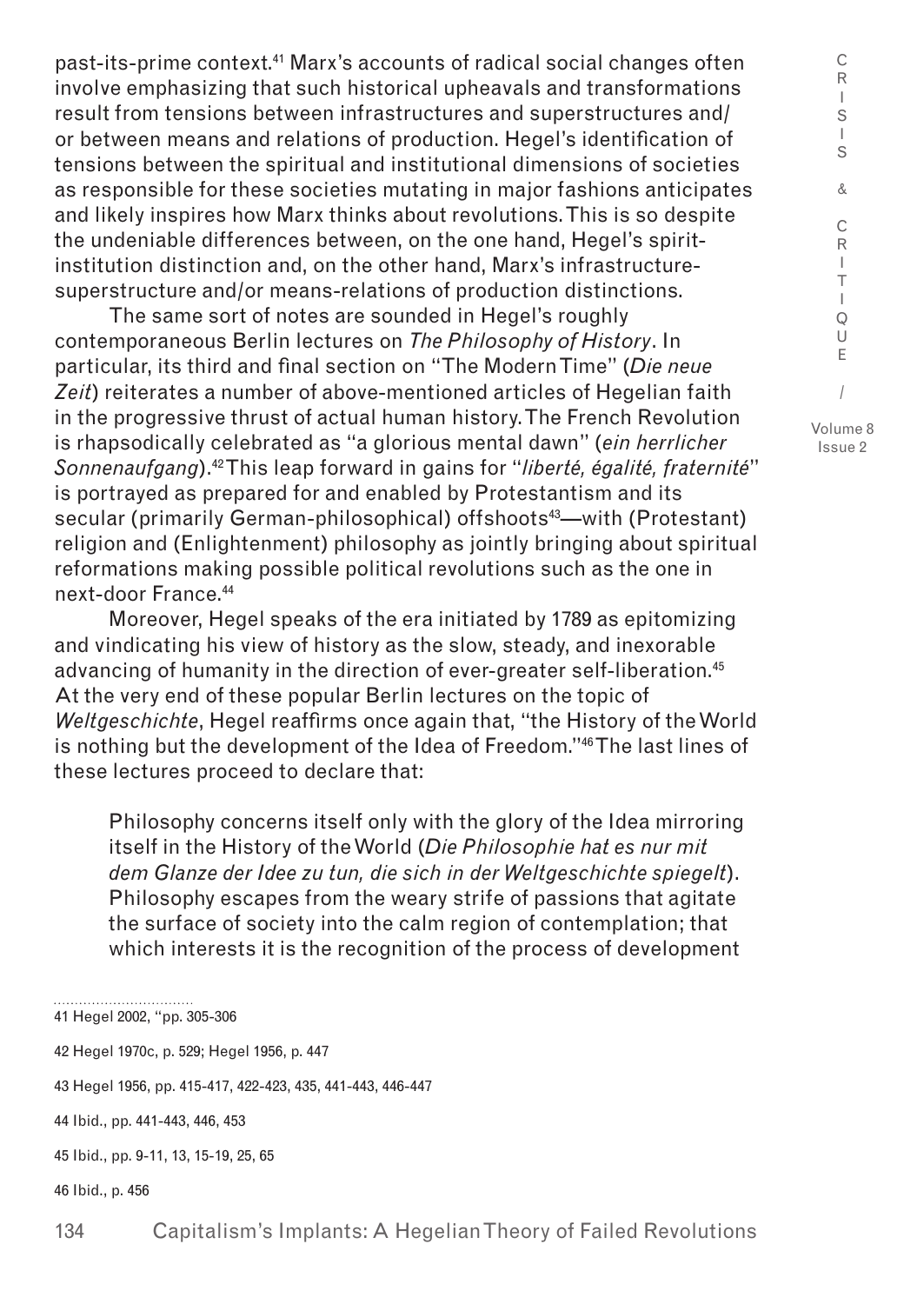which the Idea has passed through in realizing itself (*der sich verwirklichenden Idee*)—*i.e.* the Idea of Freedom, whose reality is the consciousness of Freedom (*Bewußtsein der Freiheit*) and nothing short of it.47

The final paragraph of this text then concludes:

That the History of the World, with all the changing scenes (*wechselnden Schauspiele*) which its annals present, is this process of development and the realization of Spirit (*das wirkliche Werden des Geistes*)—this is the true *Theodicæa*, the justification of God in History. Only *this* insight can reconcile (*versöhnen*) Spirit with the History of the World—viz., that what has happened, and is happening every day, is not only not 'without God,' but is essentially His Work.48

Hegelian philosophy selectively focuses exclusively on what is "actual" (*wirklich*) in social history.49 It pushes aside the superficial facade of anomalous happenings and outlier phenomena that are merely "there" (*Dasein*) or have only an insignificant "existence" (*Existenz*) in the social past and present; these would include "the weary strife of passions that agitate the surface of society" and "all the changing scenes." By contrast, Hegelian "actuality" (*Wirklichkeit*) would consist of those elements in history's movement that indicate and express this movement's powerful underlying thrust in the future-oriented direction of, to use Hegel's words quoted above, the conscious realization of the Idea of human freedom. And, as Norbert Waszek underlines in his study of Hegel's debts to the thinkers of the Scottish Enlightenment, Smith's delineation of the supposed deep laws of economic life beneath the superficially chaotic hustle-and-bustle of the quotidian marketplace is a key inspiration for the Hegel who likewise discerns an underlying logic, a scientifically knowable structural dynamic (akin to an invisible hand), beneath the turbulent surface of shifting socio-historical events<sup>50</sup> (discernible by the dialecticalspeculative philosopher inhabiting "the calm region of contemplation").<sup>51</sup>

47 Hegel 1970c, p. 540; Hegel 1956, p. 457

48 Hegel 1970c, p. 540; Hegel 1956, p. 457

49 Hegel 1984a, p. 114; Hegel 1970d, §6[pp. 47-49; Hegel 1991b, §9 p. 33, §6. p. 29-30; Hegel 1970a, pp. 24-28, §; pp. 29-30; Hegel 1991a, *Elements of the Philosophy of Right*, pp. 20-23, §1 pp. 25-26; Hegel 1956, pp. 17-19, 63-64, 446-447; Plekhanov 1974, p. 482; Lukács 1976, p. 461; Löwith 1991, p. 138; Weil 2002, p. 24-25; Bourgeois 1969, pg. 92-93;Wood 1990, pp. 10, 218; Hardimon 1994, pp. 26, 53; Jackson 1996, pp. 19-25; Neuhouser 2000, pp. 257-258; Beiser 2005, pp. 221-222; Kervégan 2007, pp. 17-32; Rosen 2014, p. 217; Johnston 2018, pp. 74-128

50 Hegel 1991a, §189 p. 227

51 Waszek 1988, p. 53

S I S & C R I T I  $\Omega$  $\cup$ E / Volume 8

C R I

Issue 2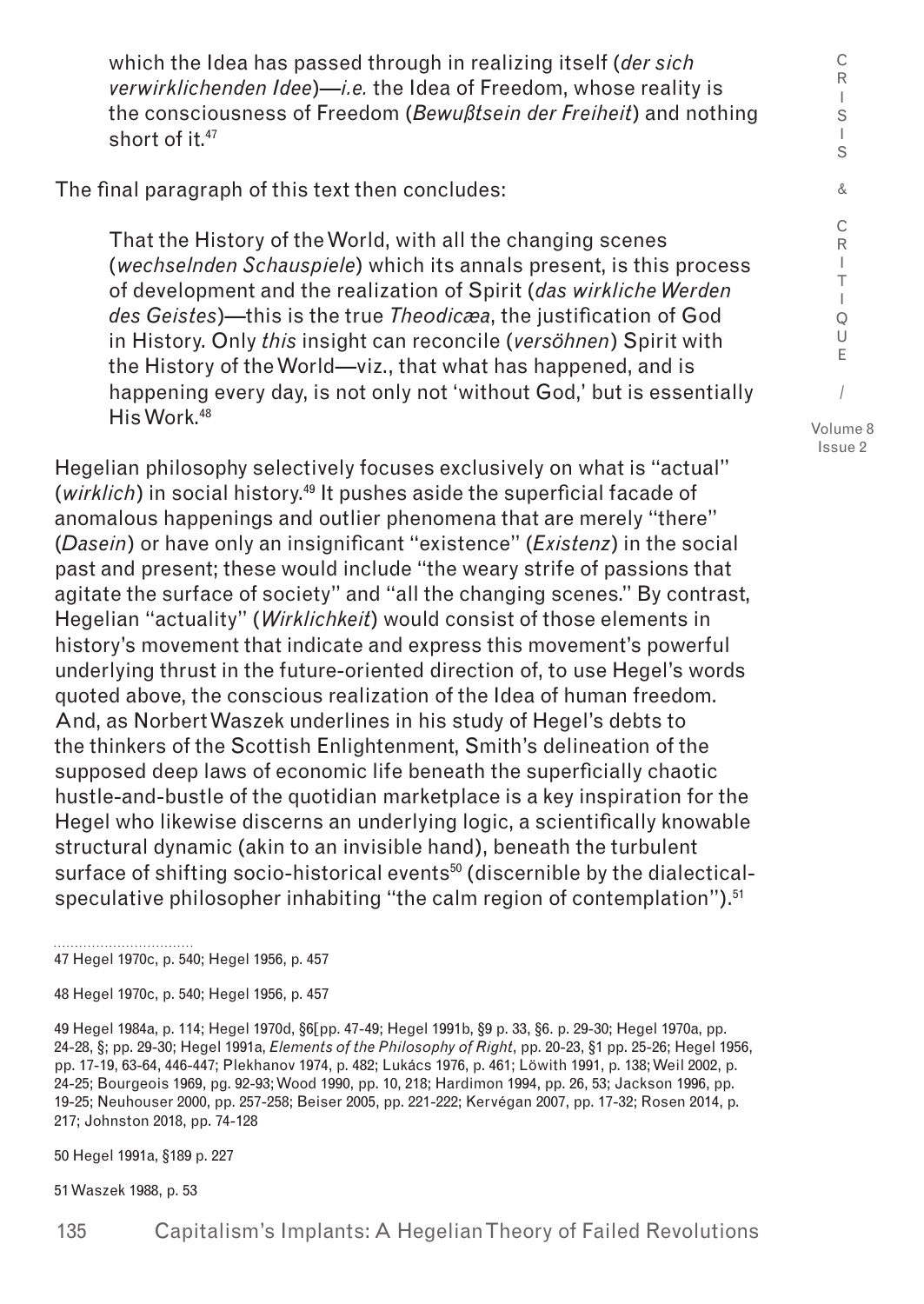The religious chords struck in the quotations above from the *Philosophy of History*, with the talk of "the true *Theodicæa*, the justification of God in History," resonate with a remark to be found in the third and final volume (devoted to *Geistesphilosophie*) of Hegel's *Encyclopedia of the Philosophical Sciences*. Both of these texts are roughly contemporaneous and both form the content of courses regularly taught by Hegel during his time at the University of Berlin. In the *Philosophy of Mind*, he avers apropos his historical theodicy that, "Such a doctrineor in other words that Reason is in history (Vernunft *in der Geschichte sei*)—will be partly at least a plausible faith (*ein plausibler Glaube*), partly it is a cognition of philosophy (*Erkenntnis der Philosophie*)."52 A certain interpretation of this line, one I will lay out shortly, permits the resolution of an apparent tension between, on the one hand, the teleology-centered historical perspective of much of Hegel's *oeuvre* and, on the other hand, the indications about history contained in another contemporaneous work of the Berlin period, namely, the *Philosophy of Right*. How so?

By implicit but sharp contrast with the teleological Reason-in-History Hegel briefly surveyed by me above, the Hegel of the *Philosophy of Right* specifically seems to take his distance from anything that could count as a historical theodicy. *Circa* 1821 at least, Hegel presents a different balance between the two parts of the "doctrine… that Reason is in history" (as these two parts are identified in the line I just quoted a moment ago from the *Geistesphilosophie* of the *Encyclopedia*). He appears to qualify and somewhat diminish the notion that further progress towards freedom in the future of human societies can be considered a "cognition of philosophy" (*Erkenntnis der Philosophie*) strictly speaking.

Later, in Hegel's last publication before his death, the 1831 essay "On the English Reform Bill," he even cautions about a possible sociohistorical turn for the worse, at least in Britain. Therein, he depicts a rich rabble of English landowners as having dispossessed the subsistencefarming peasantry<sup>53</sup> (with the same historical process in England, the "great enclosure," having provided Marx with the prime example of the "primitive accumulation" famously discussed in the eighth and final part of the 1867 first volume of *Das Kapital*54). Then, while the "English Reform Bill" of the title of Hegel's essay promises democratic gains through the widening of the franchise for British Parliamentary elections, the just-mentioned dispossession process creates a situation in which this "reform" makes it likely that a wealthy *Pöbel* will manipulate a gullible impoverished populace whose poverty leaves them vulnerable to demagoguery and the like. Thus, seeming progress towards greater

52 Hegel 1970d, §549 p. 352; Hegel 1971a, §549 p. 281

53 Hegel 1999, p. 247

54 Marx 1976, pp. 873-940

T I Q U E / Volume 8

Issue 2

C R I S I S & C R I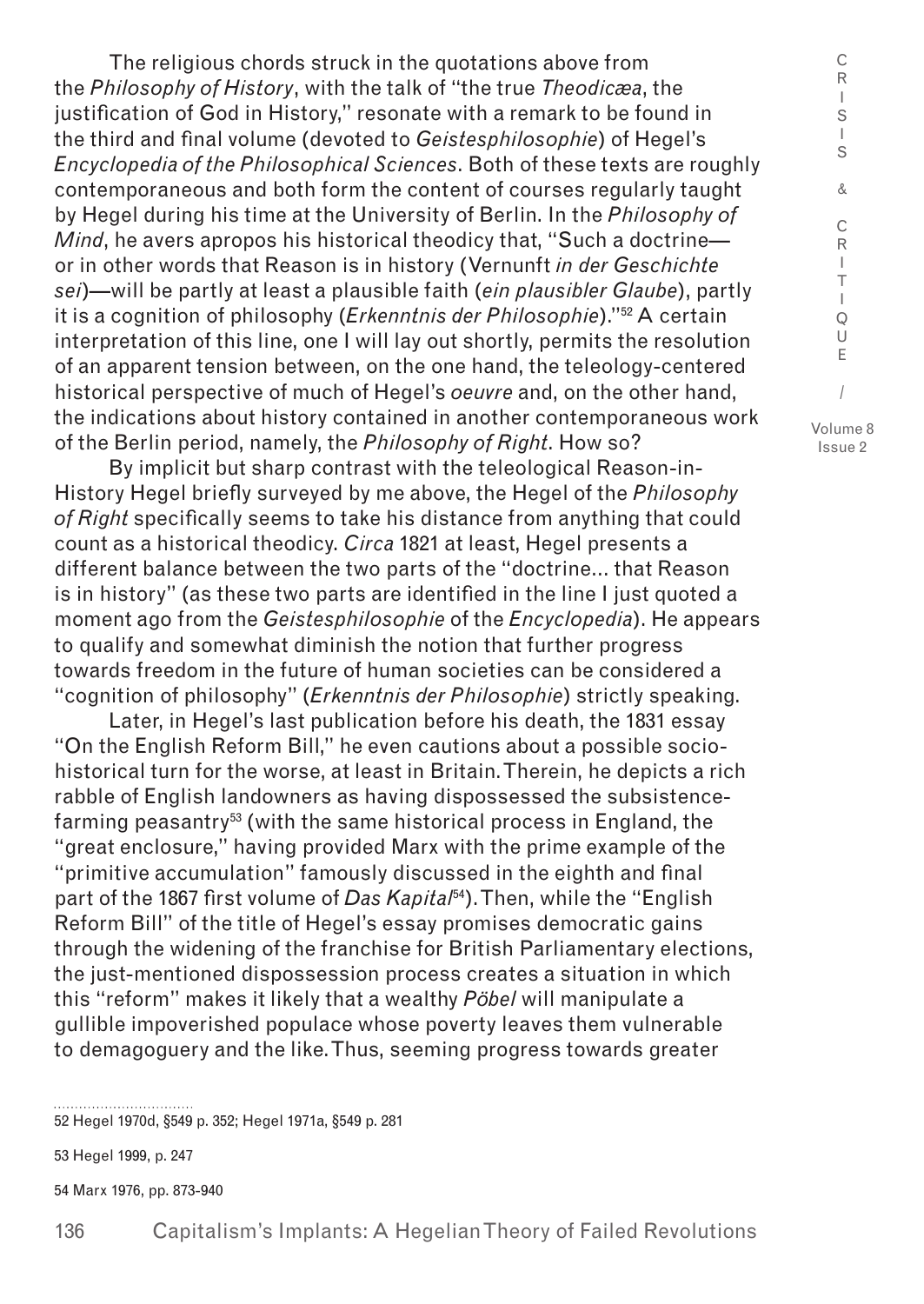democracy, through a bad cunning of reason, probably will lead to actual tyranny in the guise of mob rule by a mob itself ruled by the socially irresponsible rich. Hegel ends this essay predicting that this particular piece of English legislation will lead not to a desirable and peaceful reform, but to an undesirable and bloody revolution.55 Hegel's outlook on the future in this late instance is anything but rosy.

Yet, as per the (in)famous preface to the *Philosophy of Right*, the best that anyone, philosophers included, can attain is the Owl of Minerva's child-of-its-time hindsight regarding the past as leading up to the present. Anything beyond that (i.e., the future) remains unforeseeable for philosophers as well as everyone else. Hence, for the *Philosophy of Right* at least, it not only is the case that the knowledge of scientific philosophy (*als Wissenschaft*) with respect to social history is limited such that any posited historical teleologies hold true only in retrospect, exclusively for the past through the present and no further. It also is the case that, for this Hegel especially, there really is no guarantee within social history itself that it will continue to make additional progress on the road ahead along the lines that it arguably already has made on the road traversed thus far.

At this juncture, the other side of Hegel's "doctrine… that Reason is in history," the one according to which this belief (*Glauben*) is "a plausible faith" (*ein plausibler Glaube*), becomes relevant. For the author of the *Philosophy of Right*, properly philosophical *Erkenntnis* can promise nothing about the inherently and insurmountably unpredictable future. This includes whether the future will continue to exhibit more of the same progress as eventuated in Hegel's early-nineteenth-century European era.

In the *Philosophy of Right*, Hegel slyly insinuates that, although further socio-historical changes cannot be predicted by the philosopher or anyone else, it is reasonable to believe that such changes are likely in the times to come.<sup>56</sup> In the already-cited words of Hegel's contemporaneous *Philosophy of Mind*, these changes are the object of the prospective vision of "a plausible faith," but not of the retrospective vision of "a cognition of philosophy." This is a matter of *Glauben oder Wissen*, rather than, as per the title of an 1802 piece by Hegel, *Glauben und Wissen*.

Once again, the preface to the *Philosophy of Right* is crucial for an adequate appreciation of Hegel's position in this vein. As the oft-quoted penultimate paragraph of this 1821 preface states:

…philosophy… always comes too late… As the *thought* of the world, it appears only at a time when actuality has gone through its

56 Johnston 2018, pp. 71, 78-79, 81-82, 111, 115-128

C

<sup>55</sup> Hegel 1999, pp. 269-270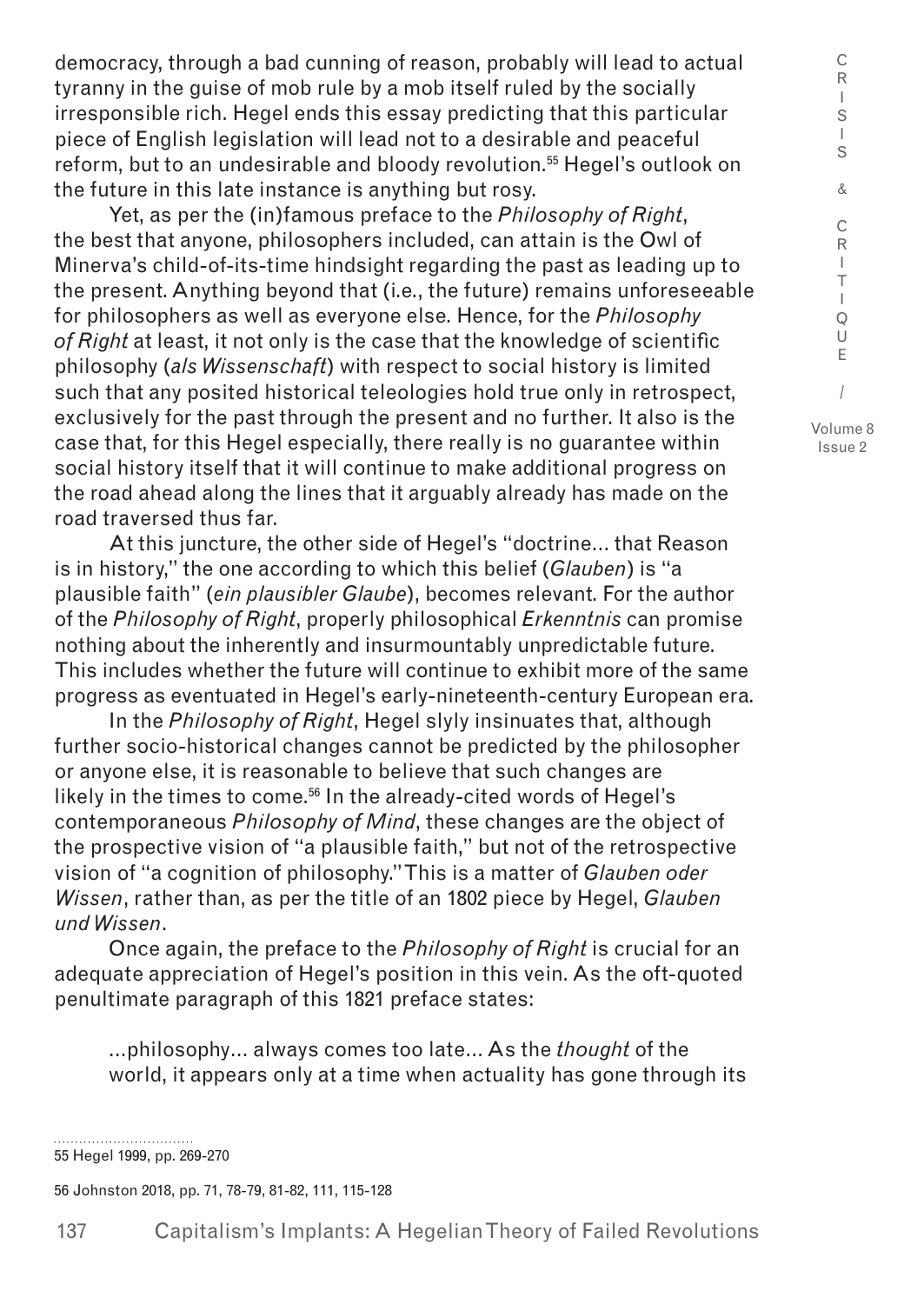formative process and attained its completed state (*die Wirklichkeit ihren Bildungsprozeß vollendet und sich fertig gemacht hat*). This lesson of the concept is necessarily also apparent from history, namely that it is only when actuality has reached maturity that the ideal appears opposite the real and reconstructs this real world, which it has grasped in its substance, in the shape of an intellectual realm (*eines intellektuellen Reichs*). When philosophy paints its grey in grey, a shape of life (*eine Gestalt des Lebens*) has grown old, and it cannot be rejuvenated (*nicht verjüngen*), but only recognized (*sondern nur erkennen*), by the grey in grey of philosophy; the owl of Minerva begins its flight only with the onset of dusk (*der einbrechenden Dämmerung*).57

Combining these remarks with Hegel's warnings in this same book about the dangers without evident remedy of fatal social self-destabilization through increasing wealth inequality and the production of rabble populations under modern capitalism, the implication is that the outlook for modernity's civil-society-centered nation-states is not good. The above quotation in particular clearly implies that Hegel-the-philosopher has "come too late" for modern capitalist societies in their "completed state," with these societies as a "shape of life… grown old" and incapable of "rejuvenation." Therefore, they presumably are doomed to die sooner rather than later.

By Hegel's own lights, he is warranted, as a matter of "*Glauben*," to believe or have faith that an even better socio-historical phoenix will rise from the impending ashes of modern social history. The *Philosophy of Right*, "painting its grey in grey" portrait of capitalist modernity, itself is a sign of the fact that the sun is setting on this modernity. Whatever else might or might not happen in the time to come, the modern *status quo* of early-nineteenth-century Europe will not perdure indefinitely—or even much longer, according to Hegel's indications.<sup>58</sup>

The older Hegel of the Berlin period, particularly in the *Philosophy of Mind* and the *Philosophy of Right*, looks as though he considers belief in future historical advancement to ever-better-realized individual and collective human freedom to fall within the domain of faith (*Glauben*) rather than knowledge (*Wissen*). With Hegel's denial of him or anyone else enjoying predictive power as regards the socio-historical *à venir*, neither optimistic nor pessimistic determinism about the future is warranted. Freedom's progress through further stretches of history neither is guaranteed to occur nor guaranteed not to occur. It could go either way. Only time will tell.

58 Johnston 2018, pp. 71, 78-79, 81-82, 111, 115-128

C R I T I Q U E / Volume 8

Issue 2

C R I S I S &

<sup>57</sup> Hegel 1970a, p. 28; Hegel 1991a, p. 23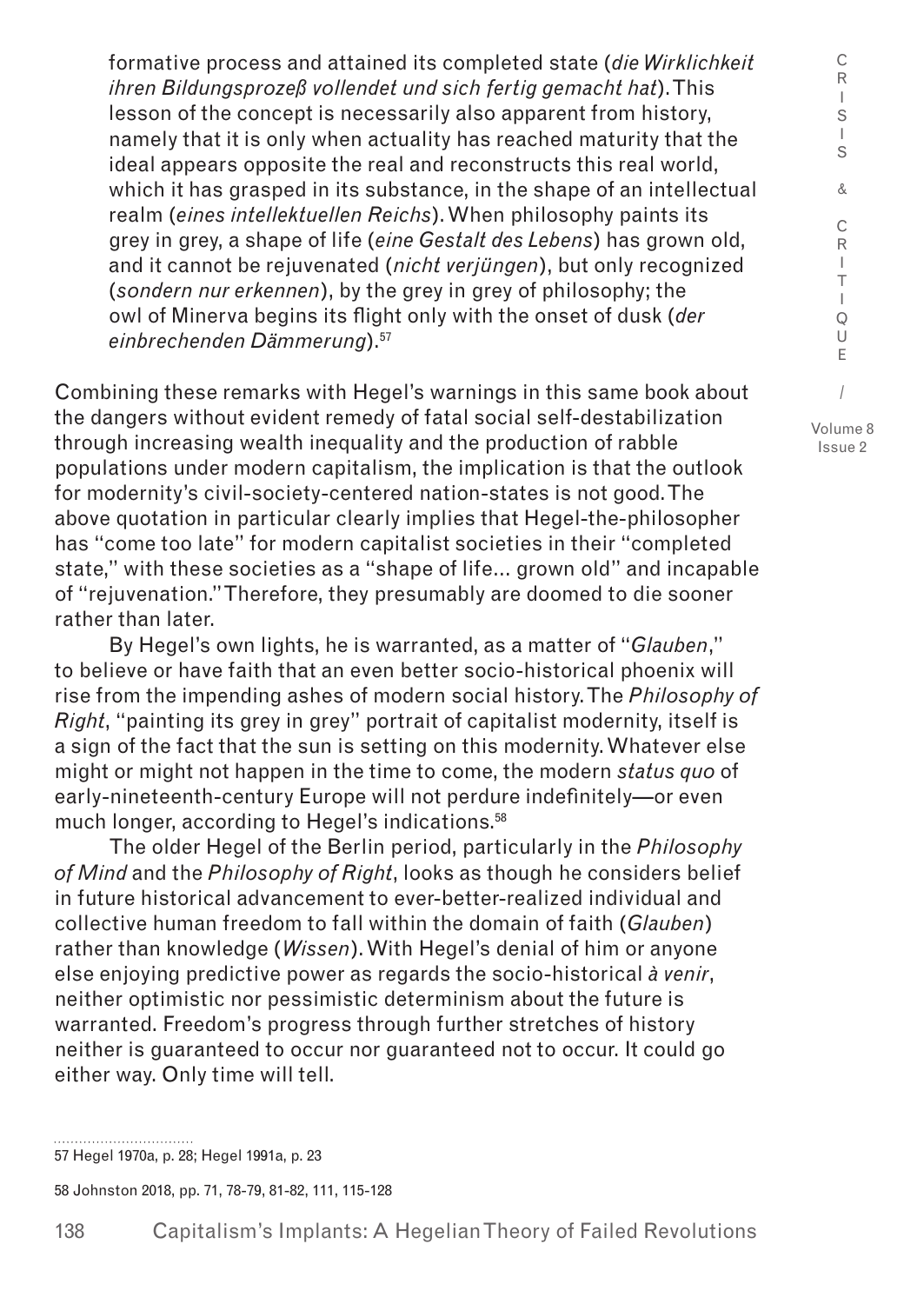But, especially considering historical developments since Hegel's death in 1831, is his apparent belief in further future progress still "a plausible faith?" Does it still possess plausibility? Are the Enlightenment progress narratives shaping Hegel's (and Marx's) thinking about history still basically believable? I am far from alone in being heavily inclined to respond to such questions in the negative.

In particular, modern capitalism's stubborn refusal to implode or wither away in the roughly two centuries between the early nineteenth century and today raises serious questions about the mature Hegel's allegedly "*plausibler Glaube*" in the dawn of a new historical epoch following the twilight demise of modernity's liberal-bourgeois socioeconomic systems. From the perspective of an early-twenty-first-century context dominated by a capitalism overseeing exponentially accelerating material inequality and staggering penury for the majority of humanity, Hegel's faith now looks to be implausible. Even if, following Hegel, a philosophical fatalism about the decades and centuries to come is ruled out as epistemologically invalid, there nevertheless is little to no reason nowadays to be optimistic about what lies ahead.

The electrifying inspiration of such events as the French Revolution that so thrilled Hegel himself obviously ran out long, long ago. A lengthy series of right-wing counterrevolutionary victories, with the earliest of these already transpiring during the latter half of Hegel's lifetime, have repeatedly dashed both reformist and revolutionary hopes alike. The years since 1831 look to have thoroughly buried any socio-historical theodicy, and with it the optimism, however qualified, it expresses, along the lines Hegel envisions during his lifetime. I doubt that, if Hegel were alive today, he would continue to stick to his Enlightenment-style talk about Reasonin-History as unerringly progressing towards greater freedom. Instead, he likely would accentuate the pessimistic tones that are audible in texts such as the *Philosophy of Right* and "On the English Reform Bill."

However, simply criticizing Hegel's Enlightenment confidence in the historical progress of humanity from a standpoint informed by the benefits of post-1831 hindsight would be a dull and unproductive exercise. Worse, it would be to kick down an open door. This is because Hegel himself, as seen, readily would concede that he necessarily is a "child of his time." As thus contextually situated, his Owl-of-Minerva retrospective reconstruction of history up to his present inevitably must, in ways he cannot foresee, be reworked or even replaced in light of subsequent times to come. Hence, an external critique of Hegel's early-nineteenth-century perspective on the basis of an early-twenty-first-century one would not even really be a critique of Hegel, insofar as he implicitly calls for such revisions in eras postdating his own.

A fundamental Hegelian conviction has it that the only truly interesting and productive critiques are immanent rather than external. Indeed, an immanent critique of the strands of Enlightenment optimism in

S & C R I T I Q U E / Volume 8

C R I S I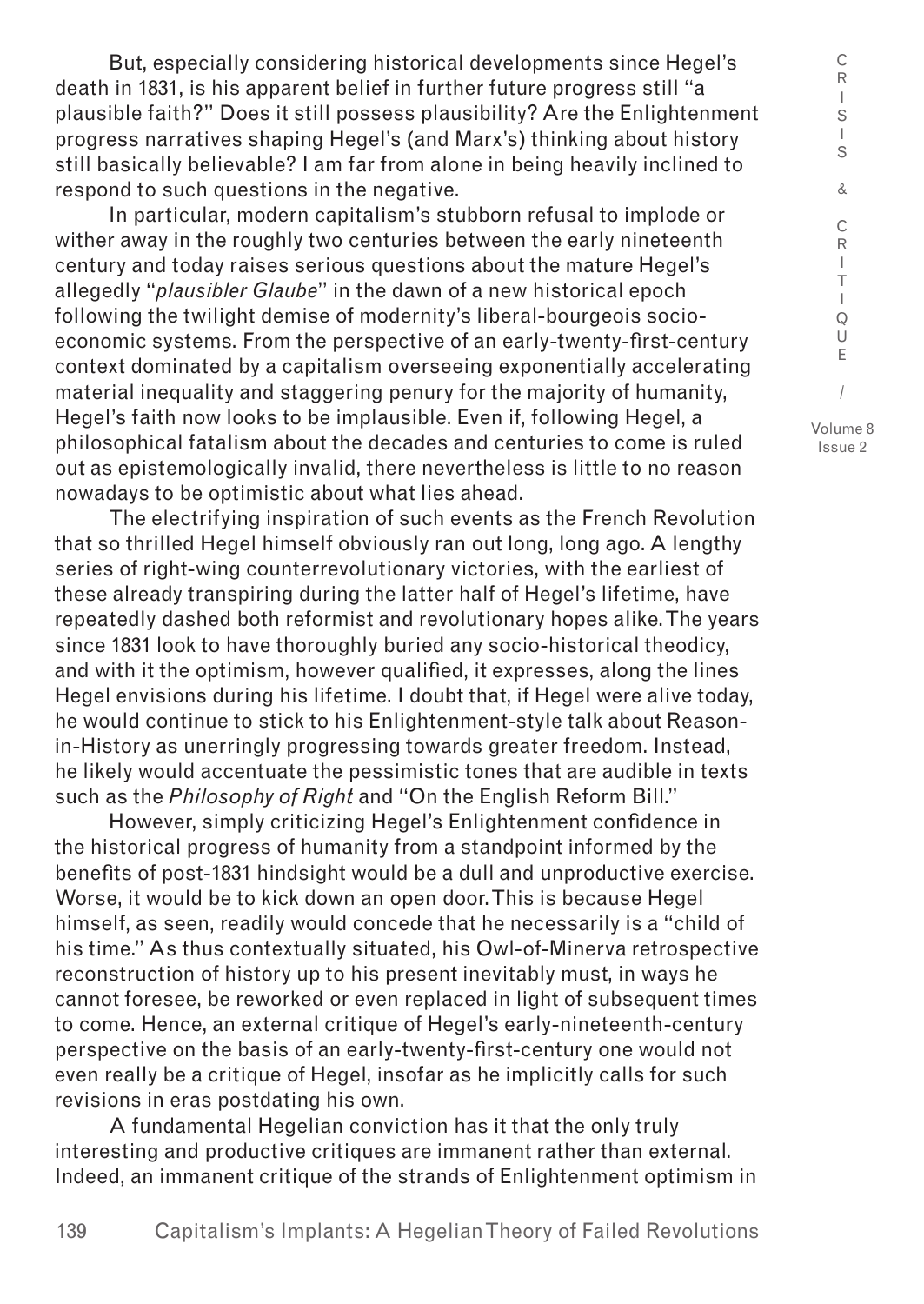Hegel's reflections on social history, using Hegel himself to problematize this optimism, promises at a minimum to make for a more interesting engagement with Hegelian political philosophy as per the *Philosophy of Right* and similar works. What is more, one of my wagers in this intervention is that an account of post-Hegelian history's defiance of Hegel's sanguinity about historical progress will yield valuable insights into our present social, economic, and political predicament. I shift now to elaborating precisely such an immanent-critical account.

# **§3 There is no exit: From External to Extimate Mediation**

As I will seek to demonstrate in this section, components of Hegel's own theory of social change can be made to help explain why the sorts of social changes Hegel anticipates unfolding beyond his lifetime did not, and still have not, come to pass. And, this explanation hopefully will shed light not only on Hegel's philosophy itself, but also on today's geopolitical situation. This is a situation in which the world's societies and humanity as a whole are facing multiple acute crises (a global pandemic, environmental disasters, massive inequality, ballooning poverty, potentially devastating wars, etc.), yet seem unable to take the (admittedly radical or revolutionary) measures necessary to resolve these crises.

We know things are broken. We know what needs fixing. We even sometimes have ideas about how to fix them. But, nevertheless, we keep doing nothing either to mend damage already done or to prevent further easily foreseeable damage. This inaction, as people passively continuing to go along with a *status quo* that clearly is tearing itself apart and spiraling into destructive chaos, is the real mystery crying out for demystification.

As seen earlier, Hegel, throughout his socio-political writings in particular, emphasizes that, when a *Sittlichkeit* with its characteristic institutions and practices "has grown old" (i.e., entered its twilight decline), this shared "form of life" (*Gestalt des Lebens*) will be abandoned. Or, at least, it will be abandoned by the most advanced representatives of the actual (*als wirklich*) "inner pulse" of historical *Weltgeist*. But, what if those who would be such representatives do not show themselves as such by sooner or later fleeing a rotting social order? How would Hegel, contrary to the habits and inclinations of his own thinking, comprehend Spirit failing to fly from a diseased and dying *polis*? Although he might not have entertained such a possibility, his philosophy both allows for it and provides some precious tools for making sense of it.

Exploring the option of a theory of failed revolutions via an immanent critique of the social and political dimensions of Hegel's philosophy goes against a long-standing Hegelian penchant tracing back to Hegel himself. This would be the tendency to associate dialectics

I T I Q U E / Volume 8

C R I S I S & C R

Issue 2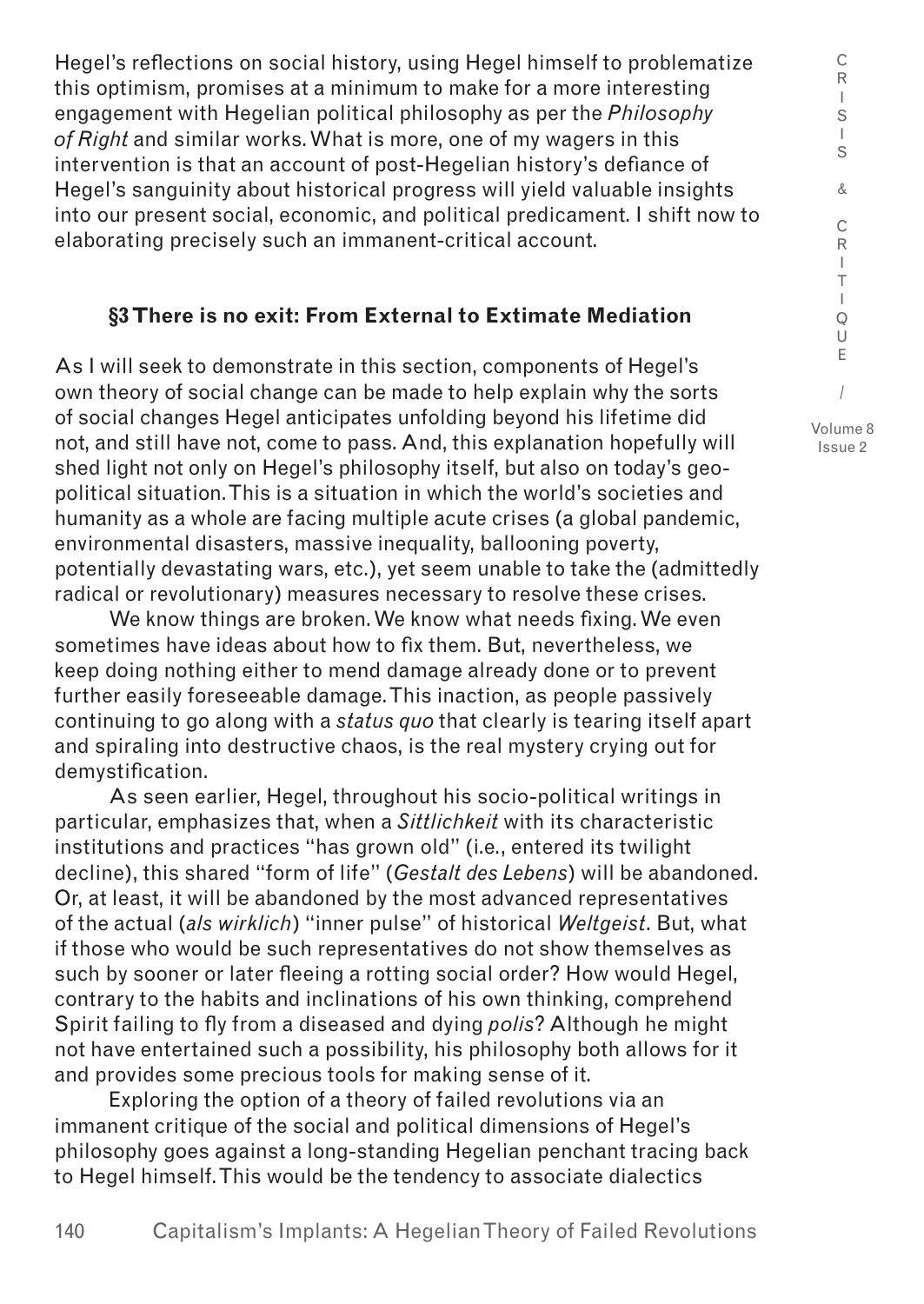with becoming, change, fluidity, transformation, and the like. Is Hegel not the preeminent canonical Western philosopher of restless historical processes and the ceaseless movement sublating the Old into the New? Starting especially with the *Phenomenology of Spirit*, is not Hegel's dialectic the all-pervading dynamism of such fluxes and flows, or, in the words of the *Phenomenology* itself, "the Bacchanalian revel in which no member is not drunk?"59

This deeply-entrenched association of dialectics with dynamism is central to the appreciation of Hegel by a good number of his intellectual heirs. In multiple strands of Marxism, Hegel's foregrounding of historical change is precisely what is most prized about his philosophy. For Marx, dialectics-as-dynamics is an essential part of the "rational kernel," as separable from the "mystical shell," of Hegel's encyclopedic edifice.<sup>60</sup> For Friedrich Engels, the kinetic Hegelian dialectic is revolutionary, while the static Hegelian System is reactionary.<sup>61</sup>

But, with more traditional Marxism espousing its own version of an Enlightenment-style teleology of progressive historical rationality also espoused by Hegel (at least at times), it too needs a loosening of the linkage between dialectics and dynamics. This loosening must allow for a dialectical thinking of history capable of comprehending non-dynamism (as blockage, defeat, exhaustion, impasse, regression, stagnation, etc.) as thoroughly as it comprehends dynamism. Both Hegelianism and Marxism require the ability to explain not only examples of progress in social history, but also instances of the failure of social history to make any progress, instances of what could be dubbed socio-historical "stuck-ness." Only with this explanatory ability can either or both of these theoretical orientations serve as a contemporary Owl of Minerva sufficiently wise to grasp the course of actual events from Hegel's time to today, a course exhibiting at least as much, if not more, anti-progress than progress—as well as exhibiting hefty doses of jarring contingent occurrences defying any purported predictive power or description in terms of any theodicy, however secularized.

In order to articulate a Hegelian theory of non-revolution (i.e., socio-historical inertia or even reaction) through an immanent-critical engagement with Hegel's own reflections on history, I first have to reconstruct how Hegel himself accounts for social change. At least in Hegel's case, an adequate appreciation of his dynamic dialectic in history is a precondition for formulating a Hegelian concept of, so to speak, a lethargic dialectic as the stalling of historical processes and progress. In particular, capitalism's tenacious persistence up through the present,

59 Hegel 1977b, p. 27

60 Marx 1976, p. 103

61 Engels 1959, pp. 37-39; Engels 1941, pp. 11-13

Issue 2

C R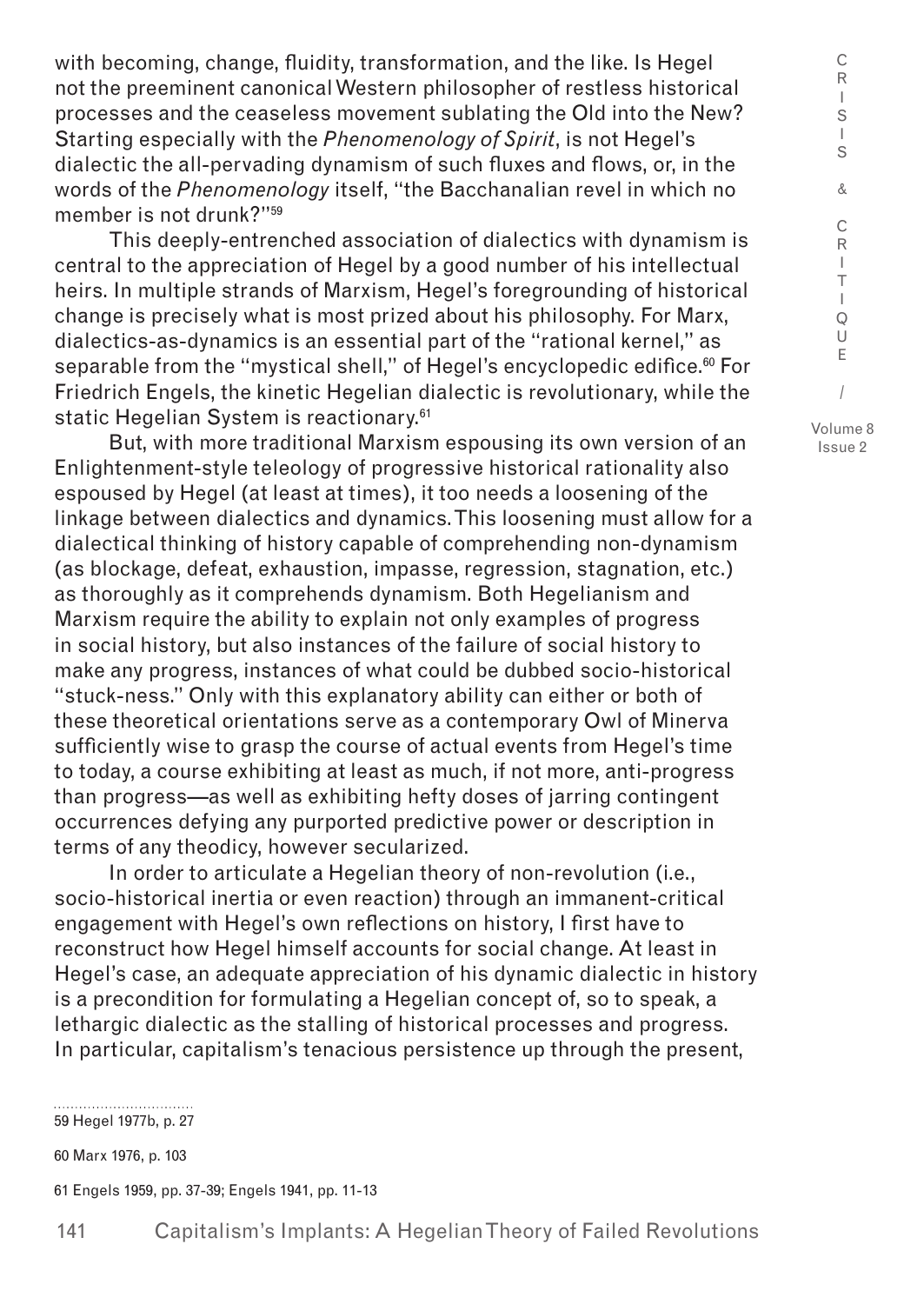like the centuries'-wide ditch of the Middle Ages, reveals that real (*als wirklich*) history is as much about stasis as kinesis.

So, how does Hegel account for significant social changes? I suspect that a lengthy book unto itself would be necessary in order to do this question complete justice by fully answering it. Here, I must be selective (albeit without being inaccurate or distorting).

I would propose that the single clearest expression of Hegel's theory of revolutionary transformations from one social order (as a *polis* with its characteristic *Sittlichkeit*) to another is to be found in his early (1802-1803) extended essay on *Natural Law* from his pre-*Phenomenology* Jena period. At one point therein, Hegel brings up the topic of sickness (*Krankheit*).62 He reiterates on this occasion the notion, one he asserts elsewhere too, that illness is a matter of a part (as an organ, [sub-] system, etc.) asserting itself in rebellion against its enveloping whole (i.e., the total organism)—with the former thereby disrupting the organic unity of the latter.

Jean-Jacques Rousseau, in Book Three of *On the Social Contract*, compares the body politic to an organic body as a living entity. He claims that even the best designed body politic, with an optimally good constitution at its governing basis, still will be a mortal entity. All bodies, whether biological or political, eventually succumb to disease, decay, and death.<sup>63</sup>

Perhaps with this very Rousseau implicitly in mind, Hegel also, in his text on *Natural Law*, draws comparisons between the body politic of *Geist* and the organic body of *Natur*. And, again echoing Rousseau (however intentionally or not), Hegel concludes that all bodies politic, like all organic bodies, are perishable and inevitably come to an end one way or another.<sup>64</sup> Furthermore, Hegel's 1802-1803 essay broadens the concept of *Krankheit* such as to permit speaking of a sick body politic in the same manner as a sick organic body: The former too can be deemed to be "ill" when its parts (as individuals, factions, etc.) revolt against it and attempt to subjugate it, as the surrounding universal whole, to their own special interests.<sup>65</sup> In a preceding (1798-1802) essay on "The German Constitution," Hegel even associates the contraction of parts away from the whole and into individuality or factionality with the extreme pathology of "madness" (*Wahnsinn*).66

62 Hegel 1970e, pp. 516-520

63 Rousseau 1987, p. 70

64 Hegel 1999, p. 179

65 Ibid., pp. 169-172;

66 Hegel 1971a, pp. 580-581; Hegel 1999, p. 101

C R I S I S & C R I T I Q U E / Volume 8 Issue 2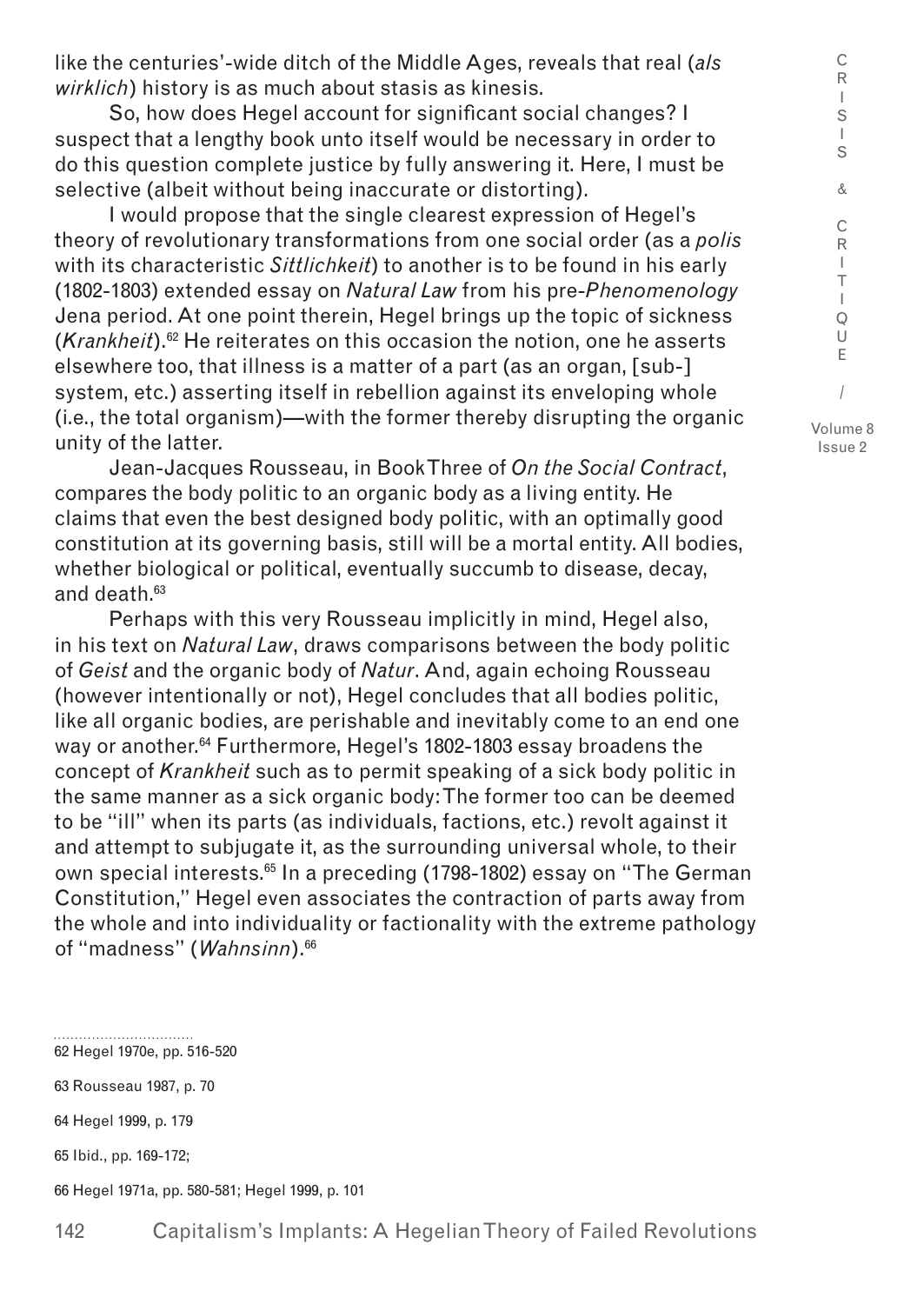Additionally, Hegel's short treatise on *Natural Law* identifies those contracted-into-themselves parts, as both effects and exacerbating causes of socio-political *Krankheit* or *Wahnsinn* (i.e., the dissolution and derangement of the organic whole of the *polis* with its ethical forms of life), as heralds of an imminent new whole to come.<sup>67</sup> Hence, this sort of sickness or madness of the body politic is, unsurprisingly in a Hegelian context, not so much an outright negation of the social *status quo* as its sublation (*als Aufhebung*), namely, a negation that, in destroying an old order, simultaneously helps create a new order. That is to say, when one *Sittlichkeit* falls into the sort of illness or insanity Hegel has in mind, another *Sittlichkeit* is beginning to be born, having already gestated within the womb of its dying predecessor.

Moreover, this same Hegel adds that such a sublation awaits the new *Sittlichkeit* as well. It too, in its turn and given the fullness of time, will generate out of itself its own gravediggers, who will then go on to erect something else atop what they bury.<sup>68</sup> Incidentally, this detail contributes to debunking still-entrenched myths about Hegel as the thinker of "the end of history."69

For both Hegel and Marx, the French Revolution is at the utmost forefront of their minds in their theorizations of radical social change. To focus on Hegel's take on the French Revolution as indicative of revolutionary historical dynamics in general, he assigns philosophy a role in such dynamics. This comes out most clearly towards the close of his lectures on the *Philosophy of History*, just before his rapturous celebration of 1789 as "a glorious mental dawn." Hegel states:

It has been said, that the *French Revolution* resulted from Philosophy, and it is not without reason that Philosophy has been called 'Weltweisheit' [World Wisdom;] for it is not only Truth in and for itself (*die Wahrheit an und für sich*), as the pure essence of things (*als reine Wesenheit*), but also Truth in its living form as exhibited in the affairs of the world (*die Wahrheit, insofern sie in der Weltlichkeit lebendig wird*). We should not, therefore, contradict the assertion that the Revolution received its first impulse from Philosophy. But this philosophy is in the first instance only abstract Thought, not the concrete comprehension (*konkretes Begreifen*) of absolute Truth intellectual positions between which there is an immeasurable chasm.70

67 Hegel 1999, p. 178

68 Ibid., p. 179)

69 Grier 1996, pp. 183-198; Maurer 1996, pp. 199-222; Harris 1996, pp. 223-236;

70 Hegel 1970c, pp. 527-528; Hegel 1956, p. 446

C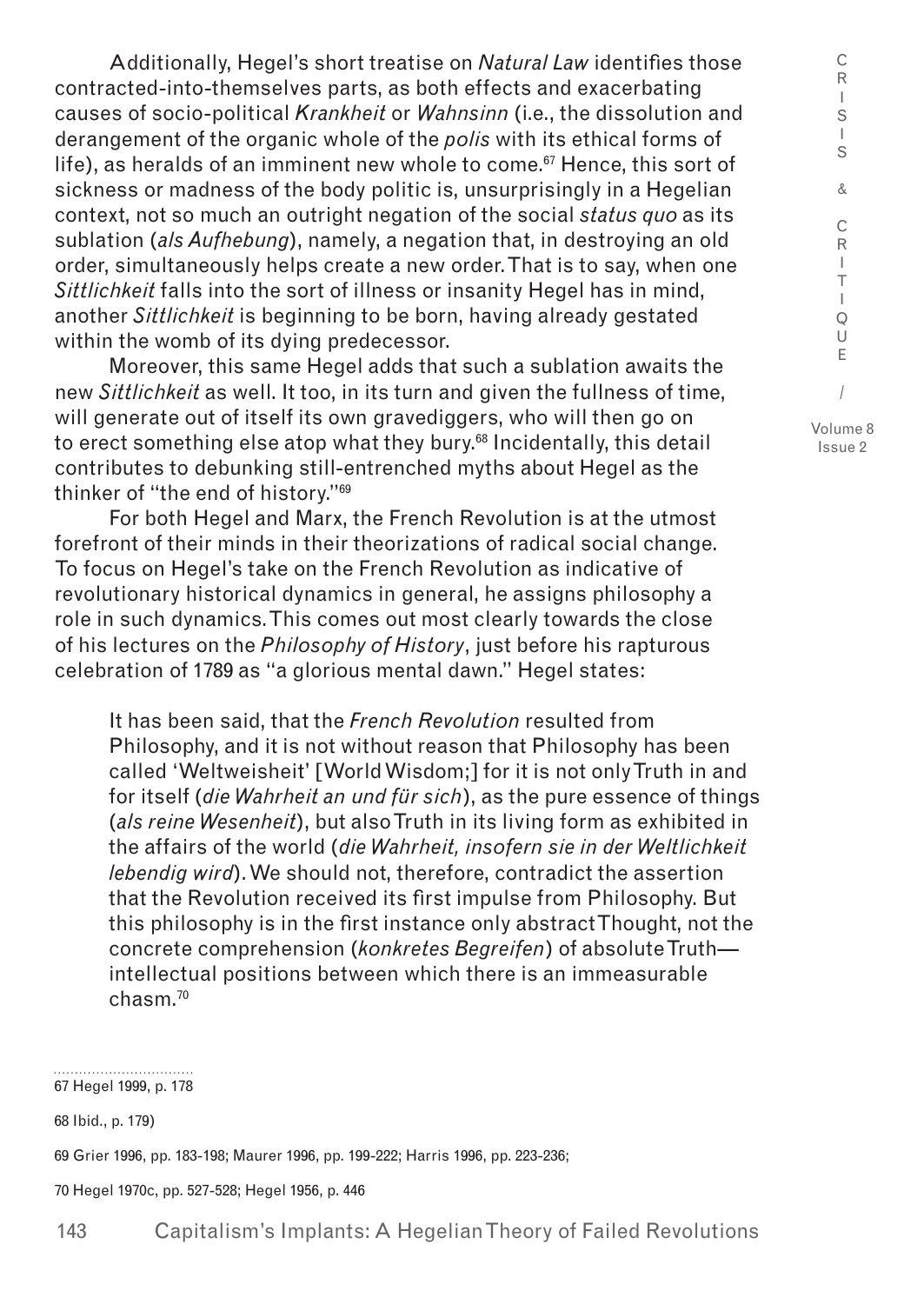The term "*Weltwisheit*" (worldly wisdom) is important here. As indicated by Hegel's other uses of this term,<sup>71</sup> there is a subtle but definite tie between this depiction of philosophy and the remark about being a "child of its time" from the 1821 preface to the contemporaneous Berlin lectures on the *Philosophy of Right*. As I indicated earlier, the child *vis-à-vis* its parents displays a mixture of, on the one hand, sameness, similarity, and continuity as well as, on the other hand, difference, dissimilarity, and discontinuity. In Hegel's parlance, one fairly could render the child a sort of living sublation of the parents (something suggested in the well-known discussion of the family in the *Philosophy of Right*<sup>72</sup> as well as elsewhere<sup>73</sup>). As a "child of its time," philosophy is both an immanent preservation of its time as well as a transcendent alteration of this same time.

Likewise, philosophy as *Weltweisheit* is, as "worldly," a conditioned describer of its *status quo* and, as "wisdom," a conditioning changer of this same *status quo*. Of course, Hegel also is emphasizing that true philosophy proper is not anything otherworldly, not a matter of some supposed "wisdom" about the ineffable, mystical, supernatural, transcendent, etc. (or, at its practical-prescriptive rather than theoreticaldescriptive level, philosophy does not browbeat the "is" of reality with "oughts" haughtily issued from some unspecified ethico-moral Elsewhere). As "*Weltweisheit*," philosophy is very much of this world. A philosophy that is too good for this world is, in fact, not good enough.

Setting aside for now whatever divergences and disagreements there might be between Hegelian and Marxian narratives about the part played by philosophy in world-historical events such as the French Revolution, a multifaceted question must be asked of the just-quoted Hegel of the *Philosophy of History*: When, why, and how does a world generate from within and out of itself the worldly wisdom that can, and sometimes indeed does, contribute towards extra-philosophical processes dramatically transforming this same world? Additional features of Hegel's glosses on revolutionary France in particular contain the elements of how he would respond to this query.

In the Berlin *Philosophy of History*, Hegel situates the French Revolution as the late-eighteenth-century culmination of a modernity originating in the early-sixteenth century. For him, some of the most essential foundations of the modern era are laid down by Martin Luther and the Protestant Reformation. Protestantism's combination of individualism (in the guise of the primacy of the singular believer's conscience and his/her direct relationship with God) and tendency towards translating its tenets into components of this-worldly profane

71 Hegel 1971b, p. 81; Hegel 1995b, pp. 60-61; Hegel 1969b, p. 241; Hegel 1984c, p. 456; Hegel 1999, p. 228

72 Hegel 1991a, §175 pp. 212-213, §177 p. 214

73 Hegel 1979, pp. 232-234

C R  $\mathbf{I}$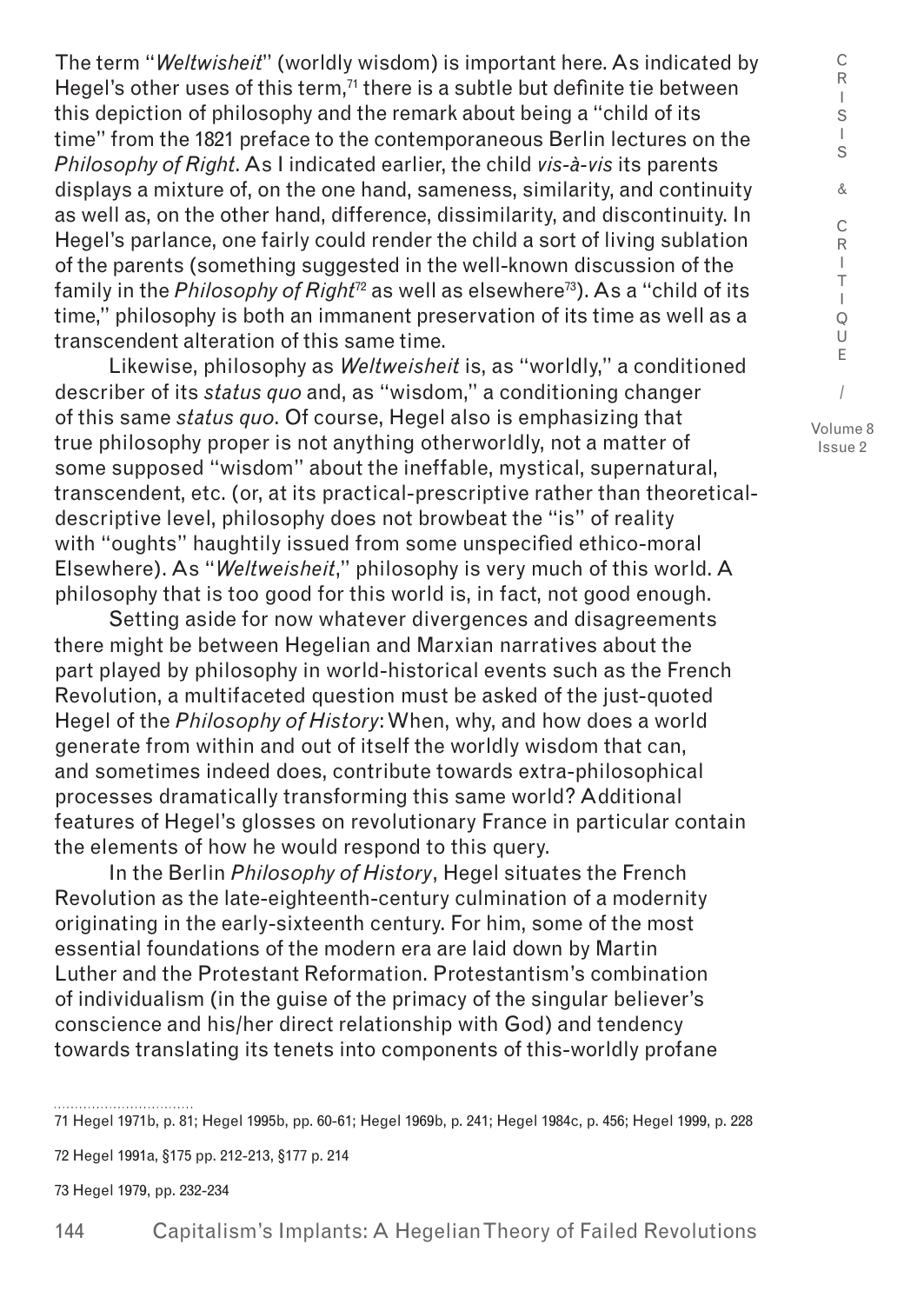reality helps give rise to the secular Enlightenment thinking that eventually inspires some of the pivotal agents of revolutionary upheaval in America as well as in France. In Hegel's view, the modern era of world history could be said to have unfolded in a circular sequence starting with a German religious revolution, evolving to become a French political revolution (itself inspired by an Enlightenment which secularizes aspects of the Protestant Reformation), then returning to the German-speaking world in the guise of a philosophical revolution (beginning with Immanuel Kant's "Copernican revolution" as, in part, the groundbreaking initiation of a sustained German idealist reckoning with the multiple significant implications of 1789 and its consequences). Hegelian modernity is partly defined by its secularization of a Protestant conception of free subjectivity.<sup>74</sup>

But, what gives rise to the figure of Luther in the first place? What generates the world-historical rupture of the Protestant Reformation? To cut a long story short, the Hegelian answer to these questions is, in a succinct phrase: institutional rot. As is common knowledge, and as Hegel reaffirms,<sup>75</sup> Luther's spiritual revolution grows out of the rank corruption and scandalous degeneracy of the Roman Catholic Church. This makes Luther one of the figures of a fundamental Hegelian structural dynamic I highlighted a while ago: an exceptional singular subject who responds to the crumbling or collapsing of a given form of life (in this instance, Catholicism) by detaching from this ailing *Gestalt des Lebens* and retreating into his/her inner mental life, the solipsistic sanctuary of the soul (a retreat interpretable as an instance of *reculer pour mieux sauter*). Catholicism's rot and, along with it, the disintegration of the entire feudalagrarian order makes possible a revolutionary shift to the modern era, a shift indispensably mediated by the rebellion against a substantial whole (i.e., the Church and the medieval *Sittlichkeit* with which it is inextricably intertwined) by the agency of a subjective part (i.e., Luther's conscience and those it attracts to its cause). The Protestant Reformation is the sickness (*Krankheit*) and/or madness (*Wahnsinn*) of both feudalism and Catholicism. It also is the herald of a new order to come, namely, the *Sittlichkeit* of modernity.

Hegel's Luther is one in a series of figures exemplifying a characteristically Hegelian process in which a faltering or failing *Sittlichkeit* (as form[s] of life) precipitates, thanks to its inner negativities, the emergence of a (novel) *Moralität* challenging, and even reworking or replacing, this entrenched but waning ethical order (with its beliefs, customs, hierarchies, ideologies, institutions, mores, practices, rituals, and so on). Additionally, there are, for Hegel, numerous affinities between religion and philosophy, and especially between Protestantism

74 Hegel 1956, pp. 415-417, 422-423, 435, 441-443, 449, 453

S & C R I T I Q U E / Volume 8

Issue 2

C R I S I

<sup>75</sup> Ibid., pp. 412-413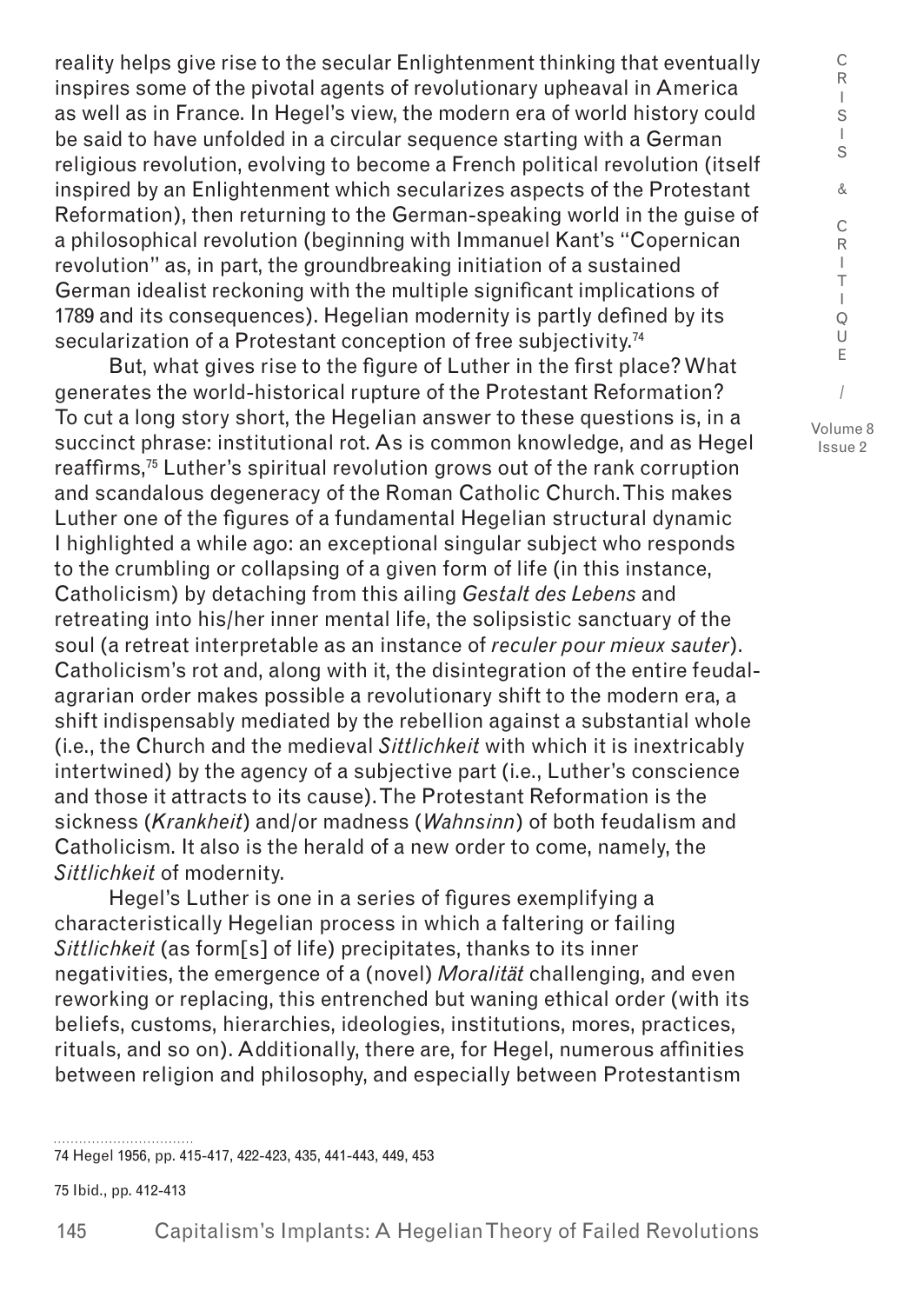and his own philosophy. Likewise, both religion and philosophy are expressions of "absolute spirit." And, in 1831's "The Relationship of Religion to the State," a text in which Hegel again refers to "*Weltweisheit*," he tightly enchains together politics, religion, and philosophy<sup>76</sup> (as he does on other occasions too<sup>77</sup>). Therefore, it would not be a stretch to include religion *à la* Luther in a broadened Hegelian sense of philosophy as *Weltweisheit*. Indeed, the this-worldly philosophy in the narrower sense of "philosophy" that helps to spark the French Revolution (i.e., Enlightenment secular freethinking) is itself, as seen, portrayed by Hegel as a permutation of Luther's Protestantism.

Going further in this same vein, I would maintain that Hegel's own socio-historical and political philosophy is intended to be an earlynineteenth-century iteration of Luther's early-sixteenth-century "worldly wisdom" (as situated on the threshold between an old world in the process of dying and a new world in the process of being born). According to Hegel, the Protestant Reformation was both, one, the swan song of medieval Catholicism and its feudal world as well as, two, the opening ballad of the modern era with its capitalist system. And, for Hegel himself as an Owl of Minerva, his 1821 *Philosophy of Right* in particular similarly is meant to be both an expression of the dusk of modernity's (perhaps fatal) crises—on Hegel's own account, these crises include such problems as wealth inequality, colonialism and imperialism, international rivalries and wars, socially corrosive hyper-individualism, demagogic and populist manipulations, etc.—as well as the initial outlining of the dawn of an admittedly unforeseeable new collective configuration yet fully and clearly to crystallize.

In fact, Hegel, going back to some of his earliest writings, consistently links the prominence and progress of philosophy itself (whether or not it is taken to include religion, theology, and the like) to the unsettling or undoing of established worldly arrangements. Socrates is symptomatic of the decline of Athens. The Stoicism of both Epictetus and Marcus Aurelius is symptomatic of the deathly uniformity and rottenness of the Roman Empire.78 Luther is symptomatic of the degeneration of the Roman Catholic Church. And, Hegel, arguably for himself (and not just in himself), is a symptom of the coming apart, first, of the Holy Roman Empire and, second, of European capitalist modernity as a whole. These symptomatic figures are all worldly-wise children of their time in the specific Hegelian senses I have been exploring throughout the preceding.

In 1801's *The Difference Between Fichte's and Schelling's System of Philosophy*, the younger Hegel writes of the "need of philosophy" (*Bedürfnis* 

76 Hegel 1999, pp. 226, 228

77 (Hegel 1995a, §170 pp. 314; Hegel 1956, p. 449

78 Hegel 1955, pp. 242-243

C R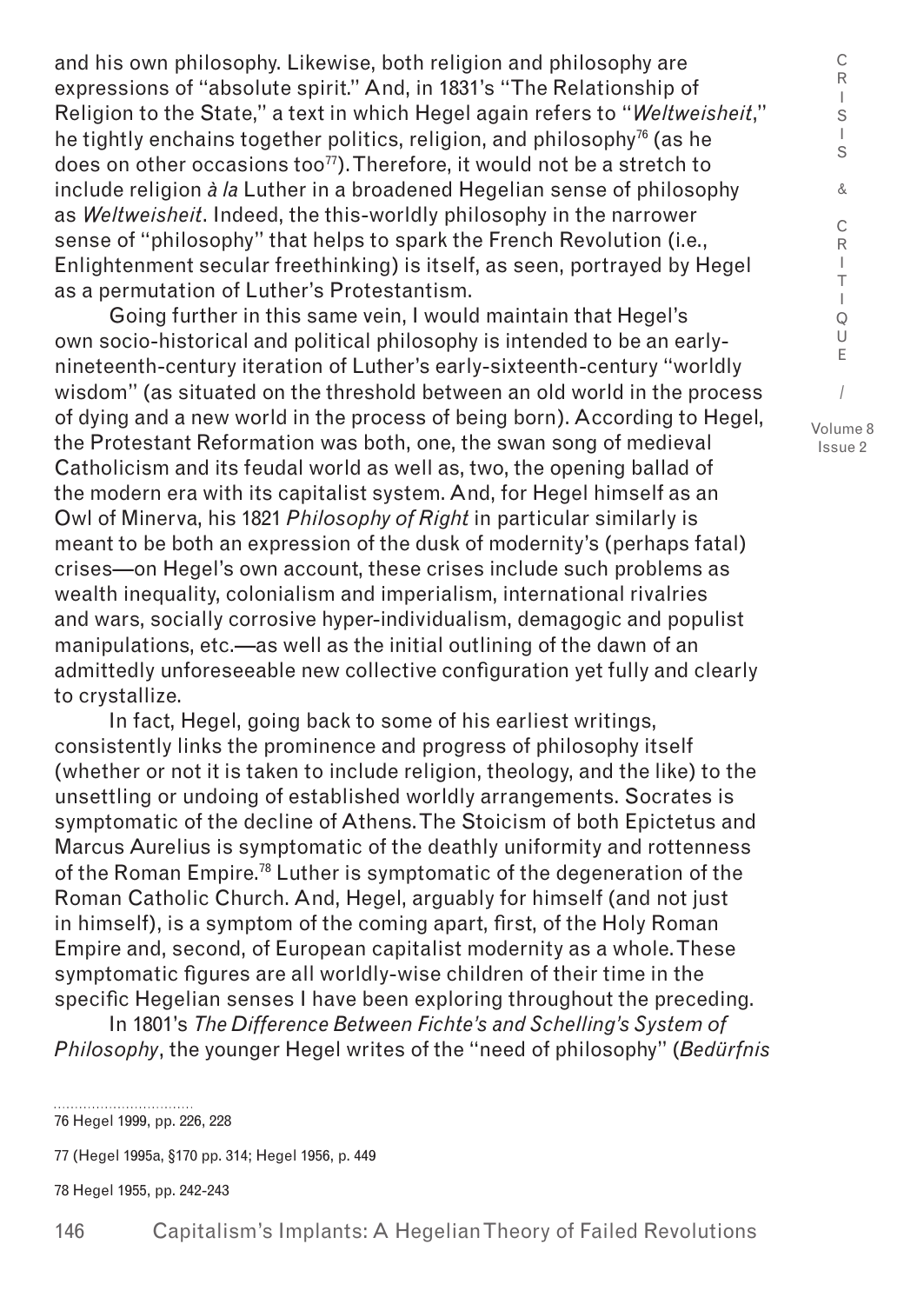*der Philosophie*). He claims that this need arises if and when certain finer minds find themselves clasped within the suffocating embrace of troubled socio-historical conditions pervaded and agitated by divisions (*Entzweiungen*) and rifts (*Zerrissenheiten*). Philosophy manifests a human desire to overcome such painful dichotomies and fragmentation, to (re) establish a harmonious whole through philosophy's (spiritual) labors.<sup>79</sup>

To take Hegel himself as an example, he is thrown by birth into a specific German-speaking context, namely, that of the tottering Holy Roman Empire (as neither Holy, nor Roman, nor an Empire *à la* Voltaire's celebrated quip) doomed to being smashed to pieces by Napoleon. This late-eighteenth-century Germanic context is marked by antagonisms between the not-really-unified members of a mere legal fiction of unified Empire ostensibly ruled by a paper figurehead of a feeble Emperor. And, not only are there rivalries and divergences amongst the constituents of the Holy Roman Empire's patchwork quilt of myriad different squabbling political entities—there are pronounced discrepancies and tensions between the German-, French-, and English-speaking worlds, especially during Hegel's time.

These intra-European discrepancies and tensions lead some in the German-speaking world, still largely mired in the backwardness of feudal-agrarian ways, to register with intense discomfort the gap between themselves and both an economically modernizing England as well as a politically modernizing France. This registration prompts young German intellectuals in particular to set about trying to modernize the Germanic ethos, if only at the cultural level (in the forms of philosophy, art, literature, poetry, etc.) in lieu of at the economic and political levels too. The German Romantics, the German Idealists in general, Hegel in particular, the Young/ Left Hegelians, and also later Marx all employ their voices in their own fashions simultaneously to lament Germanic underdevelopment, proclaim the dying off of Germanic and European disunity, and announce the imminent emergence of a new socio-spiritual unity on the horizon.

Even before Marx, history already as per Hegel advances by its "bad side."80 Periods of international peace and human contentment (i.e., "happiness") are "blank pages"81 in a world history whose forward movement is driven by wars and other violent conflagrations. Hegel notoriously characterizes history as a blood-soaked "slaughter bench"82 and a "divine tragedy."<sup>83</sup>

80 Marx 1956, p. 121

81 Hegel 1956, pp. 26-27, 29

82 Hegel 1999, §164 p[. 306-308; Hegel 1991a, §345 pp. 373-374; Hegel 1956, p. 21

83 Hegel 1999, §164 p. 306

C

<sup>79 (</sup>G.W.F. Hegel, *Differenz des Fichteschen und Schellingschen Systems der Philosophie*, *Werke in zwanzig Bänden, 2*, pg. 20-22, 24); Hegel 1977a, pp. 89-91, 93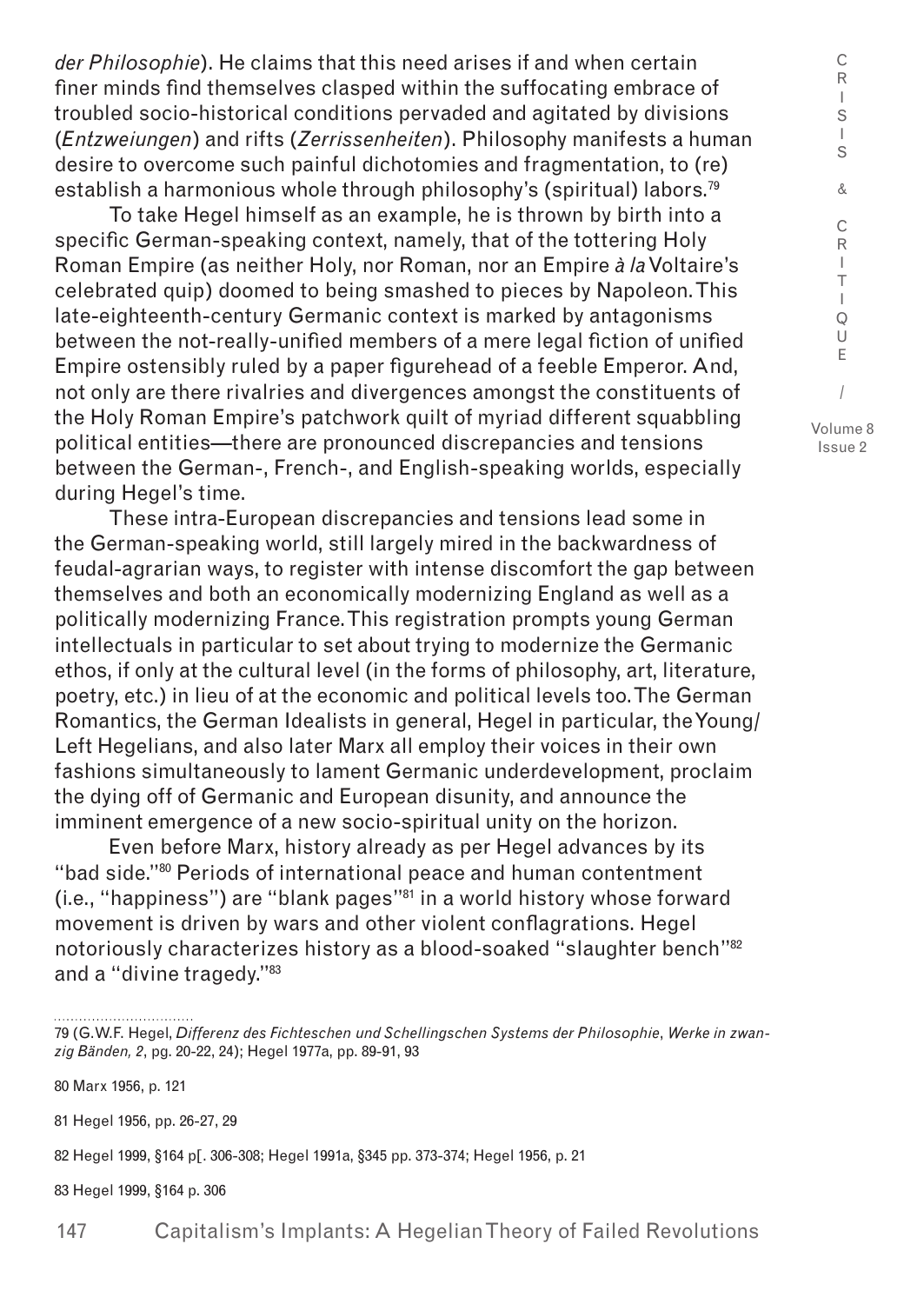Likewise, periods of harmony, unity, and the like eventuate in similar blank pages in the great Book-of-books that is the entire history of philosophy itself. Western philosophy arguably is born thanks to the setting of the sun on the Athenian Golden Age. The long stability of the Middle Ages produces the mentally deadening sterility of Medieval Scholastic theosophy, with philosophy becoming reinvigorated again (or even awakening from a slumber of many, many centuries) only once this feudal universe enters into its death spiral.

Hegel would say exactly the same things about his own both socio-historical and philosophical era. For him, the veritable explosion of intellectual activity represented by late-eighteenth- and earlynineteenth-century German spiritual advances (particularly Kantian and post-Kantian idealisms) owes its striking, spectacular irruption into philosophical history to the political history with which it is complexly entangled. To be more precise, Hegel sees it as no coincidence that the splintering and collapse of the Holy Roman Empire, a demise hastened by the French Revolution and Napoleon's exporting of it at bayonet point, catalyzes a sudden upsurge of one of the most amazingly fruitful, inventive, and lively set of decades ever witnessed in the whole history of philosophy from antiquity onwards.

However, well after the 1801 *Differenzschrift*, Hegel hints that the turbulence of *Entzweiungen* and *Zerrissenheiten* perhaps can be a condition of impossibility as well as a condition of possibility for the genesis of philosophical *Weltweisheit*. In his October 22, 1818 "Inaugural Address" delivered at the University of Berlin, he begins, after thanking King Friedrich Wilhelm III of Prussia for his professorial appointment, with the following remarks:

As far as the *particular moment* is concerned, those circumstances appear to have arisen in which *philosophy* may once again expect to receive *attention* and *love*, and in which this science, which had almost fallen silent, may once more lift up its voice. For not long ago, the *urgency of the times* on the one hand conferred such great importance on the *petty* interests of everyday life, and on the other hand, the *high interests* of actuality, the interest and *conflicts* involved simply in restoring and salvaging the *political totality of national life and of the state*, placed such great demands on all [our] mental faculties and on the powers of all [social] classes [*Stände*] as well as on external resources—*that the inner life of the spirit* could not attain *peace* and leisure; and *the world spirit* was so bound up with actuality and *forced to turn outwards* that it was prevented from turning *inwards* upon itself and enjoying and indulging itself in its proper home.<sup>84</sup>

C

<sup>84</sup> Hegel 1999, pp. 181-182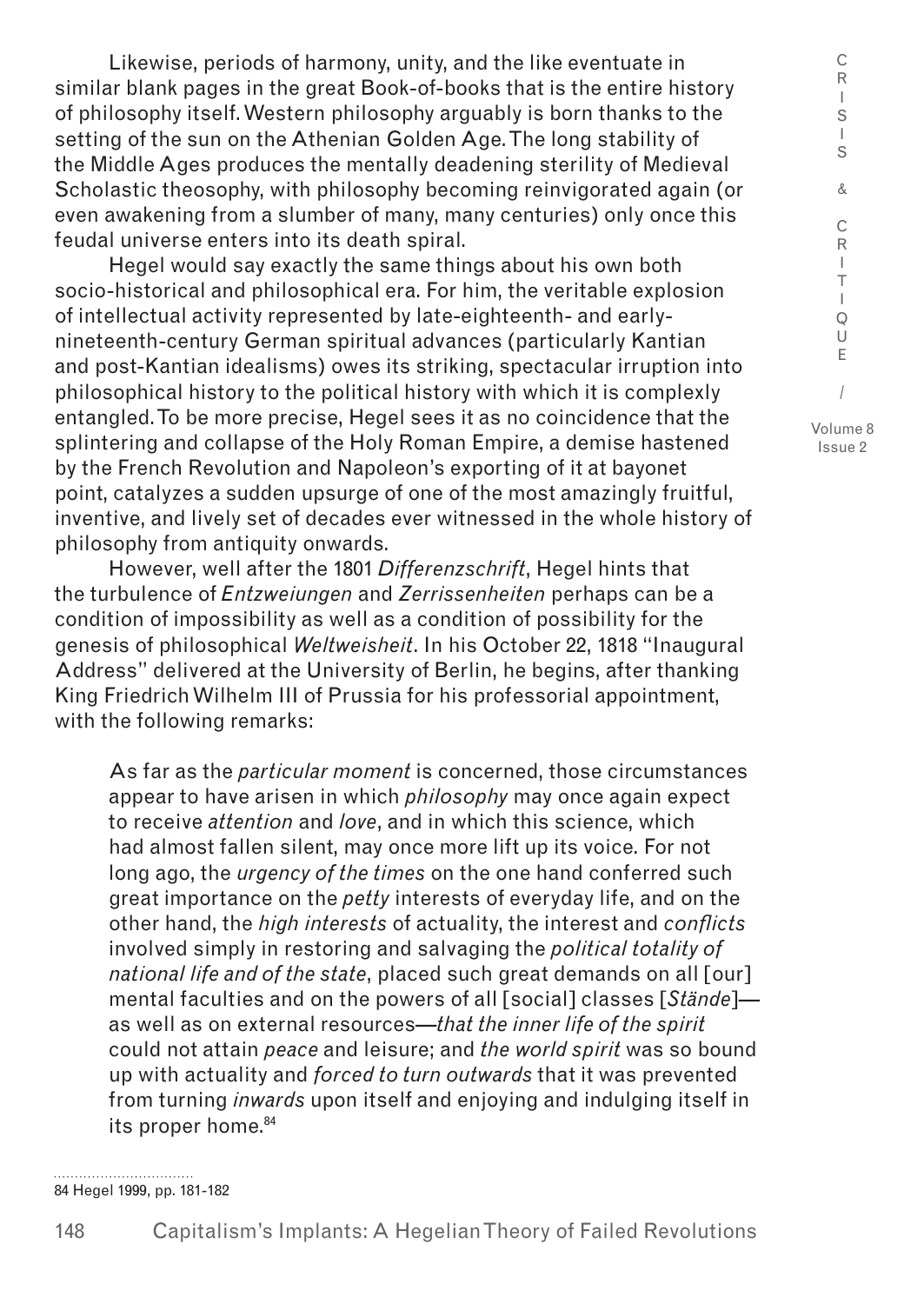When Hegel speaks here of "not long ago," he definitely is referring to the French Revolution and, especially, its aftermath in the guise of the Napoleonic Wars. As I already have shown, Hegel's remarks about these world-shaking events identify them as conditions of possibility for the German idealist renewal of philosophy. Yet, in this just-quoted passage, he instead proposes that these same events were too pressing, tumultuous, violent, and all-consuming to permit persons the tranquility and sobriety of mental breathing room requisite for philosophizing of any sort ("*the inner life of the spirit* could not attain *peace* and leisure").

Also in the above quotation, Hegel stresses that outwardly focused "interests," both individual-quotidian ("petty") and collective-geopolitical ("high"), are responsible for thwarting the philosophical worldly wisdom that might otherwise be enabled and inspired by socio-historical disharmony and turbulence. As outwardly focused, all such interests are shaped and sustained by external objects and states of affairs. Yet, for this Hegel, the "proper home" of *Weltgeist* is not, as one might assume, the world per se as the domain of such externalities. Rather, this home is nothing other than the interiority formed by singular subjects withdrawing from the world and contracting into themselves as loci of a disinterested rationality (*als Vernunft*), a reason whose trans-individual universality is effective only in and through such inward-turning particular individuals ("*the world spirit* was so bound up with actuality and *forced to turn outwards* that it was prevented from turning *inwards* upon itself and enjoying and indulging itself in its proper home").

Incidentally, I strongly suspect that Hegel is echoing Kant's distinction, from the 1784 essay "What Is Enlightenment?," between the "private" and "public" uses of reason.<sup>85</sup> Outward-turning interests would be "private" (reflecting the particular concerns of certain families, factions in civil society, or specific nation-states) in Kant's sense and inward-turning reasoning would be "public" (manifesting the universal *Vernunft* holding equally and indifferently for any and every subjectivity) in Kant's sense. Reinforcing this suspicion of mine, Hegel, in 1831's "The Relationship of Religion to the State," points to a tension between universal free individuality (involving Kant's public reasoning) and particular limited collectivity (involving Kant's private reasoning).<sup>86</sup> And, all of this resonates with a number of passages in the *Philosophy of Right*, particularly in ones devoted to the topic of *Moralität* as distinct from both "abstract right" (*das abstrakte Recht*) below it and "ethical life" (*die Sittlichkeit*) above it.<sup>87</sup>

85 Kant 1996, p. 17-22

86 Hegel 1999, p. 230

87 Hegel 1991a, §106 p. 135-136 §108 p. 137, §126-127 p. 154-155, §137-138 p. 164-167, §140 p. 175

149 Capitalism's Implants: A Hegelian Theory of Failed Revolutions

I S & C R I T I Q U E / Volume 8

Issue 2

C R I S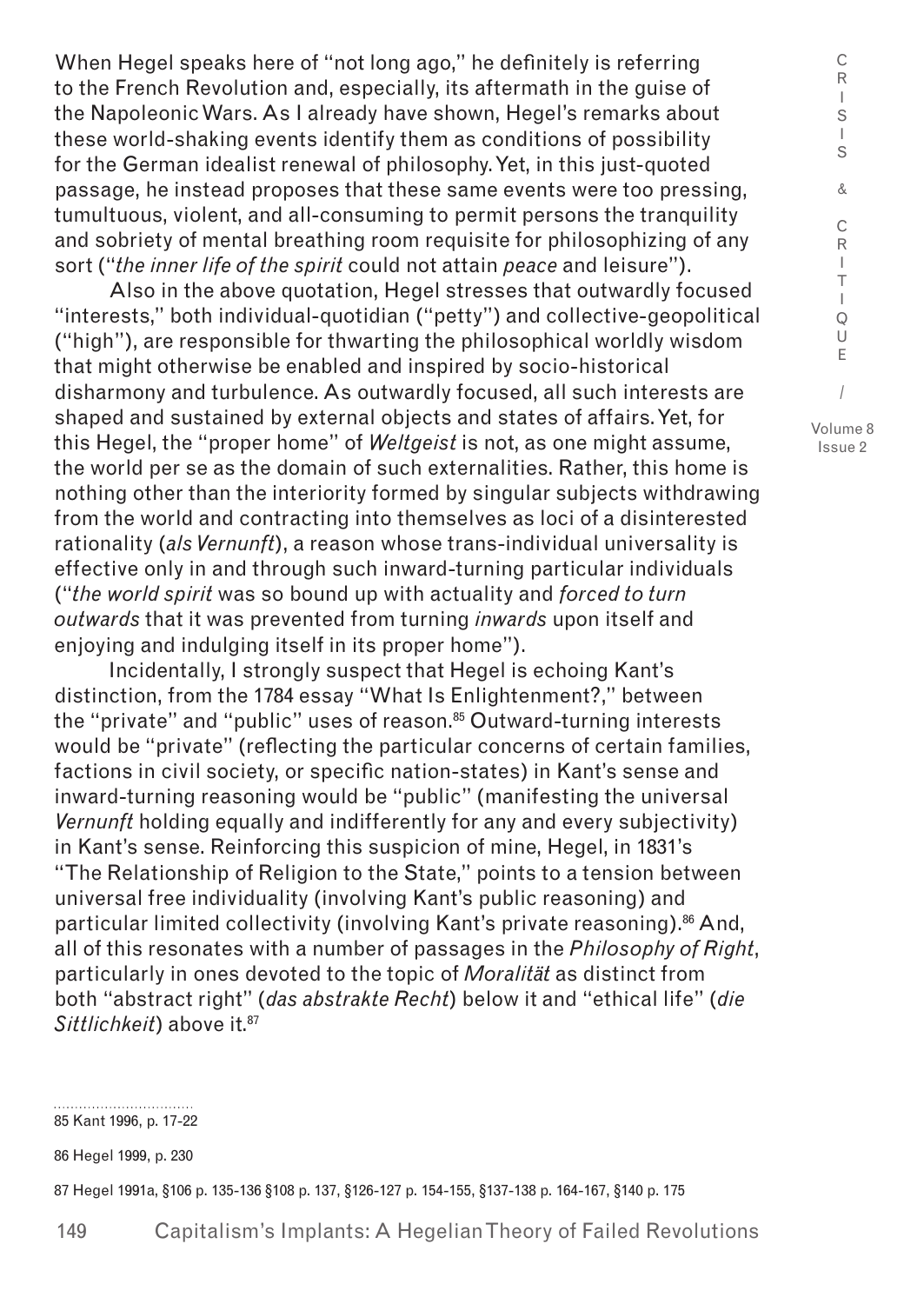Hegel, in his 1818 "Inaugural Address," soon proceeds to introduce another facet to this assessment of the socio-historical prospects for true philosophy in his *status quo*. He declares:

What is opposed to philosophy is, on the one hand, the *spirit's immersion* in the *interest* of necessity [*Not*] and of everyday life, but on the other, the *vanity* of *opinions*; if the soul [*Gemüt*] is filled with the latter, it has no room left for reason—which does not, as such, pursue its own [interest].<sup>88</sup>

Especially for the Hegel deeply indebted to the Scottish Enlightenment, "the *interest* of necessity [*Not*] and of everyday life" would be, under capitalism, bound up with and mediated by civil society's "system of needs."89 In modern societies, the "interests" of quotidian requirements for living compel the vast majority of persons to enter into markets as both laborers and consumers exchanging goods and services as buyers and sellers. Through life's mundane needs and the motivations they generate, individuals are compelled, within the confines of economically modernizing or modernized social orders, to accept their subjectivities being thoroughly permeated, influenced, and shaped by market mediation and everything it brings with it.

By Hegel's own admission, this capitalist economic mediation threatens to leave no room within subjective interiority for disinterested reason and its operations. In light of what Hegel claims regarding the forward development of history, this must count as a grave danger indeed. The eclipsing or gagging of *Vernunft* by needs and their interests even jeopardizes the very possibility of further socio-historical changes and progress. Without reason-generated *Weltweisheit*, smothered in its cradle by the market's hand, there can be, according to Hegel's own theory of social transformations, no reliable mechanism for consistently guiding social history in the direction of the better.

Of course, in the above block quotation, Hegel also points to "the *vanity* of *opinions*" as likewise threatening to crowd out disinterested reason/rationality (itself responsible for, among other things, philosophy as worldly wisdom). Hegel's phrase here, "the *vanity* of *opinions*," subtly suggests a lamentable convergence of apparent opposites. In it, individuality, as the "vanity" of the "I" with its misplaced pride its its views simply because they are its own, and collectivity, as the anonymous "opinions" of a "we" (or the "they" of "They say that…") circulating like well-worn coins amongst a given populace, coincide—and this to the detriment of individuality. Incidentally, the German word for "opinion," *die*  C R I S I

<sup>88</sup> Hegel 1999, pp. 182-183

<sup>89</sup> Hegel 1979, p. 103-107, 124, 154, 167-168; Hegel 1979, pp. 242-243, 247-249; Hegel 1995a, §92-93 pg. 166- 167; Hegel 1991a, §189-208 p. 227-239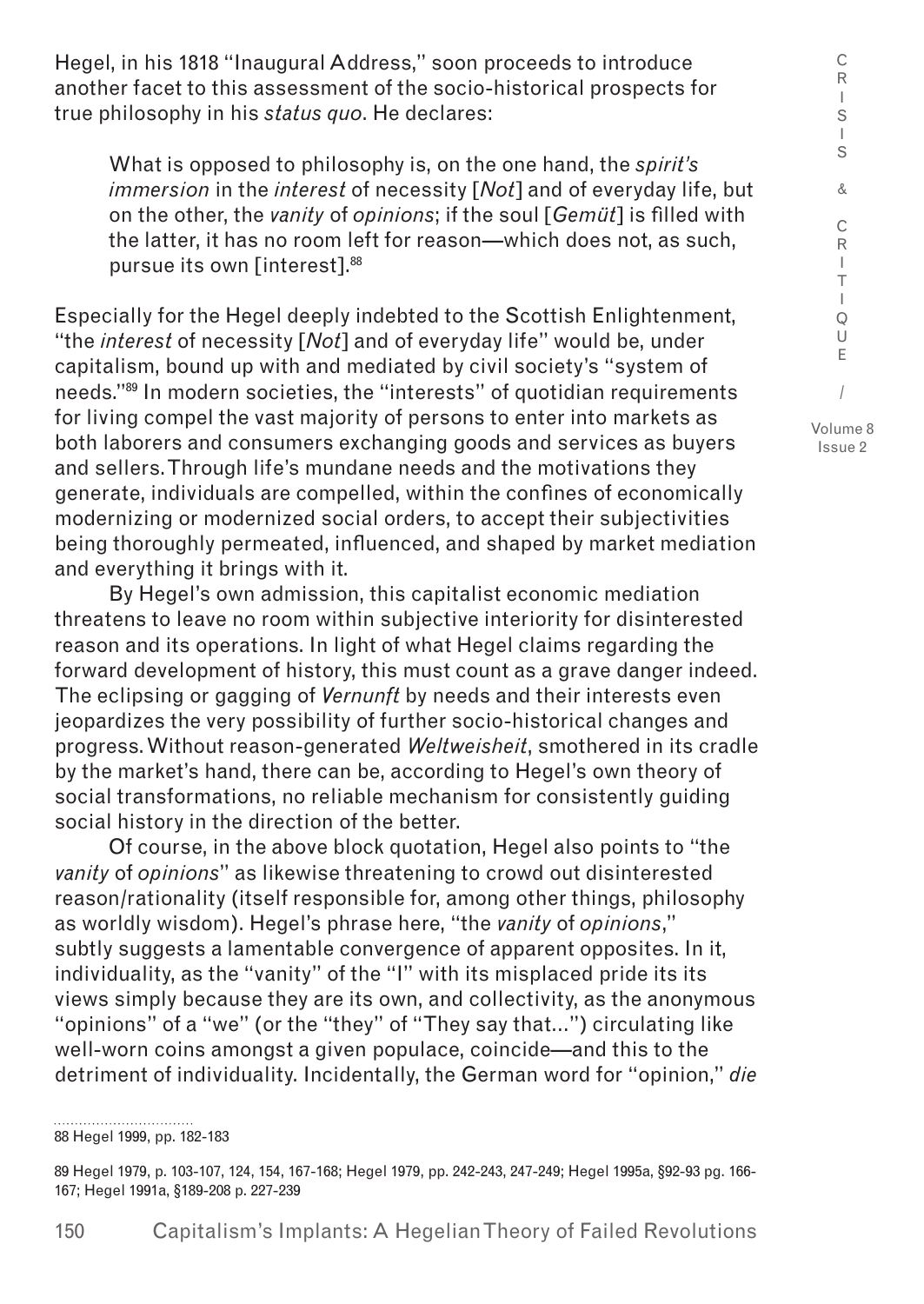*Meinung*, conveys the first-person possession (*meine* [mine]) involved with it. The phrase "the *vanity* of *opinions*" is a pleonasm, if only for a German speaker.

What if the "I" of *Moralität* is captured and overwritten by the "we" of a sick and/or insane *Sittlichkeit*? Moreover, what if this social order is ill in such a way as to interfere with its own self-transformative processes by, through its surreptitious substitution of the spurious "I" of opinion (or *doxa*, ideology, etc.) for the genuine "I" of reason, thwarting the potential immanent emergence out of itself of a child-of-its-time *Weltweisheit* that could point the way toward exits from this order's impasses and deadlocks? Especially as modern capitalist ideology, "opinions," once they are misrecognized as the subject's own personal convictions expressive of his/her supposed uniqueness and idiosyncrasy, create an illusory sense of selfhood, a specious impression of authentic ipseity. When, as per individualism as an ideology, everybody is a special individual, nobody really is.

Furthermore, capitalism, particularly in its consumerist phases, reduces both the things answering to "the *interest* of necessity [*Not*] and of everyday life" as well as "opinions" to all equally being commodities circulating through various marketplaces (including traditional mass media, newer social media, the internet, advertising, publicity, etc.). Particularly through its commodification of "opinions," capitalism sneakily camouflages its impersonal interests as personal interests, tricking its subjects into identifying with it even when they try to disidentify from it. Trying to individuate oneself within capitalist society employing anything commodified (including "opinions") as means is a fool's errand (vaguely akin to the futility of "sense-certainty," the initial shape of consciousness in the *Phenomenology of Spirit*, trying to reflect the particularity of its sensations in the universality of language's words<sup>90</sup>).

In the *Philosophy of Right*, Hegel mentions a bit of ancient Greek wisdom he attributes to a disciple of Pythagoras—"When a father asked him for advice about the best way of educating his son in ethical matters (*sittlich zu erziehen*), a Pythagorean replied: 'Make him the *citizen of a state with good laws* (*wenn du ihn zum* Bürger eines Staats von guten Gesetzen *machst*).'"91 Bearing in mind the broad sense of the German "*erziehen*," as "raising" or "bringing up" in general (similar in scope and meaning to the "forming" [*bilden*] of "*Bildung*") and not just "educating" in the narrower sense of academic training,<sup>92</sup> what about those hurled by the accidents of birth into bad *poleis*?

91 Hegel 1970a, §153 p. 303; Hegel 1991a, §153 p. 196

<sup>90</sup> Hegel 1977b, *Phenomenology of Spirit*, pp. 58-66

<sup>92</sup> Hegel 1999, p. 162; Hegel 1995a, §22 p. 71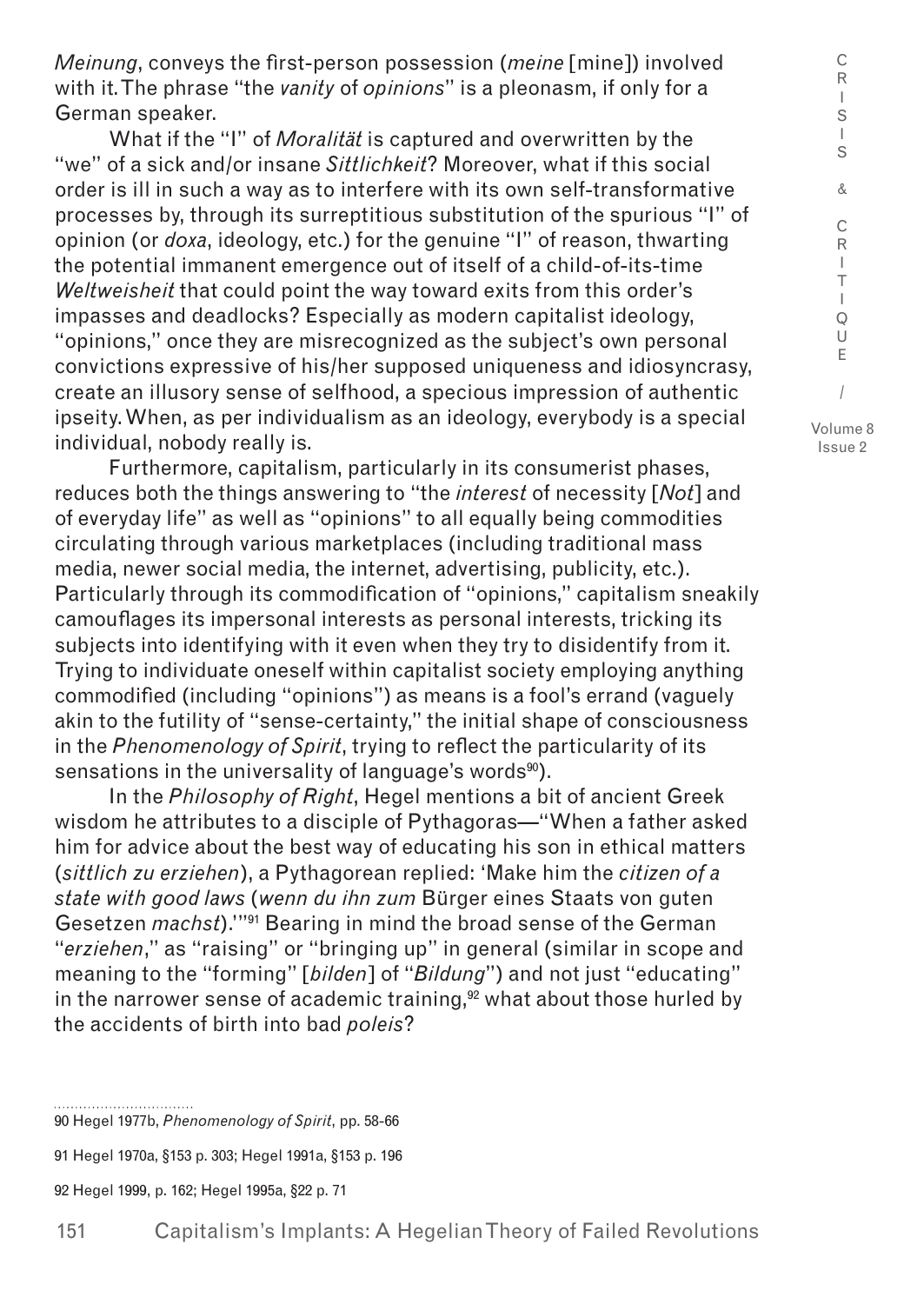Furthermore, what if the putrescence of such political communities, rather than remaining at the level of external objective spirit in the guise of terrible written laws, awful governmental apparatuses, and so on, spreads into the realms of internal subjective spirit, overrunning the presumed haven of conscience, deliberation, and reflection? What if the subjective "I" is turned into a false escape from the objective "we" such that, when the subject "turns inward" (i.e., contracts into itself), all it finds within itself is more of same, namely, internalized or introjected fragments of the external mediation from which it imagines itself to be retreating or withdrawing? Even worse, what about the fact that such a subject, under the sway of the bourgeois-liberal ideology of modern individualism, will be prone to believe mistakenly that the opinions he/ she adopts represent, even if only occasionally, a critical distance-taking from his/her *Zeitgeist*? To paraphrase the young Hegel's vivid description of subjective interiority as "the night of the world" (*die Nacht der Welt*),93 when one peers into the pupils of a contemporary capitalist subject, "here shoots a Twitter hashtag, —there another snarky internet meme, suddenly there before it, and just so disappears" (to be followed by an *ad nauseum* churn of *plus ça change, plus c'est la même chose*).

All of this would amount to the external mediation of the "we" of Hegel's objective spirit becoming extimate (*à la* Jacques Lacan's neologism "extimacy" [*extimité*] to designate an inner foreignness, an otherness at the heart of seeming selfhood<sup>94</sup>) mediation in and through the "I" of ostensibly internal subjective spirit. To combine the extremely odd bedfellows of Jean-Paul Sartre and Margaret Thatcher, "there is no exit" within capitalism. Any apparent exits deceive one into remaining within capitalism's confines while erroneously thinking oneself to have escaped from them. Hegel, with such earlier historical figures as Socrates and Luther in mind, portrays singular subjects asserting their singularity as threats to these subjects' surrounding social orders.<sup>95</sup> What he underestimates as a child of his nineteenth-century time—in all fairness to Hegel, there is much in the history of capitalism he did not live to see is how, and how thoroughly, capitalism has neutralized such threats. This neutralization is one of the keys to accounting for capitalism's surprising longevity, including in the face of repeated predictions of its imminent implosion made by Hegel, Marx, and many others.

Maybe, *contra* Hegel's *Philosophy of Right* in particular, the real problem of modernity (and, even more so, of "postmodernity" as later consumer capitalism) is not so much how to integrate with each other *Sittlichkeit* and *Moralität*, but the fact that the latter has been annexed by

94 Lacan 1992, p. 139; Lacan 1977, p. 268; Lacan 2006, pp. 224-225, 249

95 Hegel 1995a, §140 p. 256

<sup>93</sup> Hegel 1987, p. 172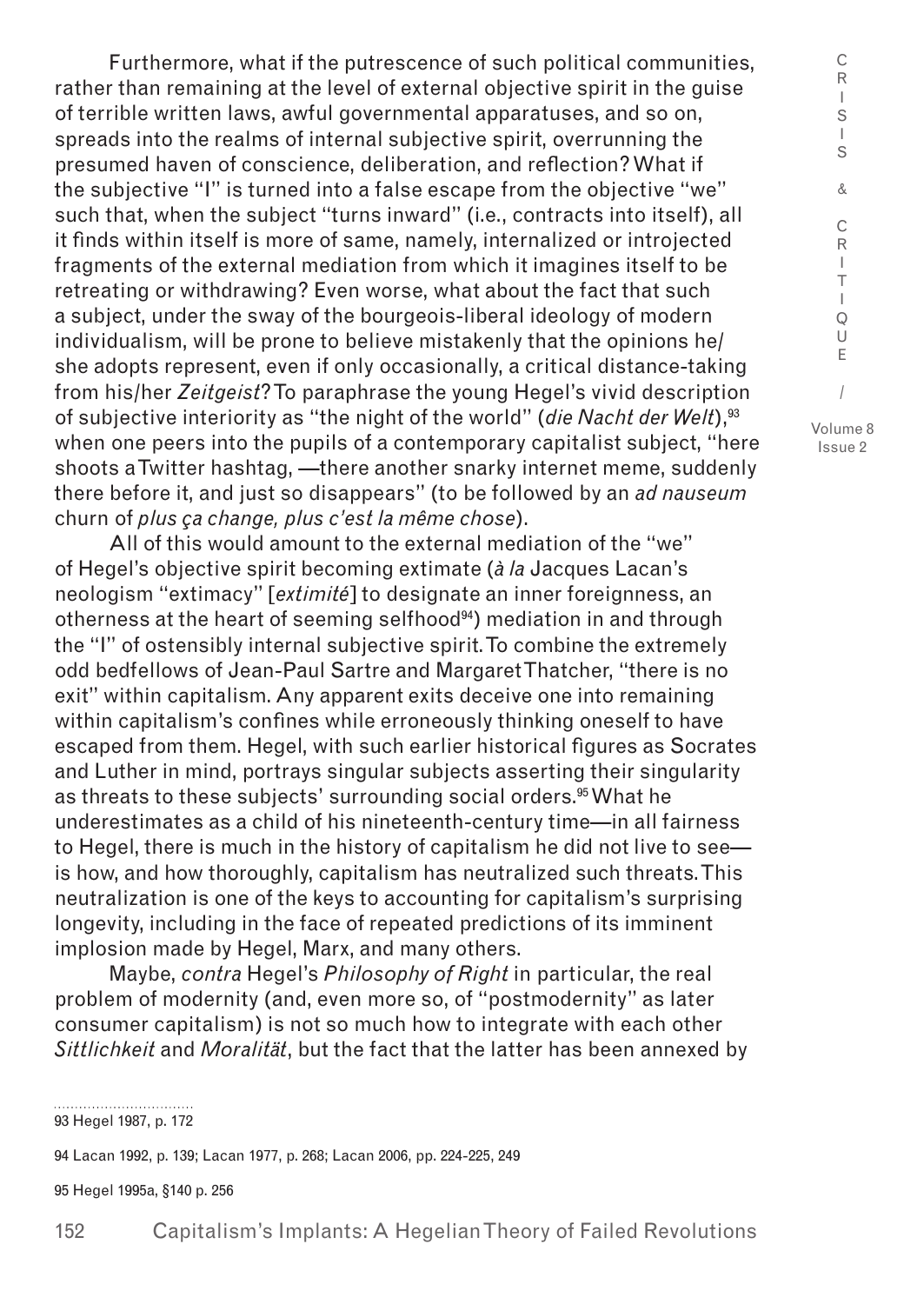the former and turned into a dangerous trap disguised as a safe refuge. The apparent shelter of spiritual interiority, the mind's inner life as its sanctuary away from the distractions and deceptions of the outer modern world's raucous rat race, is reduced to being yet another space colonized by capitalist business as usual. The din of the marketplace, particularly the noise of the media and on-line markets in "opinions," drowns out reason's silent soliloquy (or even tries to impersonate this *Vernunft*). To utilize some of Hegel's above-quoted words, what is progressive world spirit to do if and when it gets evicted from its proper home by occupying usurpers and pretenders? How, if at all, can it move forward under such inauspicious circumstances? What, if anything, becomes of it after being deposed into homelessness? In the preface to the *Philosophy of Right*, Hegel, perhaps with considerations along the lines I have been exploring just now in mind, warns of the serious socio-political dangers of a "superficial philosophy" (i.e., *die Seichtigkeit* [shallowness] as a bundle of mere opinions [*Meinungen*]) which "corrupts the substantial source of all deeds (*die substantielle Quelle von den Taten*), namely universal principles (*die allgemeinen Grundsätze*)."96

Hegel himself, as seen, repeatedly insists that there can be no successful socio-political revolutions without prior spiritual reformations paving the way for them. Apropos the prospects (or lack thereof) for any such revolutions under capitalism, my immediately preceding speculations suggest that a Hegelian theory of the non-occurrences as well as occurrences of revolutions in social history pinpoints capitalism's hijacking of the subjective interiority of *Moralität* as the initial obstacle to be removed if radical change is to be made possible once again. Creating an exit from capitalism, and ensuring that those who exit from capitalism will not promptly set about inadvertently recreating it once they have presumably left it, will require evicting implanted capitalist constructs both infrastructural (such as a C-M-C′ logic of internalized consumerist desire dancing to the tune of M-C-M′ as the logic of capital) and superstructural (such as the "opinions" of capitalist ideology pandering to individuals' vanity) from the "proper home" of *Weltgeist*, namely, the "inner space" of the "I" as rational subject.

Only if and when such evictions transpire will there be reason to hope for an improved social future, instead of yet more of capitalism's stagnating frenzy and/or abrupt environmental breakdown. This is a matter of whether and, if so, how capitalist societies might spawn avatars of a new communist conscience, just as the putrefaction of the Roman Catholic Church (along with the entire feudal-agrarian form of life with which it was inseparably entangled) eventually provoked the coming forward of Luther as a revolutionary figure (and, along with him, Thomas Müntzer too). At least for a Hegelian theory of social revolution, Issue 2

C R I S I

<sup>96</sup> Hegel 1970a, p. 21-22; Hegel 1991a, p. 18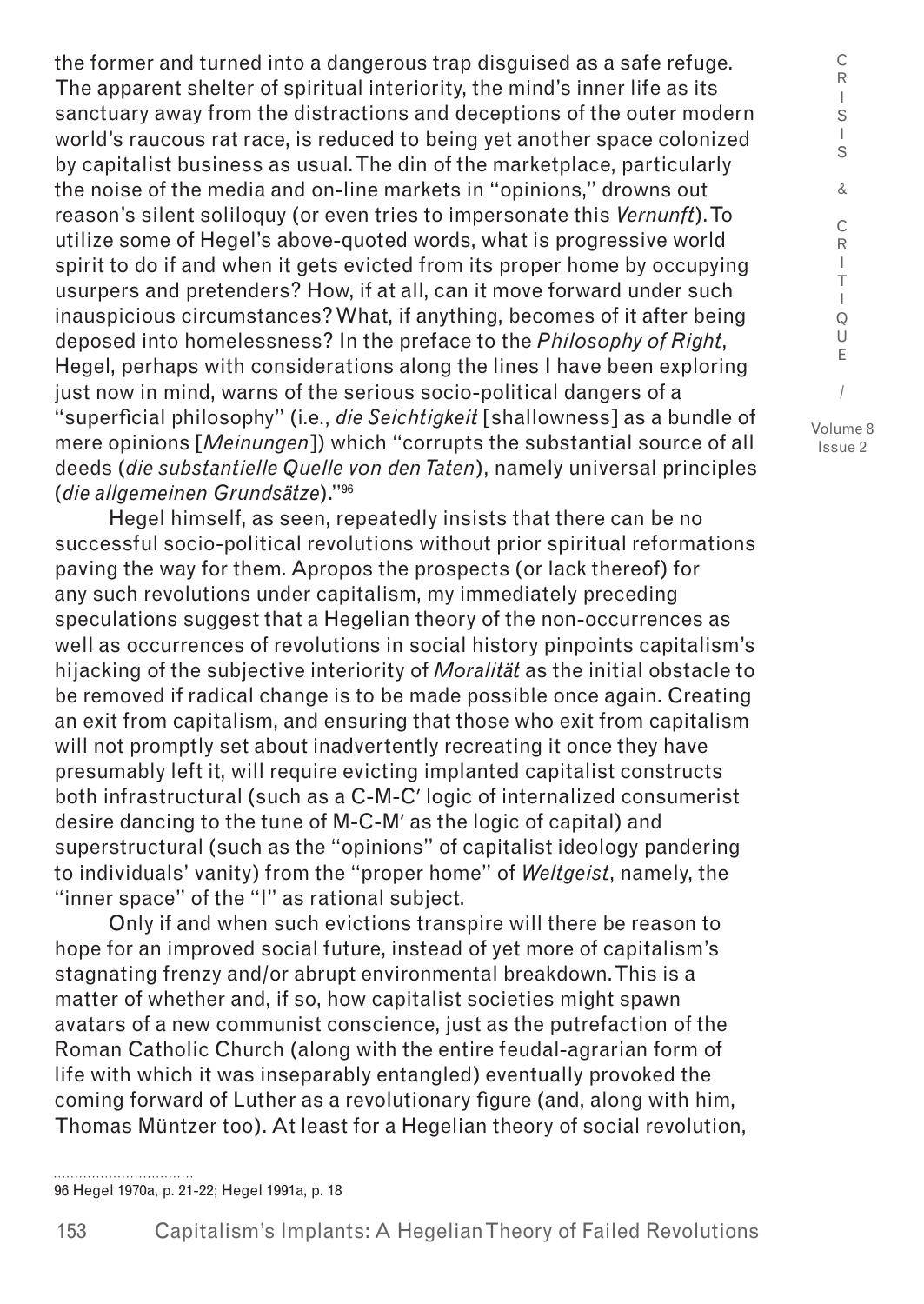the self-destabilizing capitalist *Sittlichkeit* will need to give birth to its own secular socio-economic Luthers and Müntzers, new Protestants protesting capitalism itself, if capitalism is to advance beyond itself in the course of further history *à venir*.

Perhaps the first step to reclaiming our proper autonomy is recognizing just how heteronomous we really remain. We can resume striving for the true freedom of universal reason only after we cease being infatuated with the false freedom of particular opinions. The vanity of capitalist private reason must be driven out by the humility of communist public reason. Doing violence to ourselves in tearing out capitalism's implants within our subjectivities, including its M-C-M′ and C-M-C′ circuits as prosthetic drives extimately subsisting within our libidinal economies, is the first step towards reactivating our long-stifled revolutionary potentials. A combination of Marxism and psychoanalysis has a vital role to play in taking this step.

Volume 8 Issue 2

C R  $\mathbf{I}$ S I S & C R I T I Q U E /

#### **§4 The Tainted Love of Wisdom: Hegel's Incomplete Break with Bourgeois Individualism**

Already in such early socio-political texts as the Jena-era *System of Ethical Life* and *First Philosophy of Spirit*, Hegel maintains that truly freethinking subjectivity is itself pure *qua* detached from and indifferent to all surrounding contextual influences.<sup>97</sup> Put differently, the subject that truly thinks freely purifies itself of all investment in and tethering to its worldly milieu with this milieu's myriad determinations, the kaleidoscopic *Zeitgeist* of its time and place. All non-universal, particularistic determinations are eclipsed and dissolved within the self-relating abyss of its monochromatic purity (as "*die Nacht der Welt*" *à la* Hegel's contemporaneous picturing of subjectivity).

Hegel's later socio-political writings of the Berlin era continue to posit and foreground this same portrait of the free-thinking subject. In the *Philosophy of Right*, this "night of the world" is nothing other than the locus and basis of *Moralität*. 98 The *Philosophy of History*, echoing the just-mentioned Jena material, extols the unsullied and uncompromising purity of genuinely autonomous cognition and reflection, with thinking's turn inward establishing and reestablishing an interior zone of indifferent universality.99 At this same moment, Hegel proclaims, "Man is not free, when he is not thinking."<sup>100</sup>

97 Hegel 1979, pp. 124-125; Hegel 1979, pp. 227-228 98 Hegel 1991a, §104 pp. 131-132; Hegel 1995a, §50 p. 107 99 Hegel 1956, pp. 438-439 100 Ibid., p. 439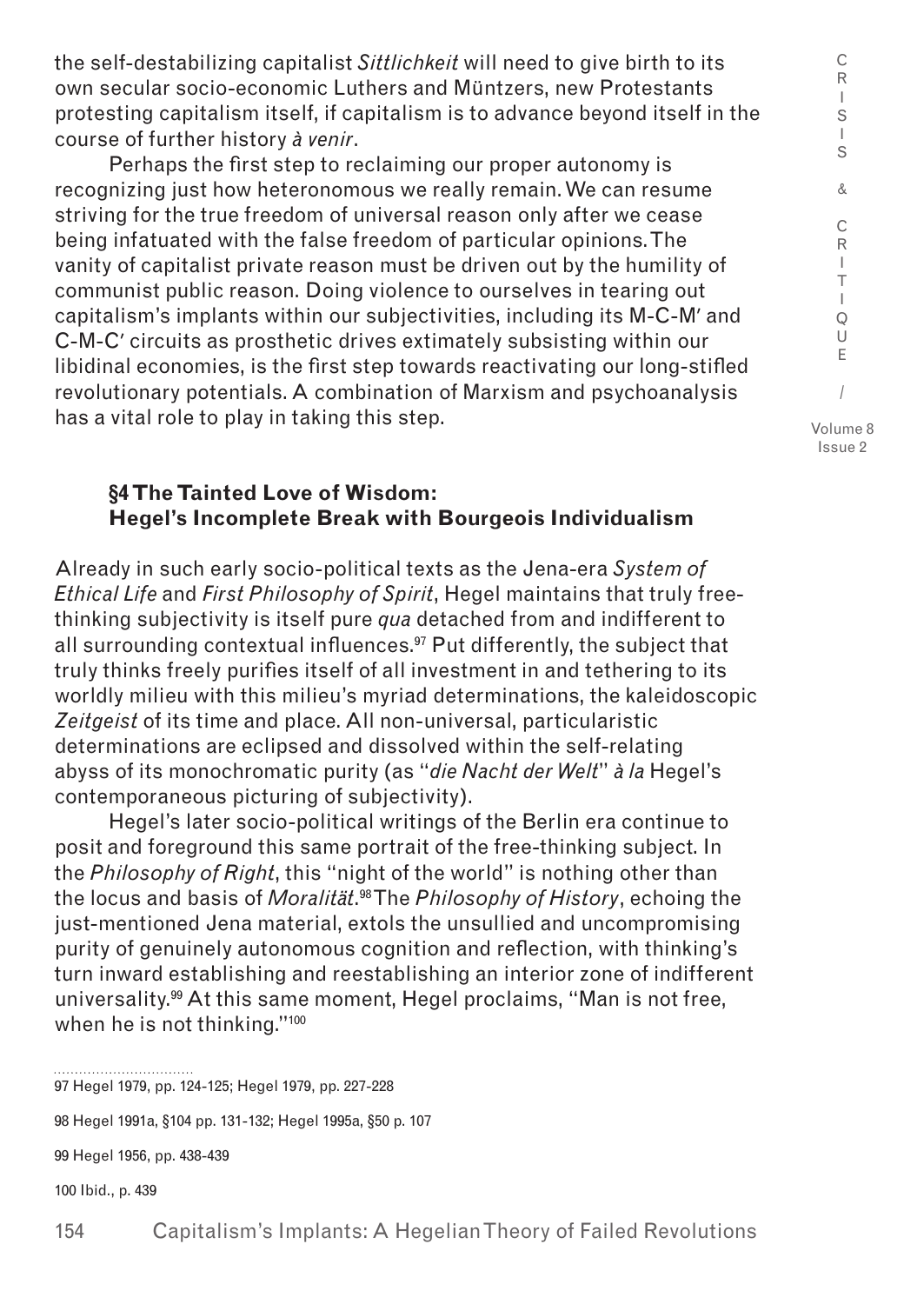Hegel's "Prefatory Lectures on he Philosophy of Law" contain identical assertions about the essential links between subjectivity, thinking, and freedom. Therein, he asserts that, "The ground of freedom is pure thought,"101 and that, "Thinking establishes the independence which makes men into human beings."102 His 1831 "The Relationship of Religion to the State" similarly identifies "*free spirit*" as "the highest truth."103

For Hegel, the capacity to become untimely (while still being a "child of one's time") specifically through loosening one's ties to the times, thereby contracting into oneself and turning inward, is essential to being both actually free and properly human. Through such withdrawal from the world, one attains a purity distinctive of thinking subjectivity. All of this entails that, if and when this capacity for withdrawal and the purported purity of the inner space it creates through its act of withdrawing is impeded or compromised, our very freedom and even our humanity itself are in danger of being lost. The rottenness of certain sorts of particularly bad *Sittlichkeiten* might go so far as to infect and thwart our potential to be free-thinking subjects. In so doing, these corrupt social orders also forestall points of potentially revolutionary dissenting consciousness from arising within themselves, thereby staving off their well-deserved collapses, delaying any days of reckoning.

Perhaps ironically, when Hegel insists on the untimely status of free-thinking subjectivity, his own thinking is most timely *qua* conditioned and limited by his eighteenth- and nineteenth-century *Zeitgeist* (especially by the Scottish Enlightenment, with its liberal individualism). Hegel's own failure to take sufficient distance as a thinker from the bourgeois theories of human nature he inherits from certain of his earlymodern intellectual inspirations leaves him neglectful of the possibility of the shared shapes of life of capitalist modernity capturing and obscuring the basis of the sovereign singularity of *Moralität*. This is so despite Hegel's otherwise severe criticisms of these same socially atomistic and mechanistic theories.

Indeed, at first glance, Hegel shows himself to be an especially harsh critic of the entire anthropology behind those philosophical and economic reflections on societies and states assuming human beings to be, first and foremost, islands unto themselves. Especially for earlymodern British philosophy and economics, humans tend to be conceived of as originally pre/non-social atoms only secondarily made into social agents by being grouped together through entirely external and artificial contrivances brought to bear on their asocial natures. The popular, persistent myth of the "state of nature," in which *homo homini lupus*, and

101 Hegel 2002, p. 306 102 Ibid., p. 309 103 Hegel 1999, p. 226 Issue 2

C R  $\mathbf{I}$ S I S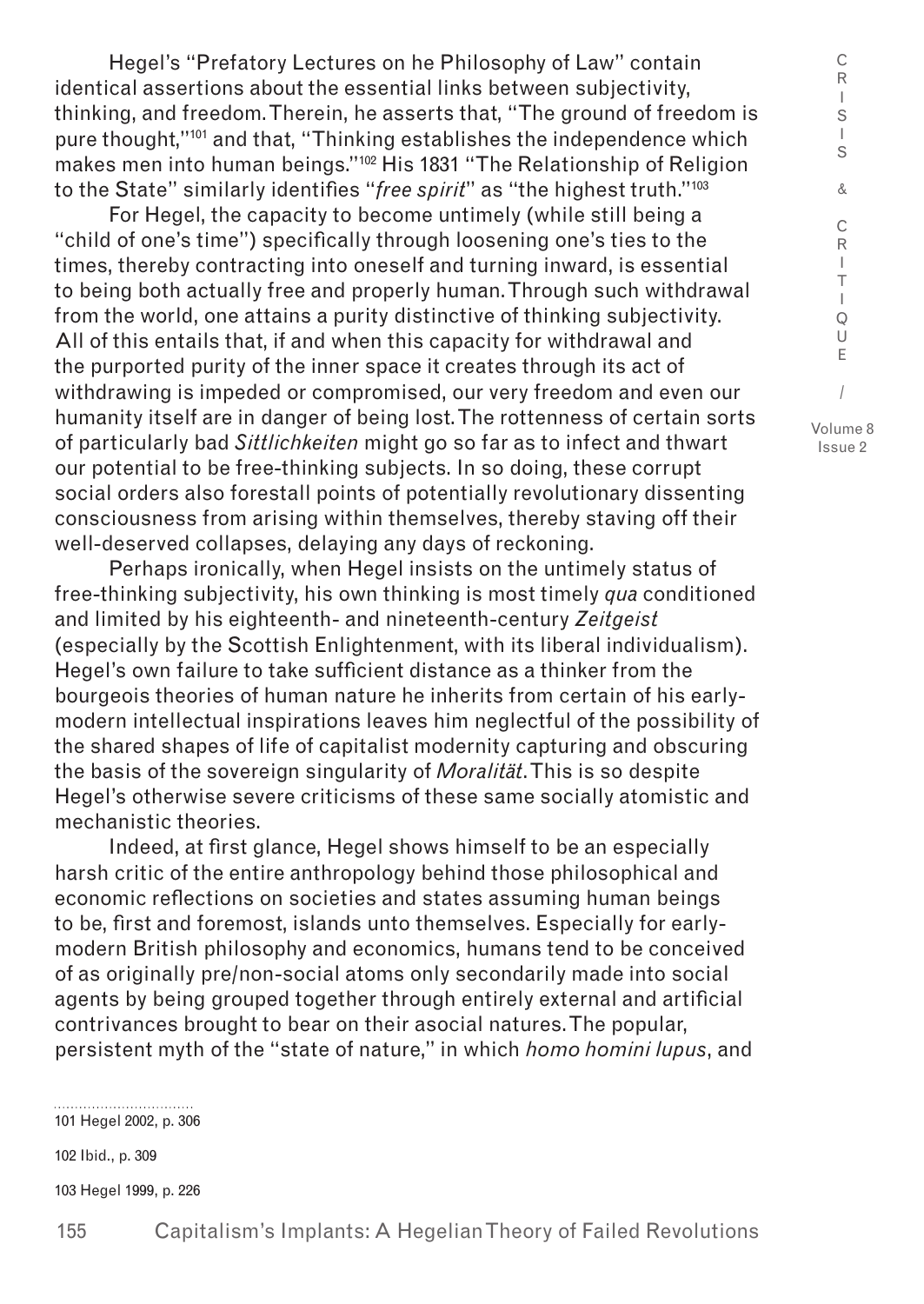the eventual departure from this state via the "social contract" lie at the foundation of much of the British theoretical material Hegel integrates into his own socio-political thinking. Moreover, such English-language sources also relatedly tend to reduce human agents to being nothing more than utilitarian calculators of measurable self-interest at all levels of their existence, including the spheres of the family and the state as well as those of civil society and its marketplaces.

Throughout his socio-political writings, Hegel appears to reject thoroughly and repeatedly the entire narrative about the state of nature and its taming via the social contract. And, as I will substantiate in a moment, he also assaults the notion of modeling all social relations on contracts, namely, on primarily economic agreements between private persons as property owners with accompanying rights. These aspects of Hegel's social theorizing seem to place him in diametrical opposition to such predecessors as Thomas Hobbes, John Locke, and Smith too.

The young Hegel's extended essay on *Natural Law* provides a thorough initial articulation of his case against state-of-nature and social-contract models. In this 1802-1803 piece, Hegel basically blames the application of the neither-dialectical-nor-speculative (i.e., sub-rational) understanding (*Verstand*), with its penchant for carving up reality into atomistic elements along the dualistic black-and-white lines of classical bivalent logic, to socio-political matters for producing these models.<sup>104</sup> Moreover, in *Natural Law*, he defensibly associates such socio-political thinking with "empiricism," itself a primarily British epistemological orientation in the early-modern period (with the Continental Europe of early modernity, by contrast, as the geographical home of rationalism—well before the emergence of the antagonistic rift between Anglo-American Analytic and Franco-German Continental philosophical traditions during the first half of the twentieth century, the English Channel already serves as the demarcation of a gulf between incompatible philosophical sensibilities). Hobbesian, Lockean, and Smithian accounts regarding individuals *vis-à-vis* society and the state indeed are all vulnerable to Hegel's criticisms of the state of nature and the social contract *circa* 1802-1803 (as well as after).

In *Natural Law*, Hegel dismisses empiricist socio-political philosophy, with its state of nature and social contract, as indefensibly one-sided. To be more precise, such philosophy lop-sidedly absolutizes modernity's subject of *Moralität qua* sovereign isolated individual. Thereby, society as distinguishable from the individual is reduced to being nothing more than an aggregate of many individuals thrown together side-by-side in a kind of gigantic heap, a whole that is merely the sum of its parts.<sup>105</sup>

104 Hegel 1999, pp. 105-106, 172-174

105 Ibid., pp. 112-114

S & C R I T I Q U E / Volume 8

C R I S I

Issue 2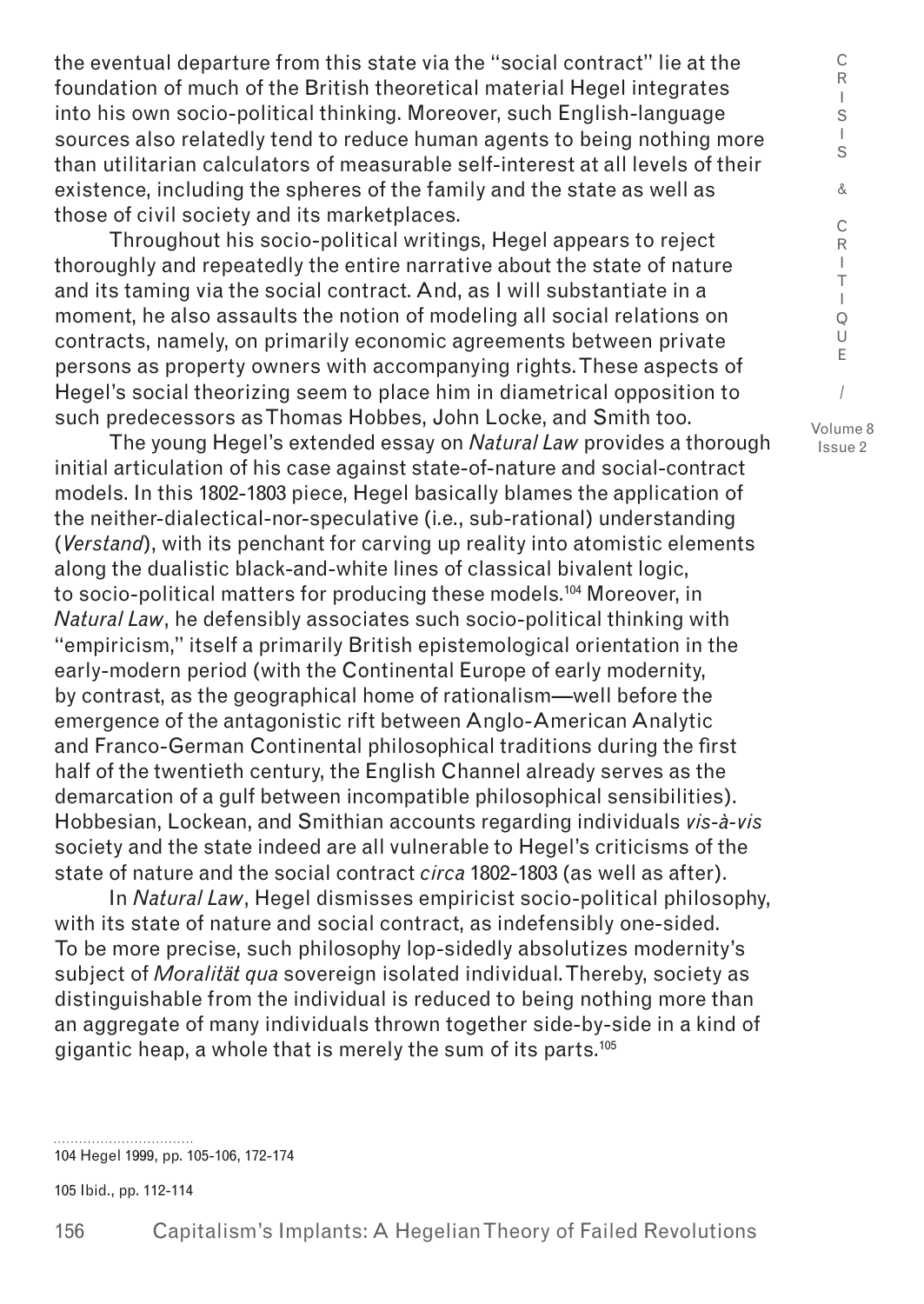This pile of atoms (i.e., society as a simple sum) is then held together solely by the external imposition, ultimately backed by the threat of brute violent force, of formal frameworks in the guises of economic, political, etc. rules. Of course, Hegel's absolute idealist emphasis on the primacy of relations over relata, when brought to bear on societies and their histories, leads him to promote a picture of real *poleis*, of actual political communities, as organic wholes greater than the bare sums of their parts (with Hegelian reason [*Vernunft*] as able to conceptualize organic structures and dynamics, unlike the understanding [*Verstand*] as limited to mechanical-style cognition). This is in diametrical opposition to much of early-modern British socio-political theorizing, for which societies are mechanical wholes analytically reducible to the sums of their parts.106

In fact, for Hegel, these parts (i.e., individuals as singular subjects) are what they are, including as units with political significance, not in isolation (as the fiction of the state of nature would have it), but only in networks of myriad interconnections with others. Normatively significant individuality does not precede, even in a mythical time before recorded history, this individuality's recognition by relevant social authorities. On the contrary: Such individuality is an effect constituted by this social recognition.107

Anticipating already in 1802-1803 the later *Moralität*-*Sittlichkeit* distinction of the *Philosophy of Right*, the Hegel of *Natural Law* seeks to offset the one-sidedness of state-of-nature and social-contract theories by striking a dialectical-speculative balance between two equally extreme but mutually exclusive images of social reality. This Hegelian balancing act brings into play the long-standing ontological dispute between nominalists and metaphysical realists, with empiricists tending to favor nominalism and rationalists tending to favor metaphysical realism. For the empiricists with their nominalism, individuals as parts enjoy both metaphysical and political priority over societies as wholes. For an opposed but equally one-sided metaphysical realism of society, individuals as parts would be nothing more than epiphenomenal emanations of a society (especially its state) as a transcendent supersensible totality somehow existing independently of its many constituents.108

The socio-political permutation of the long-running debate between nominalists and metaphysical realists thus appears, in Hegel's eyes, as pitting a falsely absolutized *Moralität* against a likewise falsely

S & C R I T I Q U E / Volume 8

C R  $\mathbf{I}$ S I

Issue 2

<sup>106</sup> Ibid., pp. 112-114; Hegel 1999, pp. 262-263, 265

<sup>107</sup> Idid., pp. 112-114

<sup>108</sup> Ibid., pp. 115-117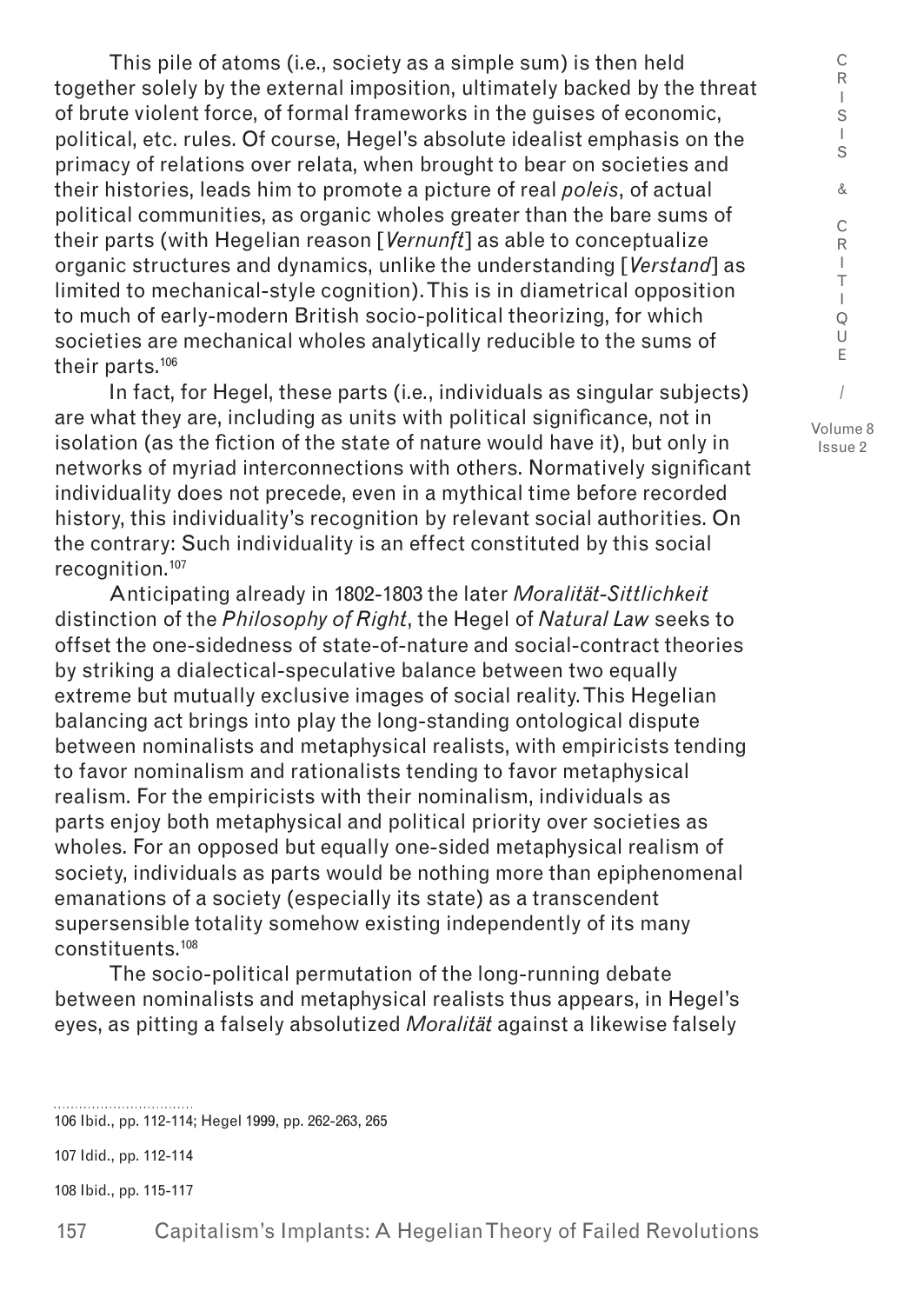absolutized *Sittlichkeit* respectively.109 The framing of things along these lines in *Natural Law* sets up the subsequent handling of the tensions between individuality and collectivity in the Berlin period, particularly in the *Philosophy of Right*. For this older Hegel, the distinction between *Moralität* and *Sittlichkeit* is a distinction internal to *Sittlichkeit* itself (hence Hegel's repeated insistence on the primacy of *Sittlichkeit* over *Moralität*110). That is to say, although sovereign individuality has its place in the distinctively modern *polis*, this is a place internal to, embedded within, and even made possible by an overarching, trans-individual social order that nonetheless is a universality that would not exist were it not for its being embodied and realized in numerous particular individuals.<sup>111</sup> This social order involves not only a government with its criminal and civil laws, but also a thick texture of shared beliefs, customs, hierarchies, ideologies, institutions, mores, practices, rituals, etc.

Indeed, the very selves of such concern to the empiricist natural law theorists criticized in Hegel's essay on *Natural Law* are cut from this *sittlich* cloth, becoming who they are partly through (whether consciously or not) identifying with this fabric as their second natures.112 *Pace* fantastical stories of the imagined state of nature, a tenable account of the individuals one actually encounters and is familiar with in reallyexisting social realities reveals these individuals to be anything but islands unto themselves. An empiricism that claims to be all about knowledge based on concrete experience ought to be committed to such an account, rather than to cling to confabulations about a nature red in tooth and claw in which "man is a wolf to man."

Subsequently, in the Nuremberg-era *Philosophical Propaedeutic*, Hegel warns against any romanticizations of the state of nature.113 *Contra* anything like Rousseau-inspired reveries about noble savages peacefully cohabitating in edenic settings free of civilization's woes, this Hegel stresses the barbarism, cruelty, and might-makes-right injustice of what a hypothetical natural-as-pre/non-social state would be (a stress to be found elsewhere too<sup>114</sup>). As Hegel puts this point on a later occasion, the romanticized "state of nature" amounts to "an imaginary paradise or a condition such as we represent in the idea of so-called innocent

109 Ibid., pp. 115-117

110 Hegel 1986, §55 p. 47; Hegel 1995a, §8 p. 57; Hegel 1991a, §145 p. 190, §154 p. 197, §156 p. 197

111 Hegel 1979, pp. 143-145, 157; Hegel 1979, pp. 209-210, 212-213, 241-242; Hegel 1991a, §154 p. 197, §156 p. 197

112 Hegel 1999, p. 162; Hegel 1991a, §151 p. 195

113 Hegel 1984b, §25 p. 33

114 Hegel 1971a, §502 p. 248; Hegel 1956, p. 99; Hegel 1995c, p. 92-93

158 Capitalism's Implants: A Hegelian Theory of Failed Revolutions

R  $\mathbf{I}$ S I S & C R I T I Q U E / Volume 8 Issue 2

C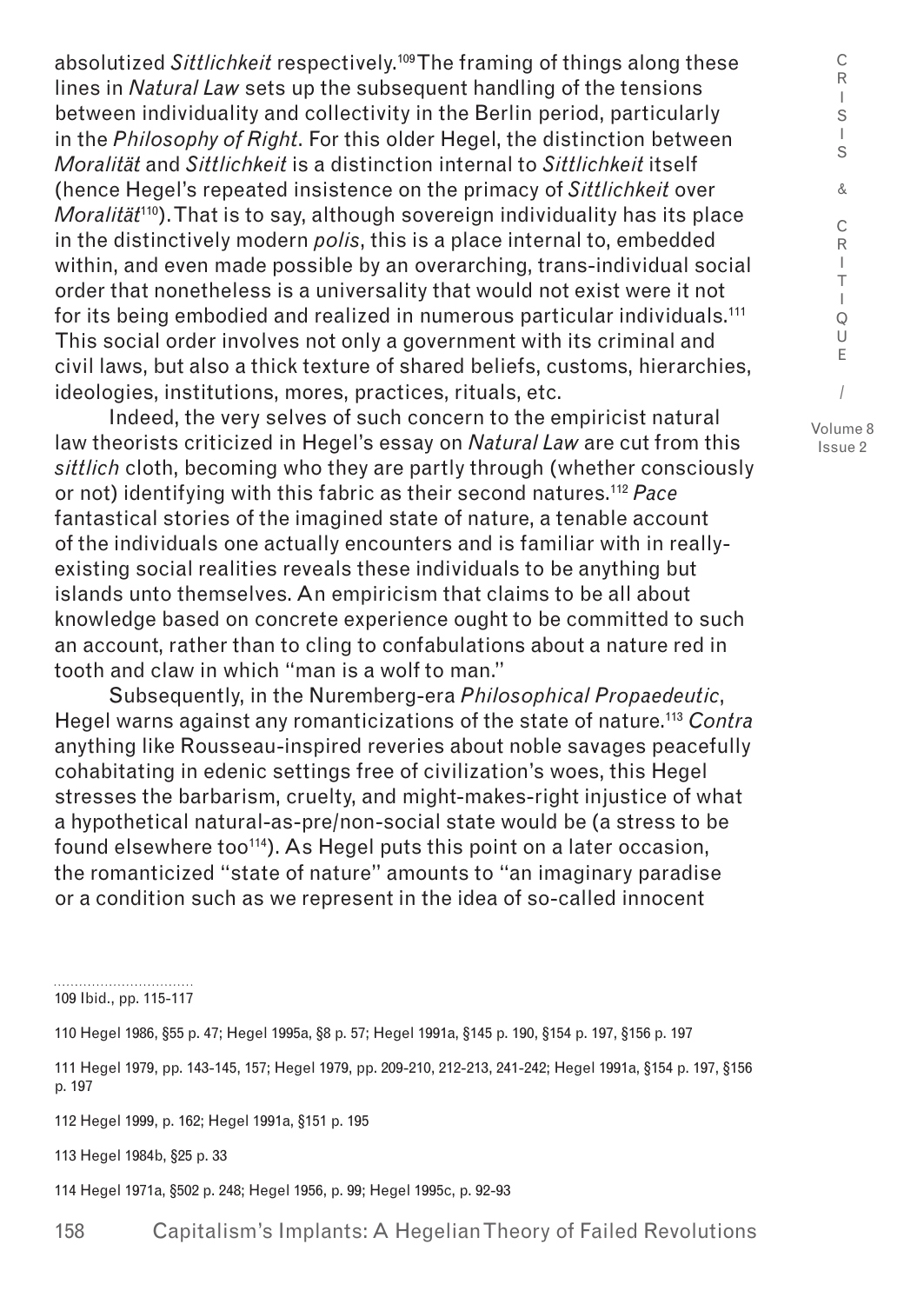peoples."115 Admittedly, this dismissal of Rousseauian-style romanticism involves a different criticism of the notion of the state of nature than the critical line Hegel takes in 1802-1803 against this notion as it features in British empiricism and liberalism.

The third volume of Hegel's *Encyclopedia*, his *Geistesphilosophie*, contains a development of the critique of natural law perspectives building on the arguments already made by Hegel in his earlier critical reflections on the notion of a state of nature. In the course of discussing objective spirit, he remarks:

The phrase 'Law of Nature,' or Natural Right (Naturrecht), in use for the philosophy of law involves the ambiguity that it may mean either right as something existing ready-formed in nature (*in* unmittelbarer Naturweise *vorhandenes*), or right as governed by the nature of things, i.e. by the notion. The former used to be the common meaning, accompanied with the fiction of a *state of nature*, in which the law of nature should hold sway; whereas the social and political state rather required and implied a restriction of liberty and a sacrifice of natural rights (*natürlicher Rechte*). The real fact is that the whole law and its every article are based on free personality (*die* freie Persönlichkeit) alone—on self-determination (Selbstbestimmung) or autonomy, which is the very contrary of determination by nature (Naturbestimmung). The law of nature (*Das Recht der Natur*) strictly so called—is for that reason the predominance of the strong and the reign of force (*das Dasein der Stärke und das Geltendmachen der Gewalt*), and a state of nature a state of violence and wrong (*ein Naturzustand ein Zustand der Gewalttätigkeit und des Unrechts*), of which nothing truer can be said than that one ought to depart from it. The social state (*Die Gesellschaft*), on the other hand, is the condition in which alone right has its actuality (*seine Wirklichkeit*): what is to be restricted and sacrificed is just the willfulness and violence of the state of nature.116

As is common knowledge, the classic Hobbesian tale of the transition from the natural state (with its rule of strength ["the predominance of the strong and the reign of force," "a state of violence"]) to the social state (with its rule of law) is one of the move from unlimited freedom coupled with great danger (i.e., the natural state) to limited freedom coupled with relative safety (i.e., the social state). This transition transpires via individuals entering into the society-creating terms of a social contract, in which all individuals transfer sovereignty to the political state, including

Issue 2

<sup>115</sup> Hegel 2002, p. 313

<sup>116</sup> Hegel 1987, §502 pp. 311-312; Hegel 1971a, §502 p. 248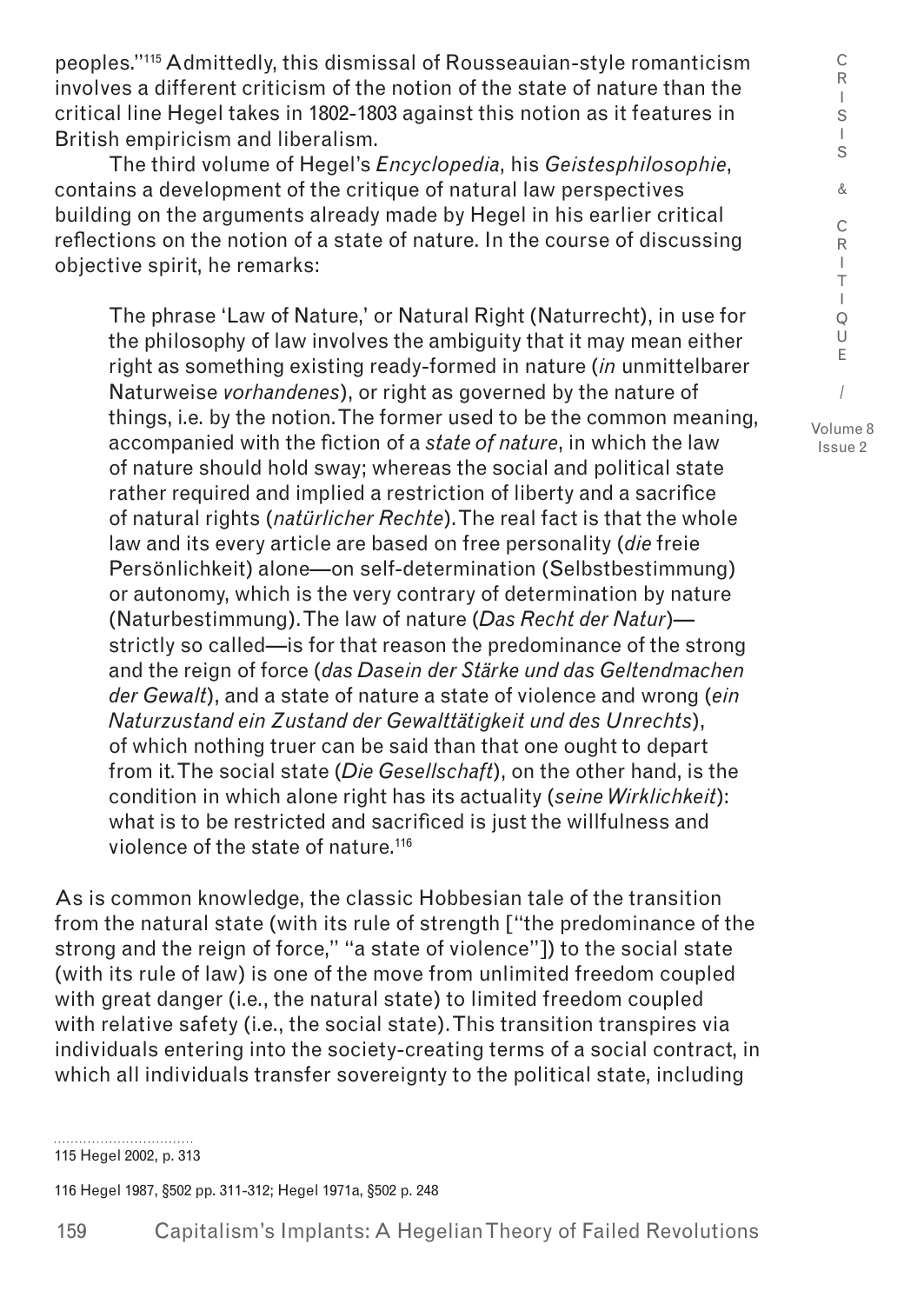what becomes the state's legal monopoly on the use of violent force, in exchange for the protections afforded by this agreed-upon state.<sup>117</sup>

Admittedly, the Hobbesian state of nature is very different from this state as it features in Rousseauian fantasies about noble savages. Yet, there still is, for Hobbesianism and much of the tradition of modern British social philosophizing to which it belongs, a sense of loss also expressed by romanticizations of presumed pre-civilizational life. Both the Hobbesian and Rousseauian narratives point to the surrendering of a supposed unfettered subjective spontaneity in the state of nature ("the social and political state… required and implied a restriction of liberty and a sacrifice of natural rights"). Even if, as per a utilitarian aspect of Hobbes's account, the trade-off proves to be worth it, with individuals gaining more through legal safety than they lose in giving up their dangerous natural independence, there still remains this impression that the laws providing for a secure existence nonetheless encroach on individuals' (natural) rights and freedoms.

As the prior block quotation from the *Philosophy of Mind* reveals, Hegel considers this impression to be dead wrong. For him, one has nothing to lose but this erroneous sense of loss itself. The individual can and should become reconciled with the collective by coming to recognize several things. First, Hegel contends that the very phrase "natural rights" is oxymoronic. Rights as such exist only in and through the *Geist* of a social state, not the *Natur* of a pre/non-social condition. Hence, one loses no rights in exiting the state of nature, because there are no rights to begin with in that state. The "ought" of right comes into being only after the "is" of nature is left behind.<sup>118</sup>

Second, one should celebrate rather than lament the (hypothesized) exit from the state of nature. Not only does one not lose any rights that did not actually exist in purely natural circumstances—one thereby escapes from "the predominance of the strong and the reign of force," from "a state of violence and wrong." One should happily bid the state of nature "Good riddance!" without any hesitation, ambivalence, or regret ("nothing truer can be said than that one ought to depart from it"). There is nothing to bemoan about not being subjected to the tyranny of the arbitrary, capricious whims of whoever happens to be the physically strongest king of the jungle at any given moment ("what is to be restricted and sacrificed is just the willfulness and violence of the state of nature"). In addition to there being no rights in the state of nature, there is ample oppression, exploitation, and cruelty.119

<sup>117</sup> Hobbes 1985, pp. 189-191

<sup>118</sup> Hegel 2002, pp. 306-307; Hegel 1995a, §2 pp. 52-53

<sup>119</sup> Smith 1989, p. 115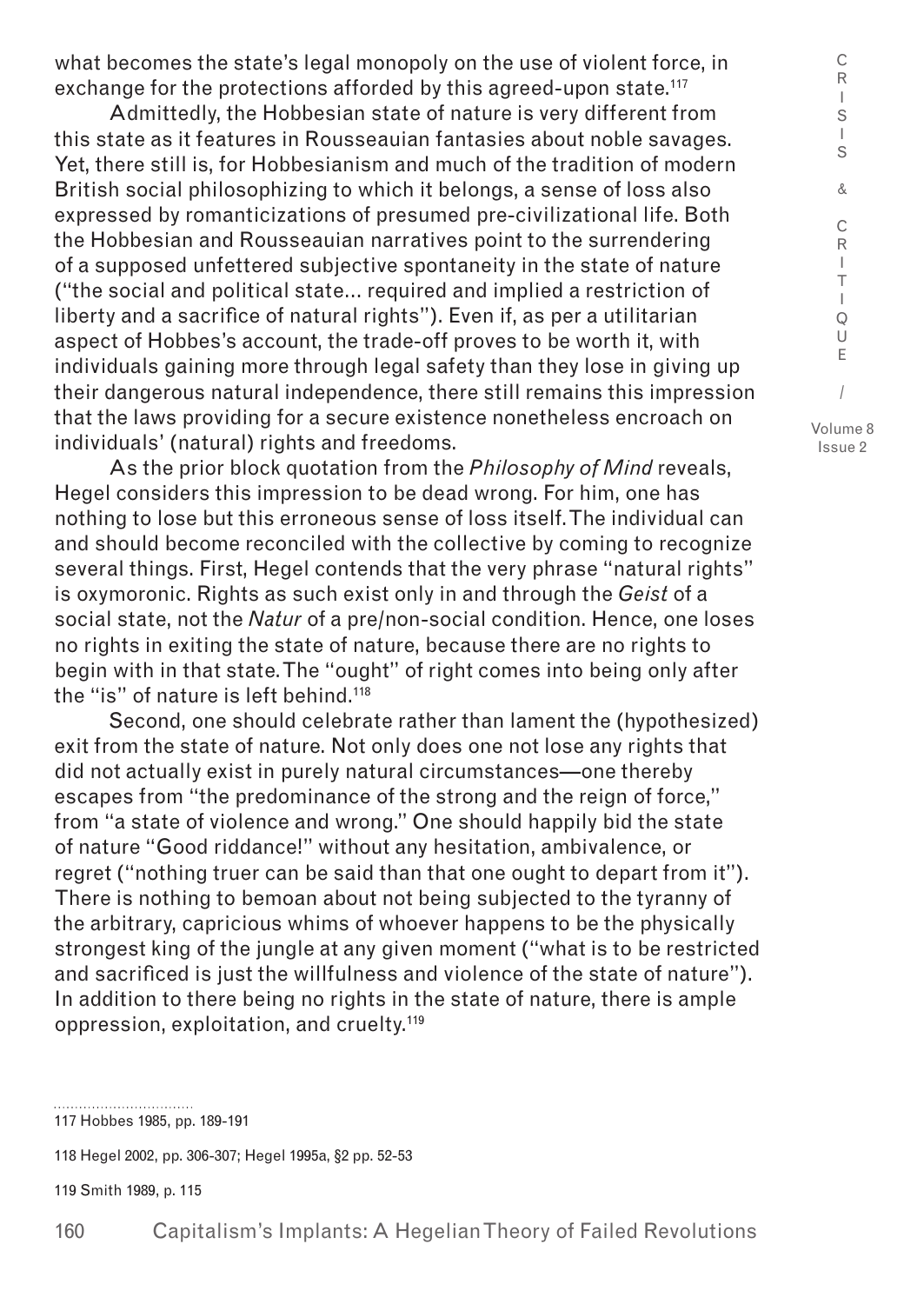Third, Hegel also mobilizes an implicit synthesis of Kant and Smith so as further to rebut natural law theories relying on ideas about the state of nature and the social contract. In Hegel's view, one of Kant's discoveries within the sphere of *Moralität*, a discovery integral to the Kantian "metaphysics of morals," is the reconceptualization of law as expressive of, rather than antithetical to, the freedom of the "I" as a rational self-determining agency with duties, obligations, responsibilities, and rights. What holds here for Kant's individual moral subject holds too for Hegel's collective ethical society: Hegel likewise characterizes the laws legislated by sovereign governing authorities and institutions as concrete social manifestations and realizations of the self-legislating autonomy of free-thinking rational spirit ("The real fact is that the whole law and its every article are based on free personality alone—on selfdetermination or autonomy, which is the very contrary of determination by nature"). A state of lawlessness (i.e., the state of nature) is one of unfreedom (just as, for Kant, failing to self-legislate according to the moral law is turning oneself over to the heteronomous status of being a puppet or plaything of one's phenomenal-pathological inclinations). By contrast, the (social) rule of law is a state of freedom, however partially and imperfectly actualized.<sup>120</sup> As Hegel sums up this line of thought, "freedom, or the spiritual, acquires existence through law rather than being restricted thereby."<sup>121</sup>

Already in 1798, Hegel, in his anonymous commentary to his translation of Cart's letters on Swiss politics, makes an observation about tax laws in particular relevant at the present juncture. Hegel, in this very first publication of his, warns that, "the excellence of the constitution of a country is not to be appraised according to the size of the tax which one pays in it."122 As an illustration of this mistake, he immediately points out that the citizens of Bern tend defensively to laud the low tax rates they pay whenever they are confronted with the rottenness of Bern's government.<sup>123</sup>

By Hegel's estimation, the amount gained from not paying higher taxes is far from offsetting the loss of real freedoms resulting from living under the thumb of a bad state. For Hegel, taxation laws, like law in general, should be and be seen as further materializations of spiritual freedom.124 This view, however intentionally or not, resonates with the Smith for whom taxes are signs of liberty, not slavery<sup>125</sup> (with H.S. Harris

120 Hegel 2002, pp. 304, 306, 309-310, 312-313 121 Ibid., p. 310 122 Ibid., p. 127 123 Ibid., p. 127 124 Hegel 1991a, §302 p. 343 125 Smith 1999, pp. 450-451

C R  $\mathbf{I}$ S I S & C R I T I Q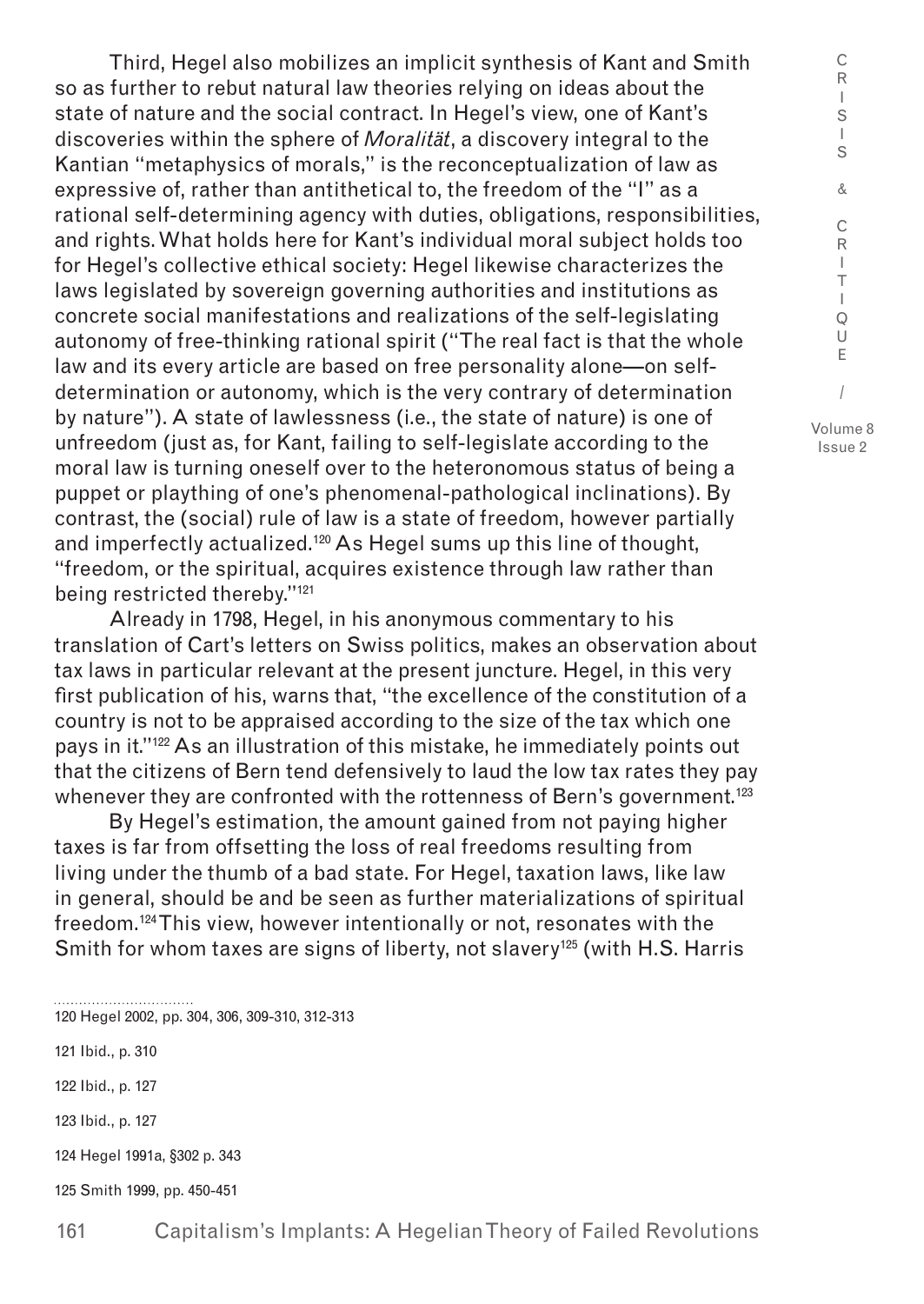surmising based on persuasive evidence that Hegel studied Smith's *Wealth of Nations* specifically while in Bern<sup>126</sup>). Incidentally, there is much in the *Wealth of Nations*, including its numerous pointed criticisms of mercantilism, that apply even to today's capitalism in ways those assuming Smith to be in overall agreement with recent and contemporary neoliberalism would find surprising. One can see the Smithian assertion about taxation and liberty to be a social, political, and economic version of Kant's morality-level claim about law as creating rather than destroying freedom, a version Hegel appears to run with in the *Commentary on the Bern Aristocracy*.

In "Proceedings of the Estates Assembly in the Kingdom of Wurtemberg," Hegel accuses those who perceive laws as nothing but limits curbing freedom of being guilty of a mob mentality, so to speak. He states, "the view that what is done in the interest of government and state is *against* the interest of the people distinguishes the mob from the citizens."127 Populist attacks against political, legal, and juridical systems, although usually conducted in the name of "freedom," are, in truth, attacks on fellow citizens' freedoms and rights by a bloody-minded rabble promoting nothing more than destructive anarchy. Behind the banner of "liberty for all" sometimes lurks the self-serving interests of a scheming few.128

Also in "Proceedings of the Estates Assembly in the Kingdom of Wurtemberg" as well as in the *Philosophy of Right*, Hegel cautions against another tendency manifesting itself in the political philosophy and political economics of Britain and the Scottish Enlightenment. This would be the tendency to overextend the frameworks of economic marketplaces to cover non-economic social relationships, such as those of domestic life in the family and political life in the state. In particular, the very phrase "social contract" implies a misconception according to which all spheres of *Sittlichkeit*, not just that of civil society with its markets, are thought of as based on the sorts of transactional arrangements characteristic of economic interactions between property owners with their abstract rights of possession.<sup>129</sup>

The binding ties of family and state, as Hegel conceives them, are fundamentally different-in-kind from the economic and legal structures of civil society facilitating divisions of labor as well as the production, distribution, exchange, and consumption of goods and services. Relations between spouses as well as between parents and children cannot be done justice to if they are recast and reduced to secondary

126 Harris 1983, p. 126 127 Hegel 1964, p. 259 128 Hegel 1956, p. 430 129 Hegel 1964, pp. 256-258, 262-263, 280-281; Hegel 1991a, §75 pp. 105-106, §281 p. 324

T I Q U E / Volume 8

C R  $\mathbf{I}$ S I S & C R I

Issue 2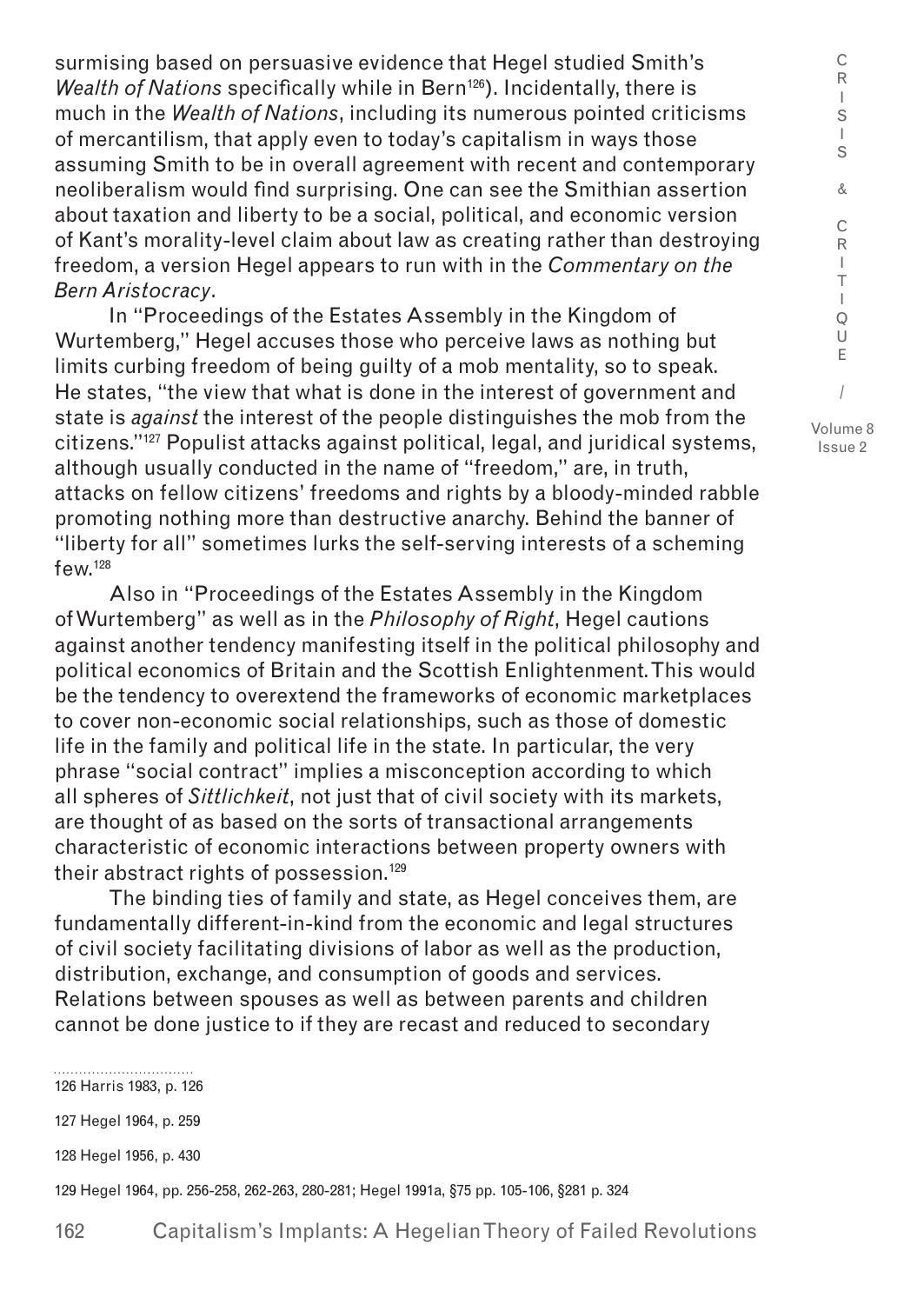external interactions between self-interested parties interested in nothing but measurable personal material gain.<sup>130</sup> Of course, this by no means prevents the perversion of family relationships by the marketplace. In Hegel's and Marx's age, a heartbreaking instance of this is the commonplace phenomenon of members of working class families in industrial England having to regard each other in their shared desperation as nothing but rivulets of additional hourly wages to combat feebly the ceaseless tide of chronic hunger and deprivation. As an example of this today, spouses often are chosen like any ordinary commodity through monetized on-line dating and marriage-brokering services, pulled off the shelves of virtual meat markets. And, just as one casually tosses into the garbage any commodity that gets old or ceases to be pleasing, so too can one discard one's internet-selected significant other or spouse on a whim like yesterday's faded fashions.<sup>131</sup> Hegel and Marx both realize, each in their different ways, that absolutely nothing whatsoever is sacred within capitalism.

On Hegel's assessment, the trespassing through overextension of civil society's economic abstract property rights beyond the boundaries of the marketplace is even more unfortunate and toxic when it affects the state itself. If the atomistic and mechanistic perspectives on collective human existence of early-modern British philosophy and economics have any validity, it is solely within the circumscribed region of the social totality Hegel associates with civil society. In this quintessentially modern region dominated by the economy, one indeed is dealing with a plurality of self-interested atoms (i.e., private persons as property owners engaged in buying and selling) jostling each other elbow-to-elbow in a vast numerical aggregate externally configured by the mechanics laid down by the rules and laws governing markets.

The inorganic nature of modernity's economy-centered civil societies is, according to Hegel, to be contrasted sharply with what he alleges to be the fundamentally organic nature of *Sittlichkeit*, with the state as the ultimate guarantor of the ethical order's greater-thanthe-sum-of-its-parts unity.132 As he words this on one occasion, "the organization of a state rests… on a concrete wisdom totally different from a formalism derived from private rights."133 In this same context, he subsequently adds, "A contract… is essentially distinct from a political bond which is a tie objective, necessary, and independent of choice or

130 Hegel 1979, pp. 127-128; Hegel 1995a, §79 pp. 146-147

131 Hegel 1991a, §176 pp. 213-214

132 Hegel 1995a, §123-124 pp. 221-224; Hegel 1991a, §267 pp. 288, §269 pp. 290, §271-274 pp. 304-313, §286 pp. 327-328

133 Hegel 1964, p. 256

C R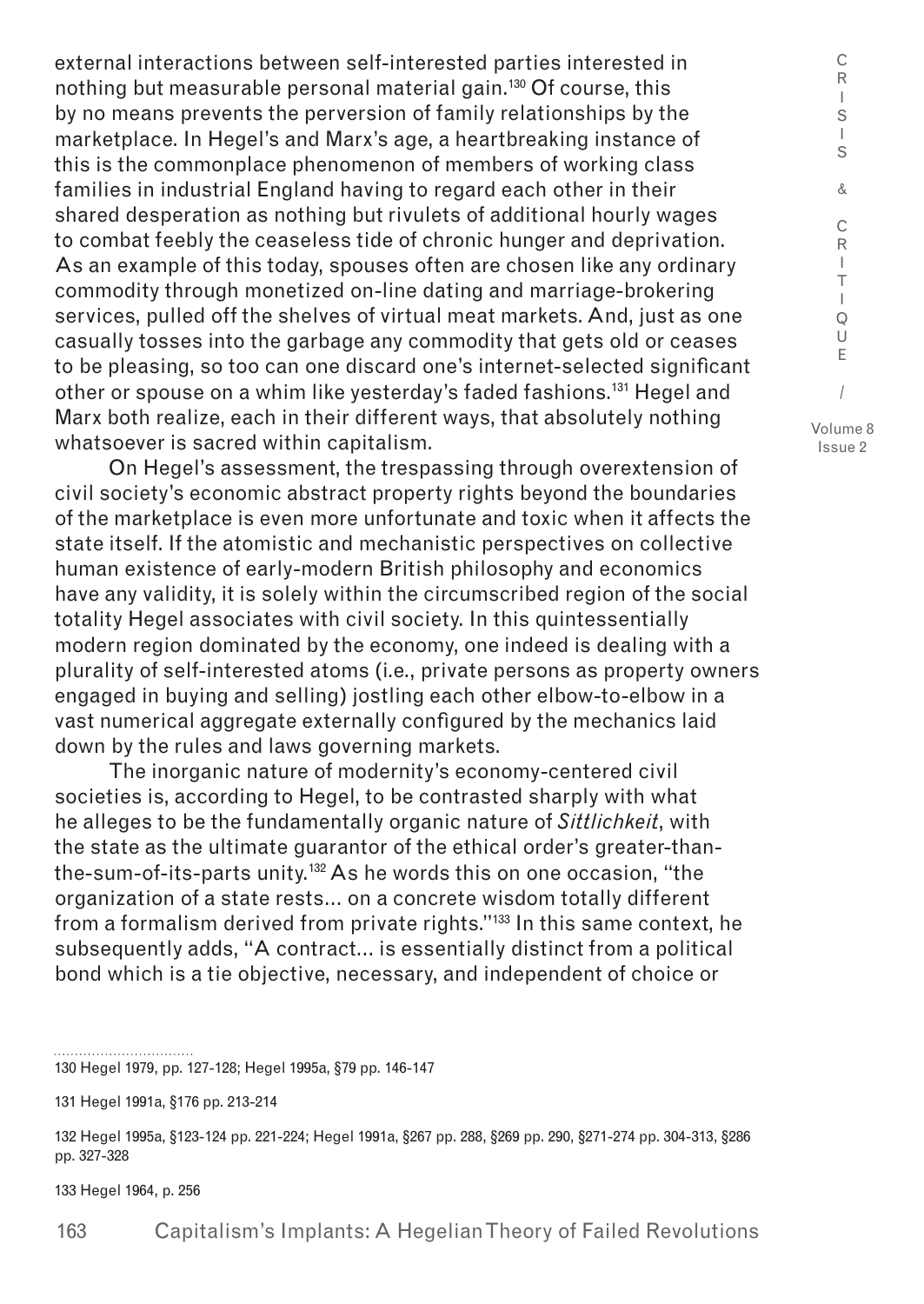whim."134 Yet, to follow Hobbes and company in broadening the economic concept of the contact to cover all social relationships of every sort, especially political ones, is to distort severely or even obscure completely the true status of what makes a community really a community. Interrelated senses, amongst both rulers and ruled, of non-transactional duties with respect to one's *polis* as well as of values worth immeasurably more than utilitarian private self-interest are jeopardized by the idea of a social contract covering politics and government along with everything else under the sun in social reality.<sup>135</sup>

Many of the ills Hegel diagnoses as afflicting his socio-political surroundings are, for him, symptoms of this modern process of civil society illegitimately recasting the state in the image of its own markets. These ills include: the inordinate influence or outright capture of sovereign state power by the fickle private interests of social factions within a class-divided economy<sup>136</sup>; the conduct of foreign policy, including decisions about whether or not to enter into wars on the international stage, purely on the basis of transactional considerations of gains and losses; demagogic and populist rabble-rousing stoking masses' resentments toward elected governments, with the latter misrepresented as bad-faith sellers of defective wares to individual voters<sup>137</sup>; and, thanks to these other interrelated ills, the prospect of losing the very organic unity of *Sittlichkeit* itself through the disaster of society as a whole actually coming to amount to nothing more than a lifeless heap of isolated grains (whose isolation is only validated and reinforced by one-person, one-vote electoral systems).138 It would be no exaggeration to say that, for Hegel, if the mechanical atomism of social contract theory were to succeed at thoroughly remaking the being of society *in toto* in the image of its (mis)thinking of society, this would be tantamount to destroying society itself. Any such remade "society" would remain one in name only, just as, for Aristotle, a jumble of limbs and organs is a "body" in name only. In it, the *bourgeois* would have killed off and entirely replaced the *citoyen* in the hearts and minds of each and every denizen of such a depressing *polis*. 139

Taking into consideration the multiple interconnected facets of Hegel's sustained critique of the natural law tradition of social, political,

134 Ibid., p. 281

135 Ibid., pp. 256-258, 262-263, 280-281; Hegel 1995a, §33 pp. 82-83, §37 p. 90, §134 p. 240; Hegel 1991a, §75 pp. 105-106

136 Hegel 1964, p. 3; Hegel 1964, pp. 257-258, 293; Hegel 1995a, §37 p. 90

137 Hegel 1964, pp. 262-264

138 Ibid., pp. 264-265; Hegel 1991a, §258 pp. 277, §303 pp. 343-344; Hegel 1964, pp. 317-321

139 Rousseau 1987, pp. 24-25

R I S I S & C R I T I Q U E / Volume 8 Issue 2

C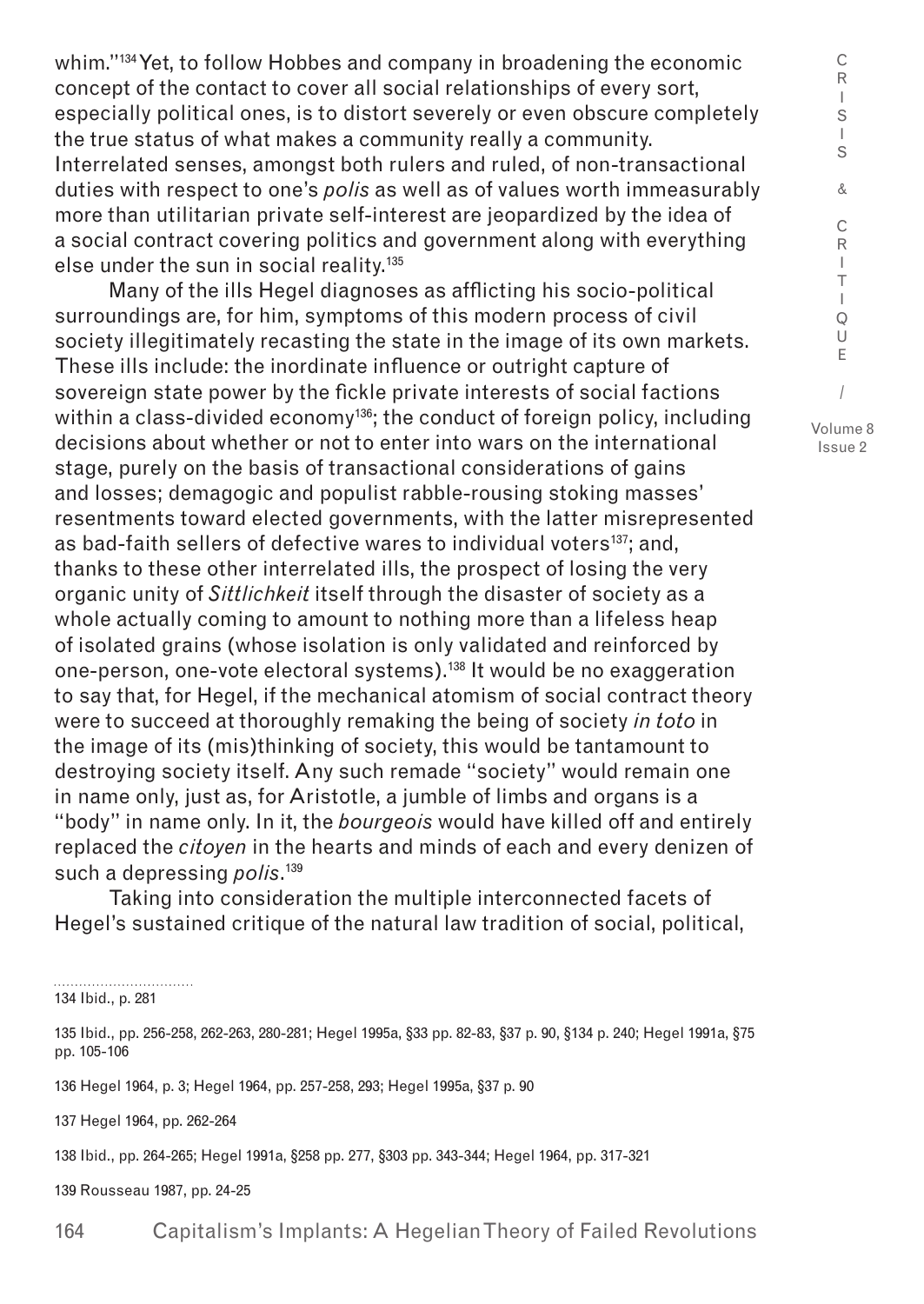and legal thinking, particularly as represented by early-modern British contributions in these veins, his *Rechtsphilosophie* appears to be squarely in favor of the venerable Aristotelean view of human beings as *zoon politikon* and against bourgeois modernity's (hyper-)individualistic view of human beings as, at root, Hobbesian lone wolves.140 As the philosopher of mediation *par excellence*, Hegel, at the most fundamental and overarching of systematic metaphysical levels, adamantly rejects any absolutization of the atomic and the mechanical. This rejection applies to socio-political versions of such an absolutization of the atomistic and the mechanical (such as is exhibited in Scottish Enlightenment efforts to analyze societies under the inspiration of Newtonian physics as well as in the anthropological assumptions at the base of models of the state of nature and the social contract).

As Hegel emphasizes, ubiquitous trans-individual social mediation (bringing to bear the influences of the family, civil society, and the state as well as larger currents of world history, languages, cultures, etc.) thoroughly infiltrates and suffuses supposed individuals. In Hegel's *Lectures on Natural Right and Political Science*, he portrays singular subjects as "completely permeated" by the influences of objective and absolute *Geist*. 141 This all-saturating trans-individual mediation is what the "*politikon*" in "*zoon politikon*" refers to for Hegel. What could be more opposed to the philosophical anthropology behind modern liberalbourgeois individualism than this?

For all the ferocity and thoroughness of Hegel's defense of the political animal of antiquity against the pre/non/anti-social animal of modernity, Hegel, as he himself would be the first to admit, nonetheless remains a child of specifically modern times. As such, immersed in a socio-cultural ethos shot through with individualist ideology, he still partially succumbs to this ideology even while trying to combat and temper it. And, if Hegel's own philosophical conscience, in all its power and majesty, cannot fully escape from his *Zeitgeist* in attempting to pull away from its gravity so as to turn inward into purportedly pure thinking, then what hope is there for any other minds to establish themselves as irreducibly singular inner sanctums independent of the wider world's mediations? Are they not condemned to mistake ready-made contents imposed upon them by their socio-historical context, including the ubiquitous (as non-individual and non-idiosyncratic) ideology that is modern bourgeois-liberal individualism, as their ownmost intimate creations?

According to Hegel, at least certain of his historical predecessors, such as Socrates and Luther, really did succeed at becoming utterly

140 Smith 1989, p. 62; Thompson 2015, p. 120

141 Hegel 1995a, §58 p. 116

I S & C R I T I Q U E / Volume 8

C R  $\mathbf{I}$ S

Issue 2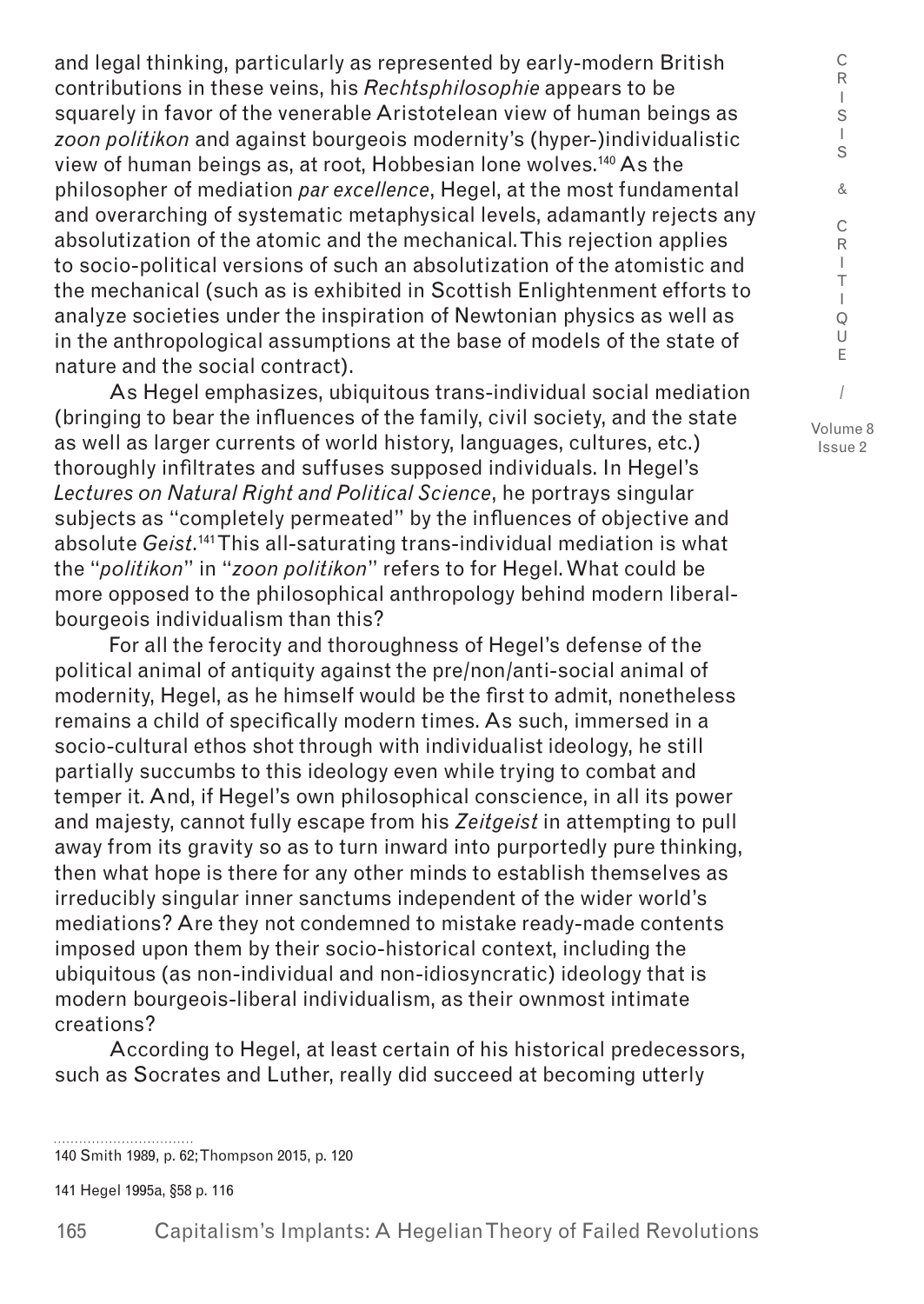untimely, thoroughly severing their links to their ethical forms of life so as to dwell within and critically reflect upon these forms from a therebypurified moral conscience. Even if one concedes this point about some of Hegel's historical predecessors, figures like Socrates and Luther nevertheless presaged, but crucially did not live to see, the culturalhistorical rise of individualistic *Moralität* as a socially hegemonic ideology. The *Sittlichkeit*-challenging individualities of these epochmaking figures, in their singularity, were not expressions of any alreadyestablished individualism. Only prior to the genesis of individualism as an ideology was it truly individualistic to assert one's individuality.

By contrast, capitalist modernity, ideologically codifying as part of its own workings things like Lutheran Protestantism's sovereign individual conscience, has made it such that the very assertiveness of the "I" of moral subjectivity no longer typically threatens, as it does in premodernity, the "we" of ethical life. The *faux* individualism of the subject of modern capitalism is different-in-kind from the idiosyncratic individuality of a Socrates or a Luther. Yet, in the *Philosophy of Right* and elsewhere, Hegel writes as though the purity of this pre-modern idiosyncratic individuality still were available and accessible to modern capitalist subjects (providing, among other things, the possibility of revolutionary changes beyond the horizon of capitalism).

Ironically, Hegel writes this way arguably under the influence of modern capitalist individualism as a trans-individual ideology baked into capitalism's peculiar *Sittlichkeit*. His Enlightenment-informed faith in the potential (re)emergence within capitalist modernity of genuinely free and pure thinkers drastically underestimates just how all-penetrating and pervasive the bourgeois individualism of liberalism (as a sort of cult of fake individuality in all its alluring speciousness) would prove to be. Hegel, as a self-confessed child of his time, falls prey to what I earlier identified as an especially insidious ruse of capitalist unreason, namely, the seizure of the "I" of singular subjective spirit and the substitution, in its place, of the *doppelgänger* of a false individuality. This false individuality is a Frankenstein-like stitch-up composed of and dominated by introjected or implanted fragments of capitalism's *Zeitgeist*. The trap created by this ruse leaves those subjects wishing to turn away from the objective spirit of capitalism by turning inward prone to being lulled into erroneously believing themselves to have achieved free-thinking independence from modern society when, in fact, their inner thoughts are not inner but extimate, not spontaneous original creations, but prefabricated products thoughtlessly echoing others (although mistaken for spontaneous original creations). When the voice of capitalism surreptitiously becomes the voice of conscience, disguising itself as each of our inner mental monologues, it makes conformist cowards of us all—and this whether we know it or not.

In *Less Than Nothing: Hegel and the Shadow of Dialectical Materialism*, Slavoj Žižek problematizes Hegel's treatment of human C R I S I S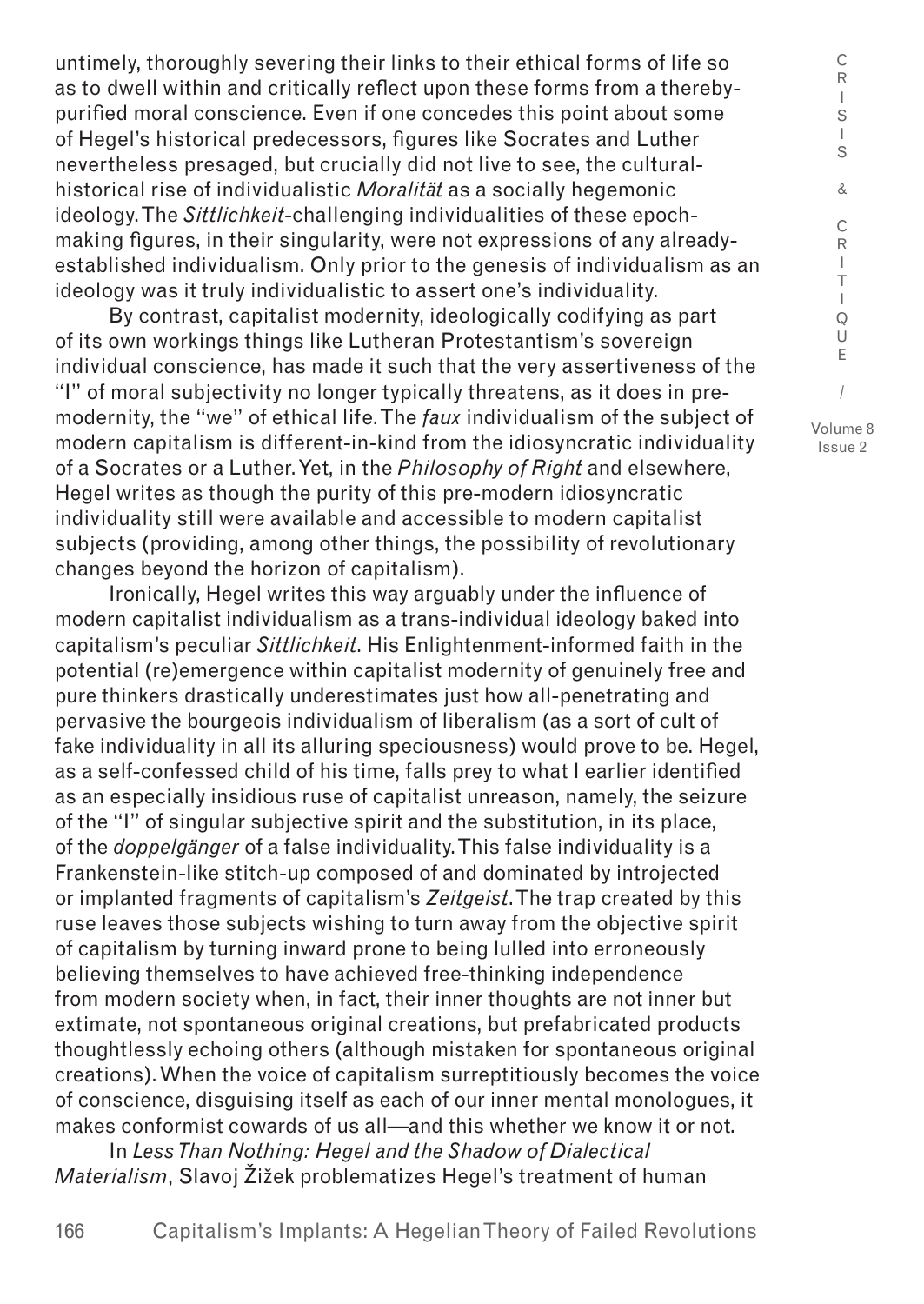sexuality, particularly as this treatment features in the discussion of the family contained in the *Philosophy of Right*. According to Žižek's justified criticism here, Hegel presumes human sexuality to be, in and of itself, a purely natural phenomenon. For the author of the *Philosophy of Right*, sexuality is sublationally transubstantiated from being natural to becoming social only in and through specific mediations being brought to bear upon it from the outside. These mediations would be the social institutions and practices of religious and legal rituals and laws of marriage, domestic divisions of labor, the family's relations with civil society and the state, and spousal and parenting roles as defined along cultural, religious, and legal lines. Such features of the family as a socially constituted unit are the social externalities which, when the *an sich* natural internality of the individual human organism's sexuality (including the pangs of romantic love as well as the pressures of carnal lust) is inserted into the familial framework, elevate this sexuality from *Natur* to *Geist*. 142

Žižek, basing himself primarily on psychoanalytic considerations with respect to sexuality, observes that Hegel leaves human sexuality in its purported natural purity open to being rendered denaturalized and impure exclusively via merely external mediations. Hegel thereby fails to take the additional step of exploring how this sexuality, particularly after a long-running phylogenetic history of being mediated by morethan-natural forces and factors, is already in and of itself denaturalized, inherently and internally traversed by denaturalizing mediations rendering it always-already non-natural (at least by comparison with nonhuman animals). With the likes of Sigmund Freud and Lacan palpably in the background, Žižek contrasts Hegel's natural-*qua*-in-itself sexuality with psychoanalysis's social-*qua*-for-another sexuality to the benefit of the latter.143

Žižek's main point is that the sexuality of the libidinal economy is always-already suffused by and with the sociality of the political economy. According to this Žižekian point, Hegel mishandles human sexuality as externally, instead of extimately, mediated. My core critical thesis on the present occasion is that the objection Žižek makes to the mature Hegel as regards the entwined topics of sex and family also apply to Hegel's discussion of *Moralität*, conscience, and the inner "I" of subjective spirit. The latter's apparent unmediated in-itself-ness conceals subtle, sometimes even disguised, for-otherness mediations subsisting within the hearts and minds of modern individuals living under capitalism.

The unfreedom of such individuals is especially cunning in that it seduces them into believing that they are at their post-ideological freest

142 Hegel 1995a, §73-88 pp. 138-161; Hegel, 1991a, §158-181 pp. 199-219

143 Žižek 2012, pp. 440-442, 449

Issue 2

C R I S I S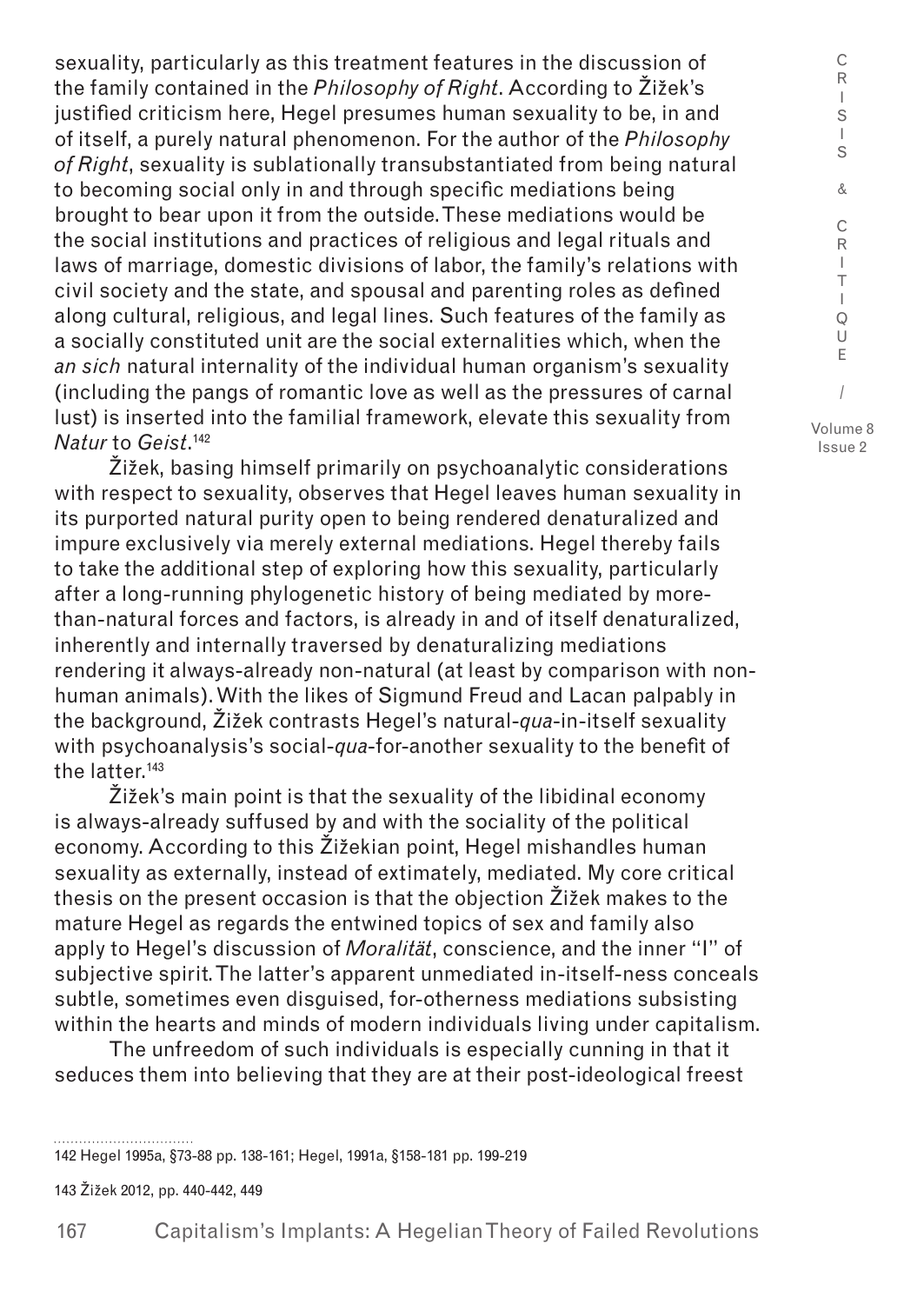when, in fact, they are at their most ideologically (as well as economically and politically) unfree. Disguising the chains of outer space as the keys to an inner space that itself has been reduced to a camouflaged extension of outer space is a cunning ruse indeed. By not recognizing this, Hegel, with his Enlightenment-inspired *Weltweisheit*, leaves himself tending quietly to overestimate the likelihood of near-term revolutionary transformations of capitalist modernity as brought about by the universal world spirit working through the particular subjective spirits of the exceptional consciences of "great men"—with these consciences as the "proper home" of Hegel's rational *Weltgeist* purportedly guiding history. In so doing, Hegel underestimates capitalism's socio-historical staying power, bolstered by its fashion of clipping the wings of potential "great men" with their socially destabilizing worldly wisdom, beyond what Hegel misperceives to be its dusk. Marx soon joins him in this underestimation.

Indeed, Marx shares with Hegel an Enlightenment-type optimism in imminent historical progress beyond nineteenth-century modern capitalism. But, in addition, Marx's overestimation of the probability of radical social change of a progressive nature perhaps involves (at least to some extent) the same error plaguing Hegel's anticipation of the decline and fall of capitalist empire. As seen a while ago here, the Hegelian theory of interlinked spiritual reformations and social revolutions, as the motors of actual socio-historical upheavals, relies upon the continued existence of truly pure and free inner spaces within thinking subjects to which they can retreat and from which they can plot courses of action aimed at altering their surrounding *status quos*.

The crucial step in the direction of a Hegel-inspired account of revolutions that fail to happen in the first place is to acknowledge that and how the autonomous bastion of the (self-)liberated "I" can be covertly taken over and misdirected by the heteronomous impositions of an oppressive, exploitative "we." By implanting its own structures, dynamics, and contents within singular subjects' souls, capitalism enables itself to weather the storms of countless crises that otherwise might precipitate it being toppled and swept away into the dustbin of history. Traces of the motivations animating something like Antonio Gramsci's early-twentieth-century theory of hegemony as a supplement to Marxist historical materialism in light of the non-events of failingto-materialize anti-capitalist revolutions in the West already are to be found within Hegel's political writings themselves. However, based on a combination of Hegelian, Marxian, and psychoanalytic considerations, I would insist that persons' hearts and minds are colonized not only by what is superstructurally hegemonic (with Gramsci and his fellow twentieth-century Western Marxists heavily favoring a focus on morethan-economic superstructures), but also by what is infrastructurally hegemonic (within the capitalist mode of production, such components of the economic base as M-C-M′ are internalized in the guises of prosthetic

C R I T I Q U E /

C R  $\mathbf{I}$ S I S &

Volume 8 Issue 2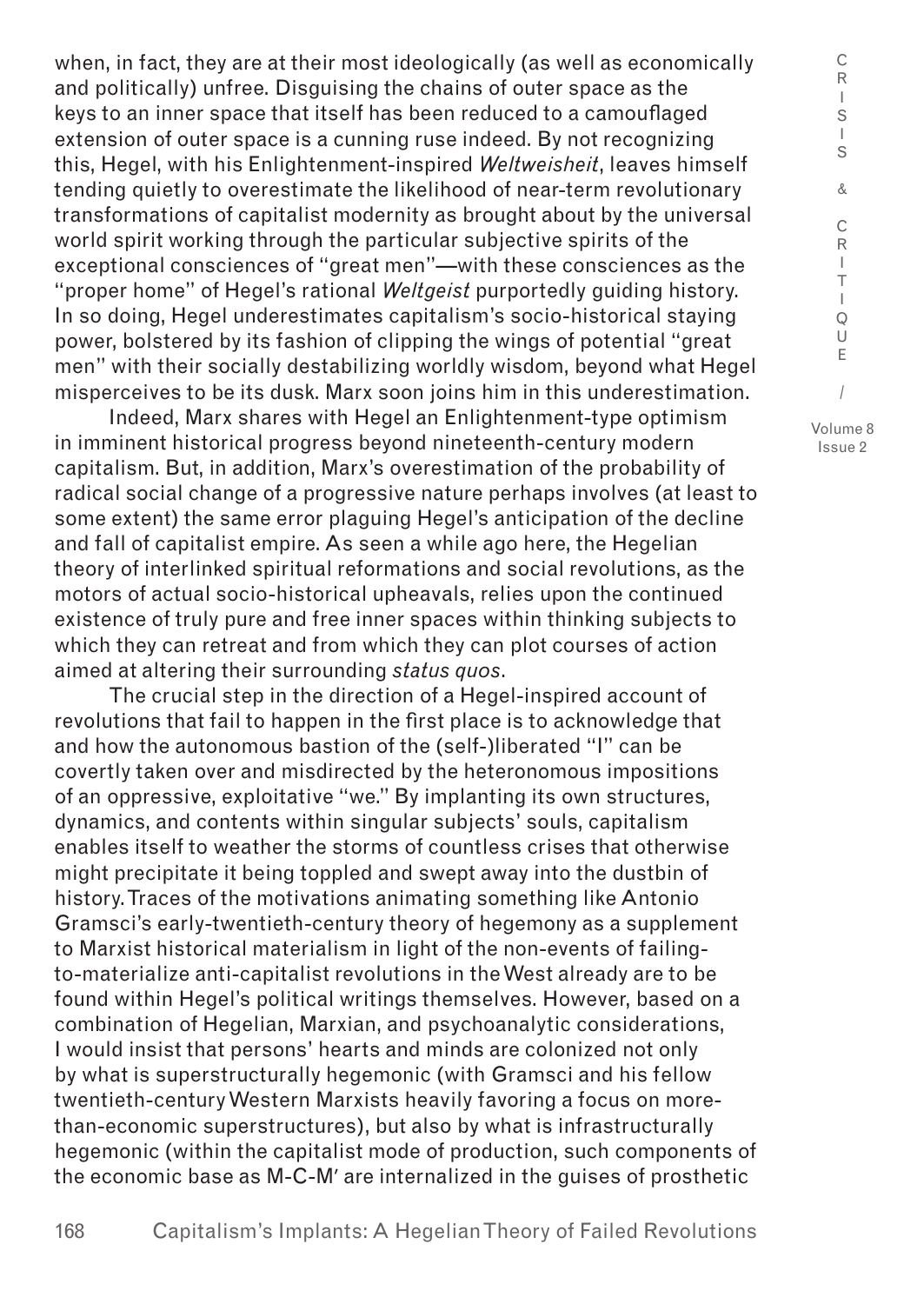drives and desires implanted directly into the libidinal economies of singular psyches by their market-mediated milieus).

Like Hegel, Marx repudiates modern liberal individualism in insisting that humans are, by nature, *zoon politikon*. Yet, also like Hegel, Marx sometimes seems inconsistently to concede, however inadvertently, a certain amount of ground to this dubious individualism. The primary indication of this concession is Marx's frequent depiction of the individual as a "bearer" (*Träger*) or "personification" (*Personifikation*) of economic categories.144 This depiction suggests that such things as the logic of capital and the class roles it dictates are external masks which, as such, can be at least potentially removed one fine day as well as continually donned day after day in pre-revolutionary routines. If the individual is a bearer or personification of economic categories, then he/she still exists as distinct from these categories. He/she possesses, at a minimum, some potential inner distance from them.

Yet, what if capitalism achieves an annihilation, or even just a severe diminishment and hobbling, of this potential? What if the masks borne and personified cease to be masks precisely because they have merged with their wearers? What if the "rational kernel" of the free "I" gets crowded out by the "mystical shell" of an unfree "we?" Again, all of this might assist with explaining how and why capitalism has continued up through today to defy any and all predications of its impending implosion and overthrow.

### **§5 "A monstrous system": Hegel's Misgivings About Markets and Our Living Death**

In Hegel's 1798 essay *The Spirit of Christianity and Its Fate*, he observes in passing apropos modernity that, "The fate of property has become too powerful for us to tolerate reflections on it, to find its abolition thinkable" (*Das Schicksal des Eigentums ist uns zu mächtig geworden, als daß Reflexionen darüber erträglich, seine Trennung von uns uns denkbar wäre*).145 He says this *vis-à-vis* early Christian (i.e., pre-modern) valorizations of poverty and corresponding denigrations of wealth. With secular socioeconomic history having brought about the transition from ancient to medieval to modern modes of production, the transition to modernity specifically transformed the status and significance of private property.

Such property becomes bound up with a distinctively capitalist "system of needs," "civil society," and legal scaffolding of "abstract rights," to use some of the Scottish-Enlightenment-furnished phrases

U E / Volume 8

Issue 2

C R I S I S & C R I T I Q

<sup>144</sup> Marx 1962, pp. 147-148; Marx 1976, pp. 254-255; Marx 1963, pp. 270, 282, 389; Marx 1971, pp. 296

<sup>145 (</sup>G.W.F. Hegel, *Der Geist des Christentums und sein Schicksal*, *Werke in zwanzig Bänden, 1*, pg. 333); Hegel 1975, p. 221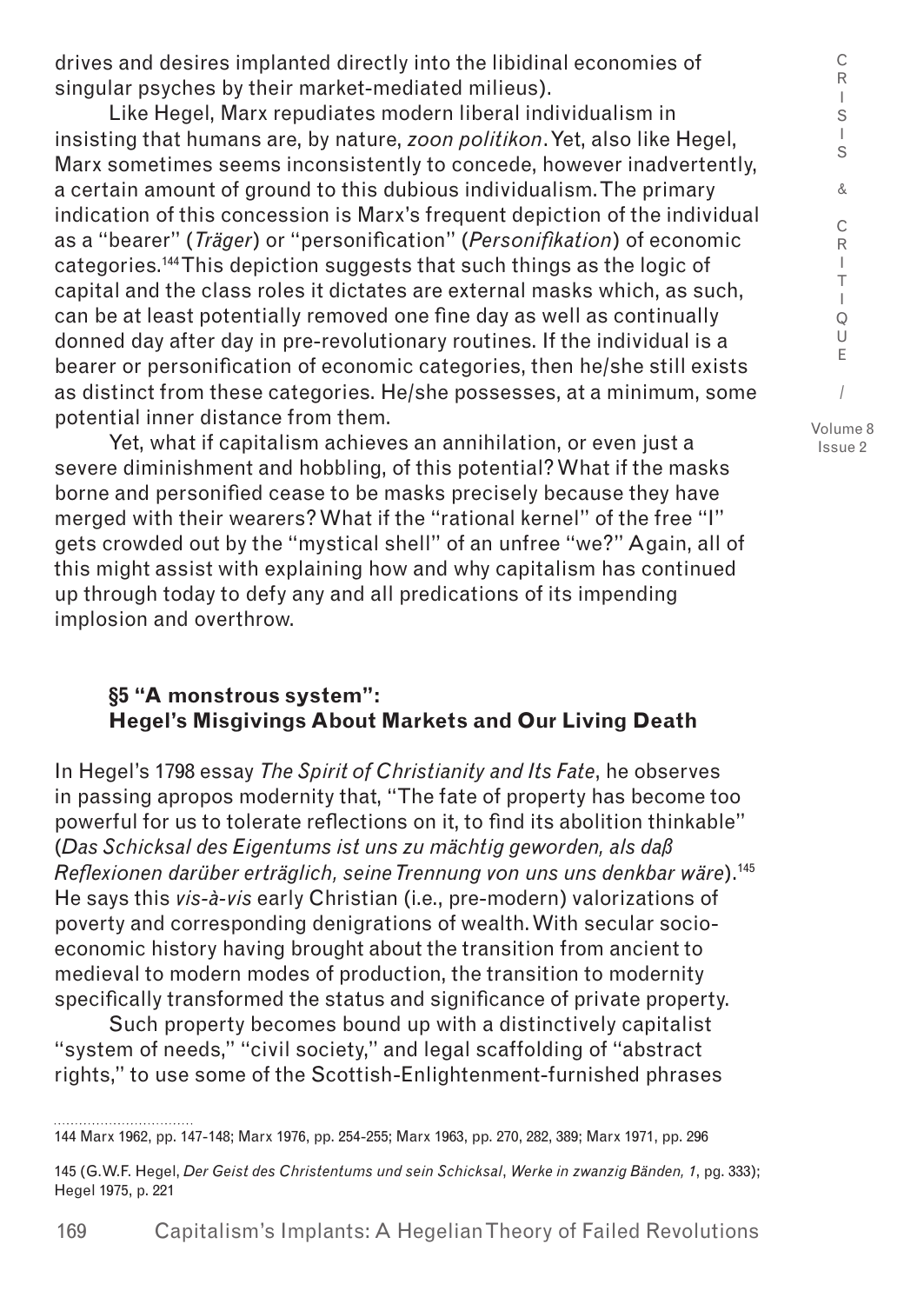Hegel himself subsequently (post-1798) employs for different components of modern European economies. In fact, private property becomes the load-bearing pillar of economic modernity such that modern subjects come to find its abolition unthinkable. Or, as Hegel puts it in the same context, the pre-modern Christian romanticization of poverty "is without truth for us" (*hat keine Wahrheit für uns*) modern subjects.146 We have come to find the very notion of being separated (*getrennt*) from private property virtually inconceivable.

At the level of the history of the Christian religion, one can construe its development of Protestantism, with the latter co-emerging with Western capitalism in the early-sixteenth century, as allowing Christianity eventually to make its peace with the unprecedented primacy and seeming indispensability of private property within the new mode of production. To the Catholic cult of the impoverished saint or martyr, a cult rooted in pre-modernity and its pre-capitalist economic conditions, is opposed the Protestant ideal of "the man of the calling," namely, the righteous businessperson vigorously pursuing a modern this-worldly economic vocation in the secular sphere while nonetheless remaining steadfastly devoted to otherworldly concerns about God and Heaven. Before both Marx and Max Weber, the young Hegel already gestures at a symbiotic relationship between the jointly rising pair of capitalism and Protestantism.

Furthermore, it sounds as if there is a slight mood of foreboding conveyed by Hegel when he acknowledges that, "The fate of property has become too powerful for us to tolerate reflections on it, to find its abolition thinkable." It is almost as though he is cautioning that private property has perhaps "become too powerful" (*zu mächtig geworden*) in the sense of coming to be a dangerous excess, having too much of a grip on us. Indeed, by Hegel's own admission here, its hold on modernity's subjects has become so firm that these subjects no longer have the mental wiggle room properly to reflect on or think about it (a cognitive, and maybe also emotional-motivational, inhibition which, at least from a Marxist perspective, would strongly interfere with the surfacing of anything like anti-capitalist revolutionary class consciousness amongst such subjects). Could this amount to a moment when the early Hegel glimpses what has been central to my concerns throughout this intervention thus far, namely, the capitalist infiltration and commandeering of the intrasubjective realm of thinking and reflection? Is this a Hegelian registration, however fleeting, of the capitalist political economy, centered as it is on private property, bending both subjective and religious *Geist* to its purposes? Does this worry Hegel? If so, how much does it worry him?

I S I S & C R I T I Q U E / Volume 8

Issue 2

C R

<sup>146</sup> Hegel, *Der Geist des Christentums und sein Schicksal*, pg. 333; Hegel 1975, p. 221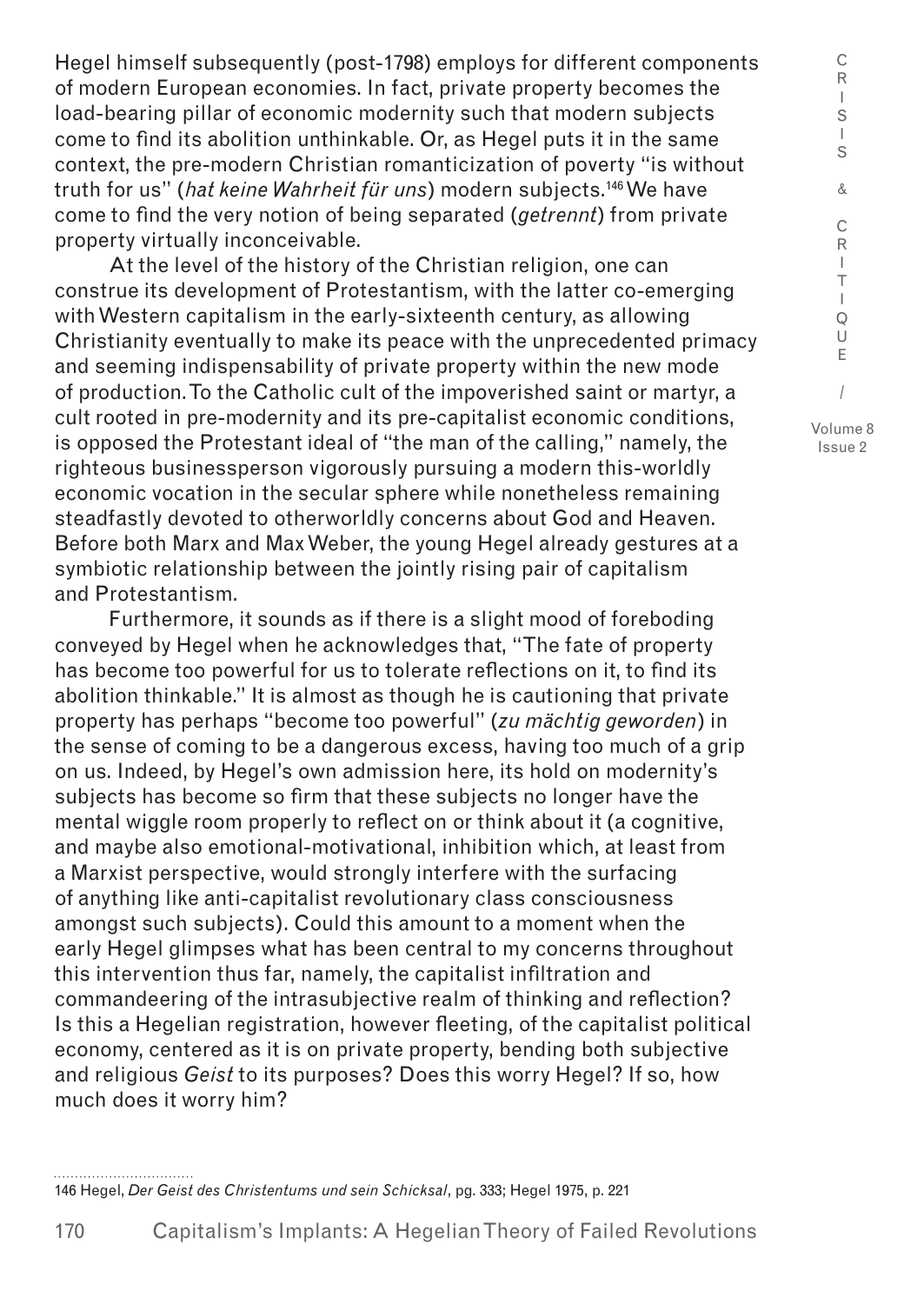Soon after *The Spirit of Christianity and Its Fate*, Hegel, in "The German Constitution" (1799-1802), appears to wax a bit less anxious about modern capitalism. Throughout his more youthful works (of the late 1790s and early 1800s), evidence abounds of his intellectual indebtedness to English-language political economics. Hegel, philosophically interested in manual as well as intellectual labor,<sup>147</sup> clearly adopts the labor theory of value *à la* Smith and David Ricardo<sup>148</sup> (although, as Georg Lukács remarks in his 1938 study *The Young Hegel: Studies in the Relations between Dialectics and Economics*, the underdevelopment of Hegel's immediate German-speaking surroundings of the late-eighteenth century, by comparison particularly with the contemporaneous economic development of industrializing Britain, left him unable fully to draw out the revolutionary consequences of the Smithian-Ricardian labor theory of value in the ways later done by Marx in the latter's radical "critique of political economy"149). In "The German Constitution," and based on this adoption of the Smithian-Ricardian labor theory of value, he seems at least resigned to, if not enthusiastically endorsing of, capitalism's quantitative and qualitative inequalities of wealth and corresponding access to goods and services as reflective of the intrinsic and irreducible qualitative differences-in-kind between distinct types of labor in the internally differentiated division of labor of capitalist civil society's system of needs.<sup>150</sup> For better or worse, unequal material conditions of life between the various classes (or Hegelian "estates" [*Stände*] and "corporations" [*Korporationen*]) and sub-classes, given the labor theory of value on Hegel's reading of it, are to be accepted as structurally unavoidable under capitalism. As he bluntly states this in the *System of Ethical Life* (1802-1803), "inequality of wealth is absolutely necessary."151

Yet, one does not have to wait until the mature Hegel of 1821's *Philosophy of Right*, with his somber intimations about the potentially explosive consequences for modern societies of the swelling rabble populations being produced by capitalism and its inequalities of wealth, to see him seriously troubled by the issue of capitalist wealth inequality and its possible future effects. For instance, prior to "The German Constitution," in the Bern-and-Frankfurt-period "Fragments of Historical Studies," Hegel, after reiterating that private property (*Eigentum*) is at

147 Riedel 1969, pg. 38; Bienenstock 1992, p. 23

148 Smith 1986, pp. 131-132, 138, 160-161, 291, 294, 334; Ricardo 2004, pp. 5-7, 14-15, 17-18, 23-24, 48, 189, 231, 260, 262.

149 Lukács 1976, pp. 176, 350, 366

150 Hegel 1964, pp. 18-19

151 Hegel 1979, p. 170

C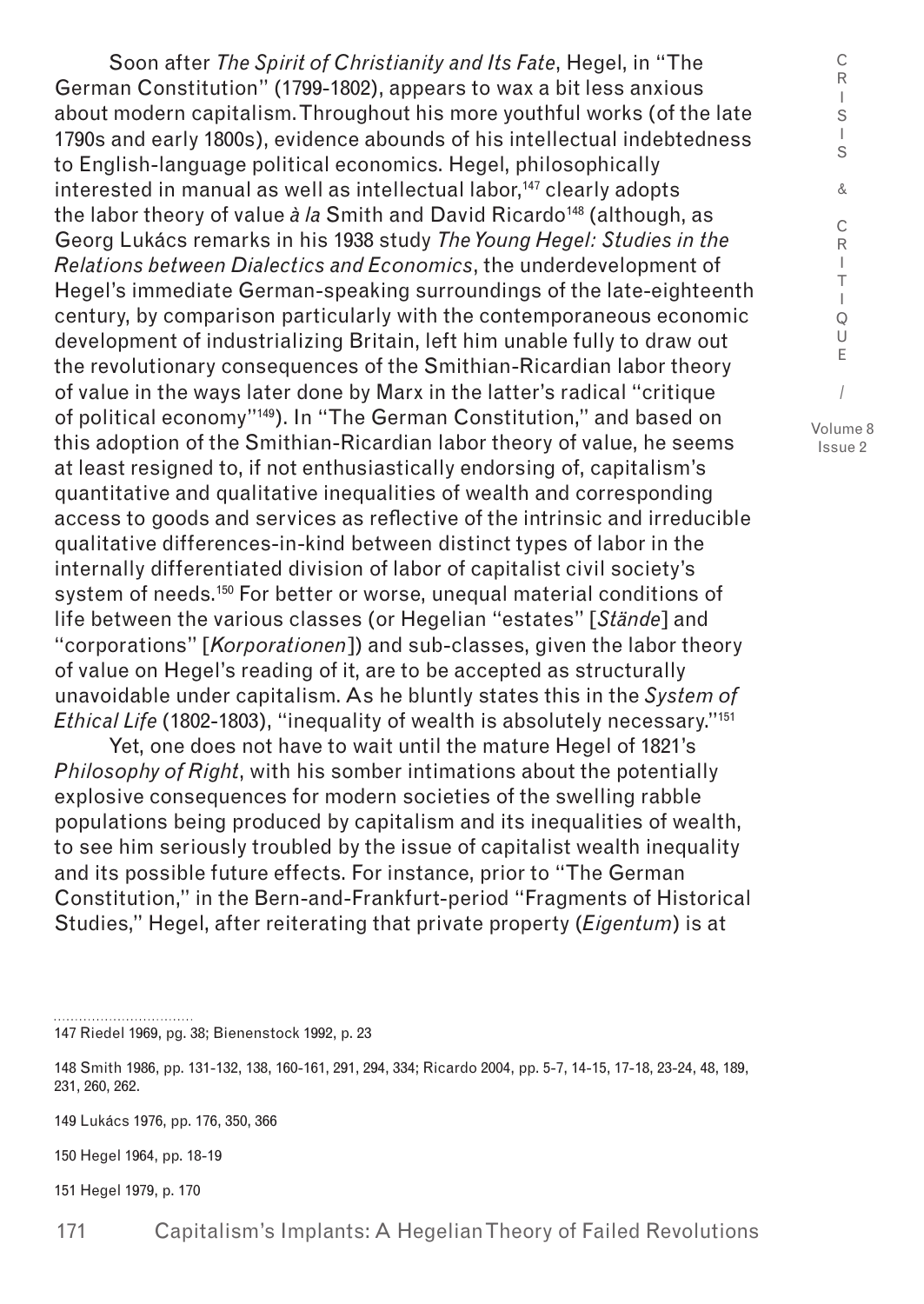the core of "the *states of the modern world*" (Staaten der neueren Zeit),152 has the following to say as regards history's lessons about wide gulfs between rich and poor:

How dangerous (*gefährlich*) the disproportionate wealth of certain citizens (*der unverhältnismäßige Reichtum einiger Bürger*) is to even the freest form of constitution and how it is capable of destroying liberty itself is shown by history in the example of a Pericles in Athens; of the patricians in Rome, the downfall of whom the menacing influence of the Gracchi and others in vain sought to retard through proposals of agrarian laws; of the Medicis in Florence. It would be an important topic of investigation to see how much of the strict right of property would have to be sacrificed for the sake of a durable form of republic (*wieviel von dem strengen Eigentumsrecht der dauerhaften Form einer Republik aufgeopfert werden müßte*). We have perhaps not done justice (*vielleicht Unrecht getan*) to the system of sansculottism in France in seeking the source of its demand for greater equality of property (*größeren Gleichheit des Eigentums*) solely in rapacity (*der Raubgier*).153

This passage is enormously important and clarifying when read sideby-side with much of the rest of what I have foregrounded throughout the preceding from Hegel's socio-political texts. To begin with, Hegel, at the start of this quotation, warns that the pulling away from the rest of society, thereby abandoned to immiseration, by a small elite of the superrich is a lethal threat to "even the freest form of constitution." That is to say, no matter how well-designed and initially robust and thriving are given political communities—these presumably would include, for Hegel, certain modern European constitutional nation-states—they will face mortal peril if they complacently let yawning chasms of wealth inequality open within their midst. As history teaches, these chasms easily can become abysses swallowing up whole societies in rabble-fueled destruction and even properly revolutionary upheaval.

After quickly running through a handful of specific historical examples, Hegel then wonders about "how much of the strict right of property would have to be sacrificed for the sake of a durable form of republic" (*wieviel von dem strengen Eigentumsrecht der dauerhaften Form einer Republik aufgeopfert werden müßte*). This comment should be viewed and appreciated alongside the line from 1798's *The Spirit of Christianity and Its Fate* with which I opened the present section of this intervention: "The

S I S & C R I T I Q U E / Volume 8 Issue 2

C R I

<sup>152 (</sup>G.W.F. Hegel, "*Fragmente historischer und politischer Studien aus der Berner und Frankfurter Zeit (ca. 1795-1798)*,"*Werke in zwanzig Bänden, 1*, pg. 439); Hegel 2002, p. 99.

<sup>153 (</sup>Hegel, "*Fragmente historischer und politischer Studien aus der Berner und Frankfurter Zeit*," pg. 439); Hegel 2002, p. 99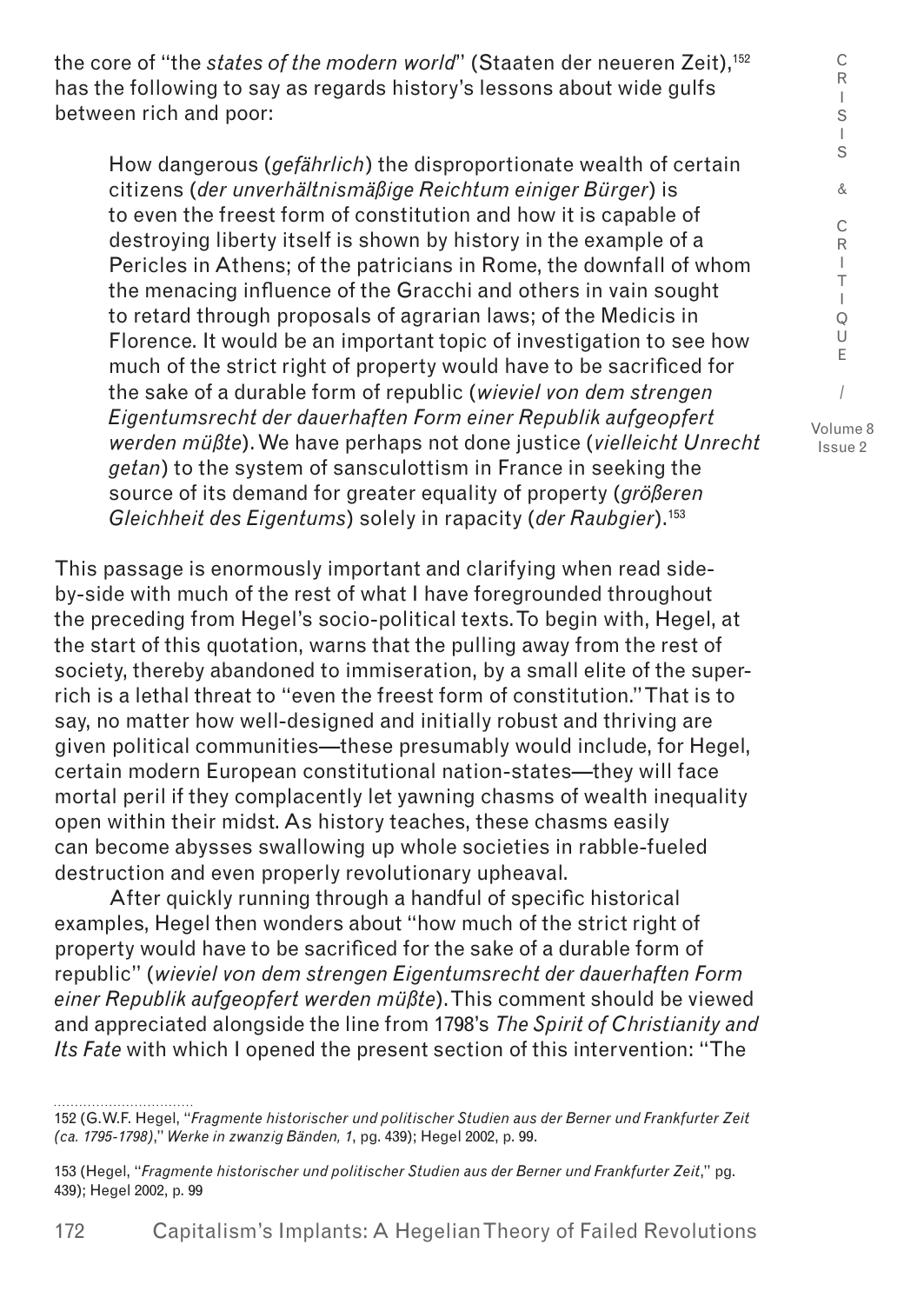fate of property has become too powerful for us to tolerate reflections on it, to find its abolition thinkable" (*Das Schicksal des Eigentums ist uns zu mächtig geworden, als daß Reflexionen darüber erträglich, seine Trennung von uns uns denkbar wäre*). Combining this earlier-quoted line with the quotation immediately above from "Fragments of Historical Studies," one would be justified in inferring that the Hegelian message here between the lines is that the modern capitalist "form of republic," as a social order in which critically contemplating and altering (let alone "sacrificing" [*opfern*]) the status of private property is almost impossible, thereby should be considered anything but "durable." The implication is that capitalist modernity's *poleis*, due to their unwillingness or inability to check spiraling wealth inequality by "sacrificing" the "strict right of property" through various possible egalitarian reforms and regulations, will prove to be fragile and short-lived socio-historical configurations. Already during the mid-to-late 1790s, Hegel is expectant that, whether one likes it or not, inequality of private property will prove to bring about the self-wrought ruin of modern capitalist societies. They thereby will do fatal violence to themselves at their own (invisible) hands.

The only hope Hegel sees in "Fragments of Historical Studies" is to be found, unsurprisingly for him, in the then-still-underway socio-political experiments of revolutionary France. He faults himself for perhaps sometimes being unjust toward French radical efforts to combat wealth inequality through redistributive measures ("We have perhaps not done justice to the system of sansculottism in France in seeking the source of its demand for greater equality of property solely in rapacity"). France's pro-Revolution poor (i.e., the *sans-culottes*) acting to better their rotten lot under the *Ancien Régime* should not dismissively be misunderstood as animated by nothing more than the vulgar desire to engage in predatory robbery (i.e., "rapacity" [*der Raubgier*]) of the rich for the sake of mere revenge. Instead, the Hegel of "Fragments of Historical Studies" sees fit approvingly to pin whatever slim hopes he has for the future evolution of modern societies on precisely such endeavors as the economicallyredistributive side of the French Revolution (a side contrasting sharply with England's contemporaneous nosedive into its Dickensian nightmare).

Alas, economic history has revealed, with its hindsight, that the likes of the *sans-culottes* failed to close the class gaps of the *Ancien Régime*. Many of the families who were wealthy in pre-revolutionary times in France remained wealthy in post-revolutionary times there too.<sup>154</sup> Hegel's hopes did not end up being vindicated in this instance. And, French history ensuing soon after the fall of Napoleon glaringly displays the bitter consequences of this failure.

One final set of relevant observations by the young Hegel must be highlighted by me before I conclude. The observations in question occur

154 Piketty 2014, pp. 342-343

& C R I T I Q U E / Volume 8

Issue 2

C R I S I S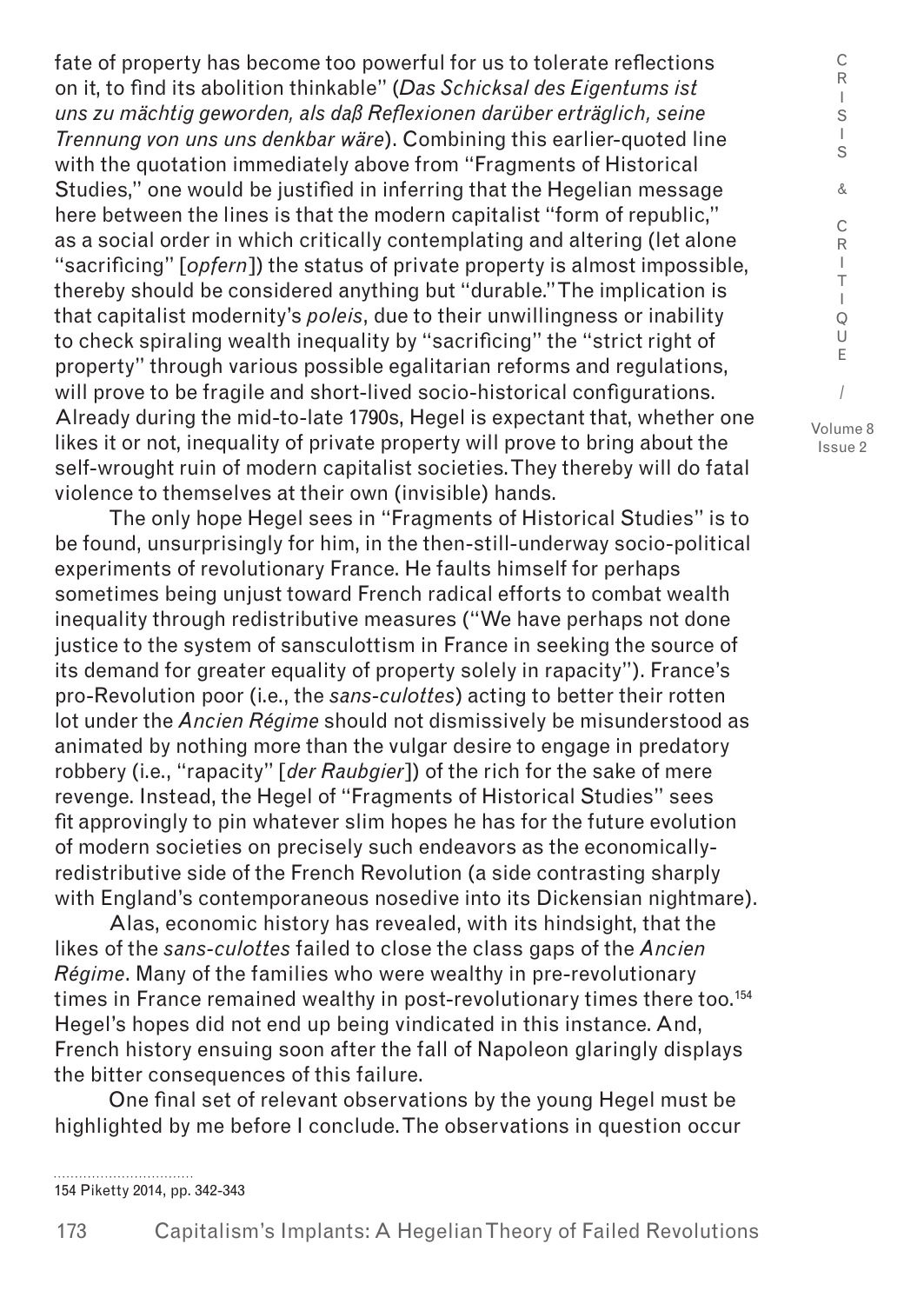in Hegel's 1803-1804 *First Philosophy of Spirit* from his pre-*Phenomenology* Jena period. At one point therein, he refers to Smith's famous example, with which the *Wealth of Nations* opens, of the modern pin factory.155 Following this Smith (and anticipating a Marx inspired by both Smith and Hegel), the Hegel of the *First Philosophy of Spirit* ruminates about the deskilling, disempowering, impoverishing, and soul-destroying effects on workers of the relentless capitalist industrial mechanization of the means and relations of production.<sup>156</sup> What is more, these effects cannot but be detrimental to the health and flourishing of the body politic in general, with likely dire consequences for society as a whole. In this context, Hegel even foreshadows Marx's accounts of alienation/reification and commodity/money fetishism as inevitable, necessary outgrowths of industrial capitalism's means and relations of production.<sup>157</sup>

Even Ricardo, as a liberal advocate of the capitalist economic system, admits that, "I am convinced that the substitution of machinery for human labour is often very injurious to the interests of the class of labourers."158 In addition to the harms that Hegel, under Smith's shadow, attributes to techno-scientific mechanization,<sup>159</sup> Ricardo notes the obvious fact that mechanization benefits capitalists and landowners (at least in the short term) at the cost of rendering masses of workers redundant<sup>160</sup> (although Marx, unlike Ricardo, later will identify mechanization's redundancies as contributing to capitalism's selfdestructive "law of the tendential fall in the rate of profit,"161 a tendency already noted by Smith too<sup>162</sup>). But, with more of a calm resigned shrug than is exhibited by Hegel, Ricardo asserts that, despite whatever of its drawbacks, industrial mechanization is simply inevitable and must be acquiesced and adapted to by the inhabitants of capitalist countries.<sup>163</sup> As Thatcher would later express this Ricardian sentiment, "There is no alternative."

In the *First Philosophy of Spirit*, Hegel concludes his survey of the Smithian pin factory with a very dark and fearful description of capitalism in general. He states:

155 Smith 1986, pp. 109-117 156 Hegel 1979, pp. 246-249 157 Ibid., p. 249 158 Ricardo 2004, p. 264 159 Ibid., pp. 267, 270 160 Ibid., pp. 264, 266 161 Marx 1981, pp. 317-338 162 Smith 1986, p. 453 163 Ricardo 2004, p. 271

T I  $\Omega$  $\cup$ E / Volume 8

C R  $\mathbf{I}$ S I S & C R I

Issue 2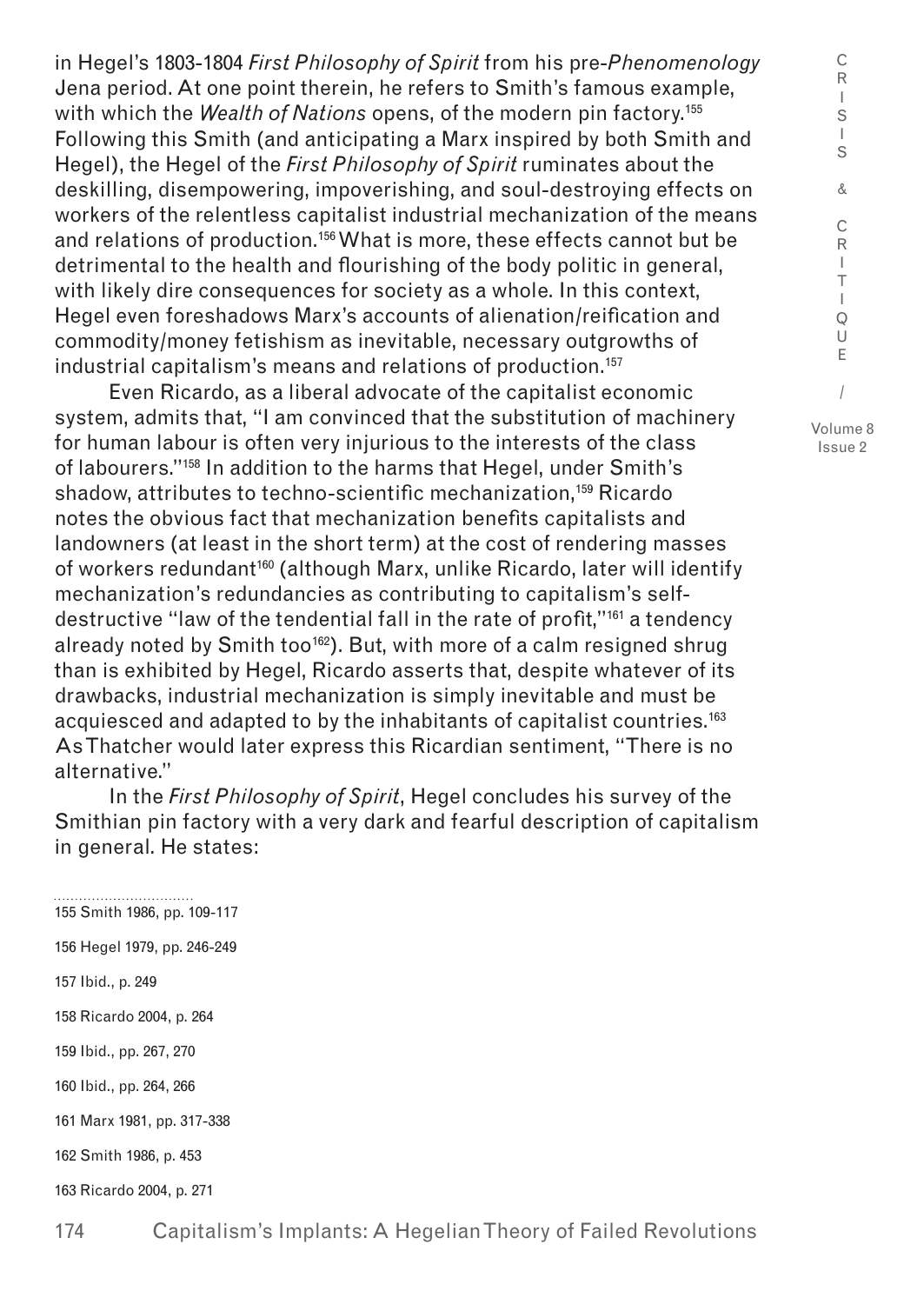Need and labor, elevated into this universality, then form on their own account a monstrous system of community and mutual interdependence in a great people; a life of the dead body, that moves itself within itself, one which ebbs and flows in its motion blindly, like the elements, and which requires continual strict dominance and taming like a wild beast.<sup>164</sup>

He then compares the "activity of laboring and need" within capitalism's system of needs (i.e., "this universality") to "the movement of the living dead."165 Hegel employs strong, and strongly negative, words here: "a monstrous system," "a life of the dead body," "a wild beast" (indeed, the uncontested supreme power in the jungle-like "spiritual animal kingdom" [*das geistige Tierreich*]166 of capitalist economies), and "the movement of the living dead." These words, calling to mind horrifying imagery, are meant to voice and arouse fear and similar negative affects.

Moreover, Hegel, most likely with another famous stretch of the *Wealth of Nations* in mind, looks to be implying that Smith's "invisible hand of the market" ought to be viewed as a terrifying undead appendage. This potent and unpredictable organ must be responded to with aggressive government control and oversight ("which requires continual strict dominance and taming like a wild beast"). Presumably, in the absence of such control and oversight, the market-monster will run amok and Hegel's pessimistic predictions of capitalism's near-future implosion will be made significantly more probable.

Much of the preceding demonstrates that Hegel indeed is no relaxed *laissez-faire* liberal. Yet, in a recent comparative study of Smith and Hegel, Lisa Herzog claims that, "Smith and Hegel did not yet seem very concerned about pressures from the market on the private sphere."167 *Pace* Herzog, I believe myself to have shown above that Hegel is anything but sanguine about the Smithian marketplace and its invisible hand. In fact, and as just seen, Hegel is quite acutely alarmed about the impacts of market pressures on the non-economic as well as the economic dimensions of modern societies. The mischaracterization of Hegel as fundamentally at ease with capitalism, this Right Hegelian or, in Herzog's case, Smithianliberal impression, deserves to be written off as, to have recourse to Lukács's words, "a reactionary legend."<sup>168</sup> Only if one ignores, among many other pieces of evidence, the very first place in which Hegel explicitly references the *Wealth of Nations* (i.e., in the *First Philosophy of Spirit*, with

164 Hegel 1979, p. 249 165 Ibid., p. 249 166 Hegel 1970b, pp. 294-311; Hegel 1977b, pp. 237-252 167 Herzog 2013, p. 82 168 Lukács 1976, pp. 3-17

C R I S I S & C R I T  $\mathbf{I}$ Q U E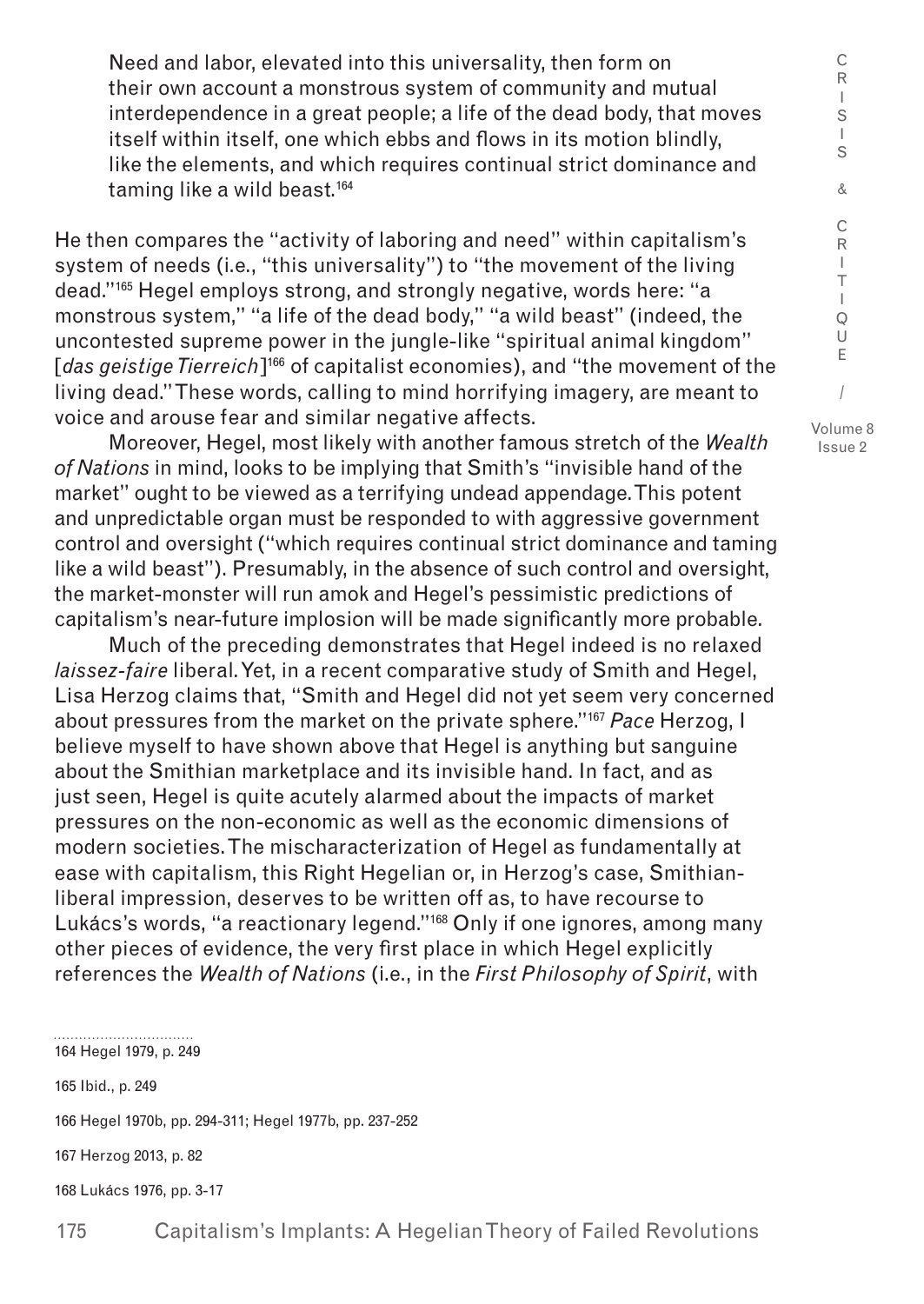its consideration of Smith's example of the pin factory)<sup>169</sup> can one possibly find Herzog's claim about Smith and Hegel plausible.

By contrast with Herzog, Frederick Neuhouser contrasts Hegel's pessimism with Smith's optimism *vis-à-vis* capitalist markets.170 I believe Neuhouser to be closer to the truth, at least apropos Hegel, than Herzog. However, both Neuhouser and Herzog concur that Smith himself, if not also Hegel, is relaxed and bullish about capitalism and its viable long-term future. Yet, if one notices and considers just how frequently and uncannily Smith's numerous sharp criticisms of protectionist state mercantilism (not to mention agrarian feudalism and its vestiges) in the *Wealth of Nations* obviously apply to ostensibly free-trading *laissez-faire* capitalism then and (perhaps more so) now, it becomes highly debatable whether even Smith himself is really so unconcerned and confident about modern political economies.<sup>171</sup> Of the two principle founders of the British political economy taken up by Hegel, it is Ricardo, not so much Smith, who appears to display outright unworried insouciance about capitalist economic structures and dynamics.

The Hegel of the *First Philosophy of Spirit* and related texts deserves to be recognized as the true forefather of those nowadays who, like the Marxist Chris Harman and the neo-Keynesian economist John Quiggan, speak of "zombie capitalism" and "zombie economics" (as per the titles of Harman's 2009 and Quiggan's 2012 books respectively). Yet, burning questions remain for Hegel as well as for those who, like him, reach for the horrific imagery of the undead to characterize (post)modern capitalism: How, why, and when does a socio-economic apparatus, such as capitalism's zombified and zombifying system of needs in all its monstrosity, persist in undeath rather than just dying a death once the historical sun has set on it? What enables such a system to shamble on without dying, lurching through multiple crises that by various reckonings should each and all have killed it off many times over?

These are burning questions for Marx as well as Hegel. And, as I have hinted previously, I believe that both Hegelianism and Marxism, in order to answer them, need the assistance of psychoanalysis. This is so especially at the level of what Freudian and Lacanian metapsychologies offer by way of drive theories in which analytic drives (*Triebe*) take shape at the intersection of mind and world, with the latter including the social arrangements and operations dealt with both by Hegel's absolute idealist political philosophy as well as by Marx's historical materialist critique of political economy. I develop this elsewhere.<sup>172</sup>

E / Volume 8

Issue 2

C R I S I S & C R I T  $\mathbf{I}$ Q U

<sup>169</sup> Hegel 1979, p. 248

<sup>170</sup> Neuhouser 2000, pp. 171-172

<sup>171</sup> Smith 1986, pp. 120, 152-153, 168-170, 181, 185-186, 195, 198, 201, 232, 246, 357-359; Smith 1999, pp.. 25, 151, 298, 302-306, 308-309, 320, 369.

<sup>172</sup> Johnston 2017, pp. 270-346; Johnston 2020, pp. 3-50; Johnston 2021, pp. 173-184; Johnston, 2022a, pg. 45-63 [forthcoming]); Johnston 2002b, [forthcoming]); Johnston, 2022c [forthcoming])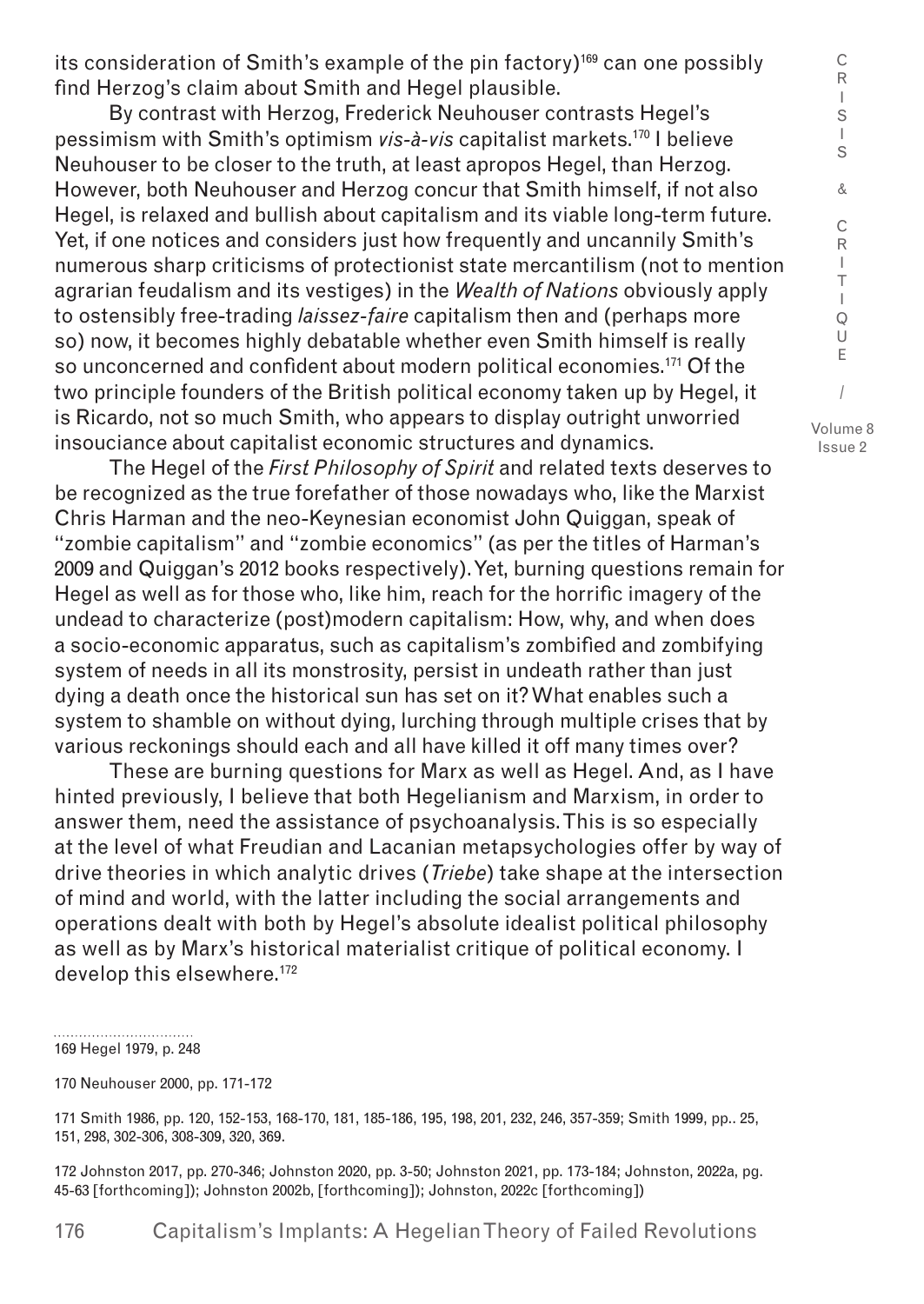I now will conclude by returning to the later Hegel of the Heidelberg and Berlin periods. This older Hegel, in versions of his mature *Rechtsphilosophie*, brings up the concept of a "right of distress" or a "right of necessity" (*Notrecht*).173 When the struggle to live collides with abstract property rights such that continuing to respect the latter jeopardizes the continuation of life itself, Hegel deems it rightful for abstract property rights to be set aside and justifiably violated. If stealing a loaf of bread will spare a poor person and his/her family from starving to death, then the theft of the loaf has right on its side, trumping the opposed property rights of the baker, thanks to the right of distress/ necessity (*Notrecht*).

We face today, at the global collective level, an overwhelming plethora of sources of real necessity and distress: recession, depression, poverty, famine, pandemic, war, environmental disintegration, and the near unthinkable prospect of the end of all life on earth. A contemporary invocation of the Hegelian *Notrecht* should not be just about the right of desperately hungry isolated individuals to steal single loaves of bread simply in order to avoid death by starvation for another day in the capitalist concrete jungle. It ought to be about the right of the vast majority of humanity to expropriate all expropriators in the name of humanity's most basic and essential needs (including the economically "ineffective" but nonetheless all-too-real demands of the bulk of the world's population). Today's urgent overriding right of distress is nothing other than the right to end capitalism for good.

We are well over two-hundred vears past due on invoking this *Notrecht*. It is more than high time to pull the emergency brakes on the runaway zombie train that is modern capitalism. Yet, who, if anyone, will be the immanently-transcendent, half-in-half-out child of our times with the worldly-wise disposition (as involving a measure of tranquil inner distance from the world) as well as the practical ability and opportunity to reach for the brakes? If and when this happens, it definitely will be a matter of, as the cliche saying goes, better late than never.

Q U E / Volume 8

C R  $\mathbf{I}$ S I S & C R I T  $\mathbf{I}$ 

Issue 2

<sup>173</sup> Hegel 1995a, §63 pp. 121-122; Hegel 1970a, §127 pp. 239-241; Hegel 1991a, §127 pp. 154-155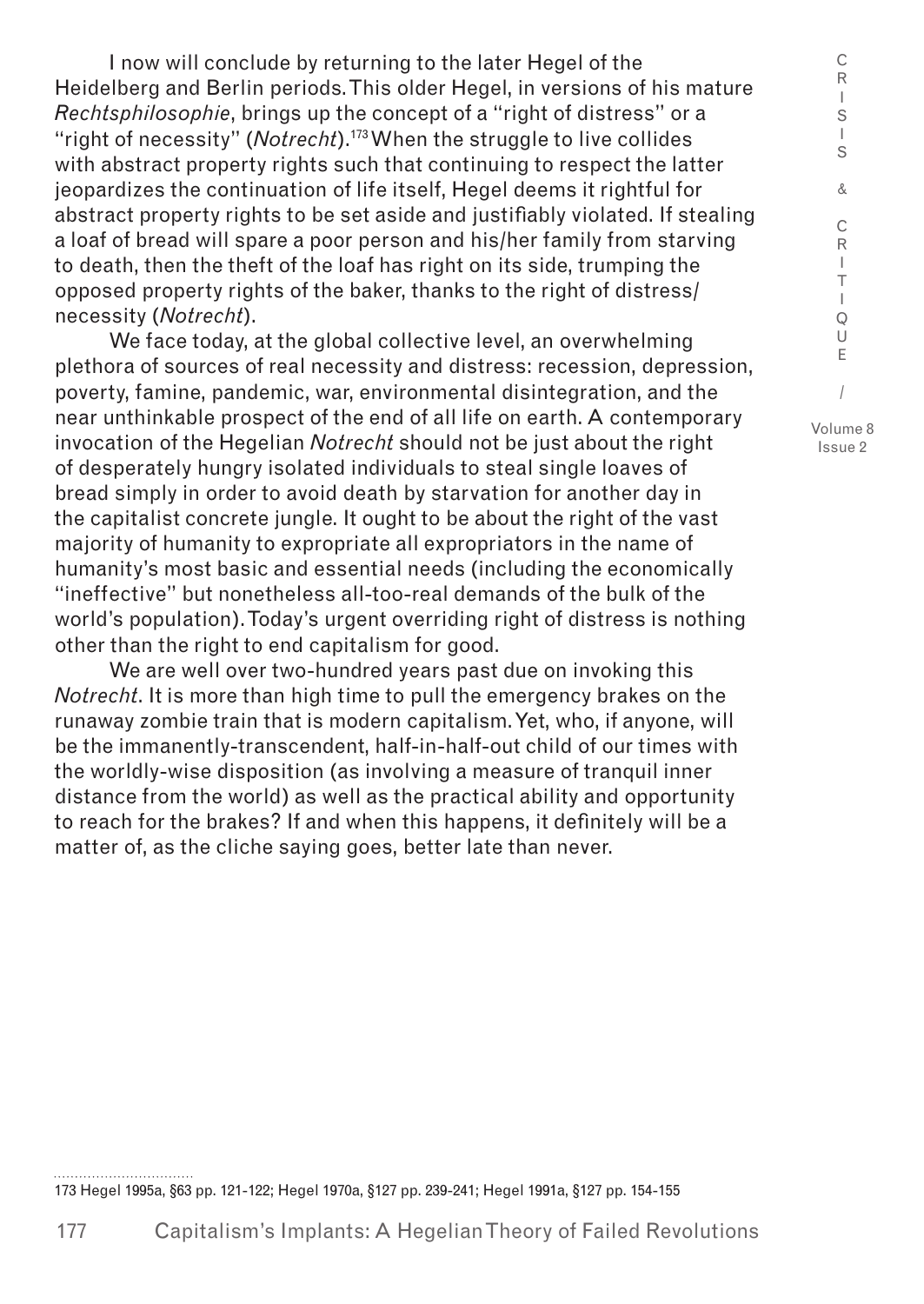#### BIBLIOGRAPHY

| <b>BIBLIOGRAPHY</b>                                                                                                                                                                                                                                                                                                                                                                                                                   | С                                |
|---------------------------------------------------------------------------------------------------------------------------------------------------------------------------------------------------------------------------------------------------------------------------------------------------------------------------------------------------------------------------------------------------------------------------------------|----------------------------------|
| Althusser, Louis 2006, "Philosophy and Marxism: Interviews with Fernanda Navarro, 1984-<br>87," Philosophy of the Encounter: Later Writings, 1978-1987 [ed. François Matheron and Oliver Corpet;<br>trans. G.M. Goshgarian], London: Verso<br>Beiser, Frederick C. 2005, Hegel, New York: Routledge<br>Mandeville, Bernard 1989, The Fable of the Bees [ed. Phillip Harth], New York: Penguin                                         | R<br>$\mathbf{I}$<br>S<br>S      |
| Bienenstock, Myriam 1992, Politique du jeune Hegel: Iéna 1801-1806, Paris: Presses                                                                                                                                                                                                                                                                                                                                                    | &                                |
| Universitaires de France                                                                                                                                                                                                                                                                                                                                                                                                              |                                  |
| Bloch, Ernst 1977 Subjekt-Objekt: Erläuterungen zu Hegel, Frankfurt am Main: Suhrkamp<br>Bourgeois, Bernard 1969, La pensée politique de Hegel, Paris: Presses Universitaires de                                                                                                                                                                                                                                                      | $\mathsf{C}$<br>R                |
| France                                                                                                                                                                                                                                                                                                                                                                                                                                | $\mathbf{L}$                     |
| ----------- 2000, Hegel à Francfort, ou Judaïsme-Christianisme-Hegelianisme, Paris: Vrin<br>Cesarale, Giorgio 2015, "Hegel's Notion of Abstract Labor in the Elements of the Philosophy of<br>Right," Hegel and Capitalism [ed. Andrew Buchwalter], Albany: State University of New York Press<br>Engels, Friedrich 1941, Ludwig Feuerbach and the Outcome of Classical German Philosophy [ed.<br>C.P. Dutt], New York: International | T<br>$\mathbf{L}$<br>Q<br>U<br>Ε |
| ----------- 1959, Anti-Dühring: Herr Eugen Dühring's Revolution in Science, Moscow: Foreign                                                                                                                                                                                                                                                                                                                                           |                                  |
| Languages Publishing House [second edition]<br>Grier, Philip T. 1996, "The End of History and the Return of History," The Hegel Myths and                                                                                                                                                                                                                                                                                             |                                  |
| Legends [ed. Jon Stewart], Evanston: Northwestern University Press<br>Hardimon, Michael O. 1994, Hegel's Social Philosophy: The Project of Reconciliation,                                                                                                                                                                                                                                                                            | Volume 8<br>Issue 2              |
| Cambridge: Cambridge University Press<br>Harris, H.S. 1972, Hegel's Development I: Toward the Sunlight, 1770-1801, Oxford: Oxford                                                                                                                                                                                                                                                                                                     |                                  |
| <b>University Press</b>                                                                                                                                                                                                                                                                                                                                                                                                               |                                  |
| -----------1983, Hegel's Development II: Night Thoughts (Jena 1801-1806), Oxford: Oxford                                                                                                                                                                                                                                                                                                                                              |                                  |
| University Press,                                                                                                                                                                                                                                                                                                                                                                                                                     |                                  |
| Haym, Rudolf 1975, "Preußen und die Rechtsphilosophie (1857): Hegel und seine Zeit,"<br>Materialien zu Hegels Rechtsphilosophie [ed. Manfred Riedel], Frankfurt am Main: Suhrkamp<br>Hegel, G.W.F. 1953, "Hegel an Niethammer: Nürnberg den 5. Juli 1816," Briefe von und an Hegel,                                                                                                                                                   |                                  |
| Band II: 1813-1822 [ed. Johannes Hoffmeister], Hamburg: Felix Meiner<br>-----------1995, Lectures on the History of Philosophy, Volume One [trans. E.S. Haldane], New                                                                                                                                                                                                                                                                 |                                  |
| <b>York: The Humanities Press</b>                                                                                                                                                                                                                                                                                                                                                                                                     |                                  |
| -----------1956 Philosophy of History [trans. J. Sibree], New York: Dover                                                                                                                                                                                                                                                                                                                                                             |                                  |
| -----------1964, Hegel's Political Writings [trans. T.M. Knox], Oxford: Oxford University Press                                                                                                                                                                                                                                                                                                                                       |                                  |
| -----------1969a, Science of Logic [trans. A.V. Miller], London: George Allen & Unwin<br>-----------1969b, Vorlesungen über die Philosophie der Religion I, Werke in zwanzig Bänden, 16                                                                                                                                                                                                                                               |                                  |
| ----------- 1970a, Grundlinien der Philosophie des Rechts oder Naturrecht und                                                                                                                                                                                                                                                                                                                                                         |                                  |
| Staatswissenschaft im Grundrisse: Mit Hegels eigenhändigen Notizen und den mündlichen Zusätzen,<br>Werke in zwanzig Bänden, 7, Werke in zwanzig Bänden [ed. Eva Moldenhauer and Karl Markus Michel],                                                                                                                                                                                                                                  |                                  |
| Frankfurt am Main: Suhrkamp                                                                                                                                                                                                                                                                                                                                                                                                           |                                  |
| ----------- 1970b, Phänomenologie des Geistes, Werke in zwanzig Bänden, 3                                                                                                                                                                                                                                                                                                                                                             |                                  |
| ----------- 1970c, Vorlesungen über die Philosophie der Geschichte, Werke in zwanzig Bänden, 12<br>----------- 1970d, Enzyklopädie der philosophischen Wissenschaften, Erster Teil: Die                                                                                                                                                                                                                                               |                                  |
| Wissenschaft der Logik, Werke in zwanzig Bänden, 8<br>----------- 1970e, Über die wissenschaftliche Behandlungsarten des Naturrechts, seine Stelle                                                                                                                                                                                                                                                                                    |                                  |
| in der praktischen Philosophie und sein Verhältnis zu den positiven Rechtswissenschaften, Werke in                                                                                                                                                                                                                                                                                                                                    |                                  |
| zwanzig Bänden, 2: Jenaer Schriften, 1801-1807                                                                                                                                                                                                                                                                                                                                                                                        |                                  |
| -----------1971a, Philosophy of Mind: Part Three of the Encyclopedia of the Philosophical                                                                                                                                                                                                                                                                                                                                             |                                  |
| Sciences [trans. A.V. Miller], Oxford: Oxford University Press<br>-----------1971, Vorlesungen über die Geschichte der Philosophie I, Werke in zwanzig Bänden, 18                                                                                                                                                                                                                                                                     |                                  |
| -----------1975, The Positivity of the Christian Religion, Early Theological Writings [trans. T.M.<br>Knox], Philadelphia: University of Pennsylvania Press                                                                                                                                                                                                                                                                           |                                  |
| -----------1977a, The Difference Between Fichte's and Schelling's System of Philosophy [trans.<br>H.S. Harris and Walter Cerf], Albany: State University of New York Press                                                                                                                                                                                                                                                            |                                  |
| -----------1977b, Phenomenology of Spirit [trans. A.V. Miller], Oxford: Oxford University Press<br>----------- 1979, System of Ethical Life (1802/3), System of Ethical Life (1802/3) and First                                                                                                                                                                                                                                       |                                  |
| Philosophy of Spirit (Part III of the System of Speculative Philosophy 1803/4) [trans. H.S. Harris and                                                                                                                                                                                                                                                                                                                                |                                  |
| T.M. Knox], Albany: State University of New York Press<br>----------- 1984a, "Hegel to Niethammer: Nuremberg, July 5, 1816," Hegel: The Letters [trans.                                                                                                                                                                                                                                                                               |                                  |
| Clark Butler and Christiane Seiler], Bloomington: Indiana University Press                                                                                                                                                                                                                                                                                                                                                            |                                  |
| ----------- 1984b, "The Science of Laws, Morals and Religion [For the Lower Class]," The                                                                                                                                                                                                                                                                                                                                              |                                  |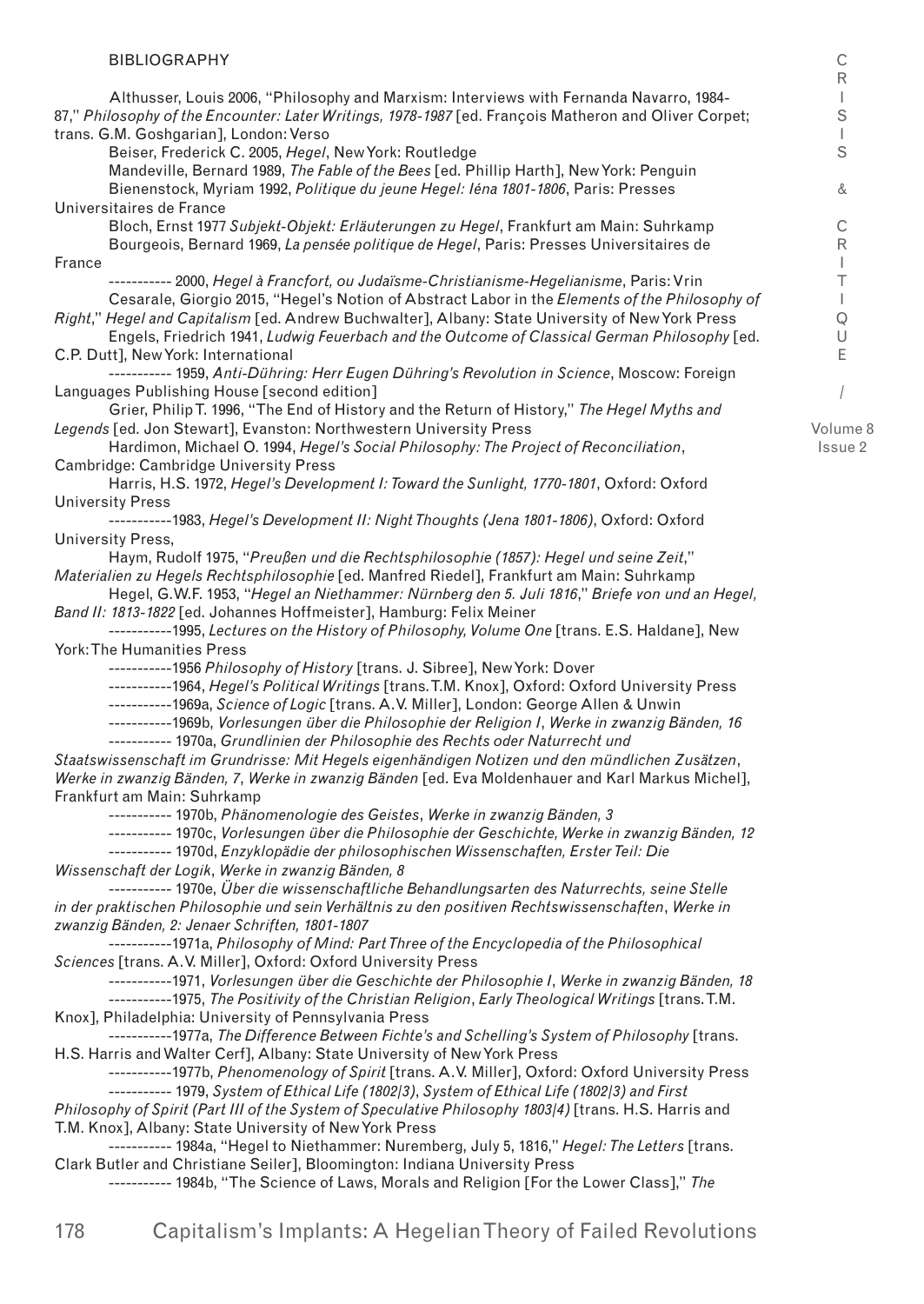| Philosophical Propaedeutic [ed. Michael George and Andrew Vincent; trans. A.V. Miller], Oxford:<br>Blackwell,                                                                          | С<br>$\mathsf R$ |
|----------------------------------------------------------------------------------------------------------------------------------------------------------------------------------------|------------------|
| ----------- 1984c, Lectures on the Philosophy of Religion, Volume One: Introduction and The                                                                                            | $\mathbf{I}$     |
| Concept of Religion [ed. Peter C. Hodgson; trans. R.F. Brown, P.C. Hodgson, J.M. Stewart, J.P. Fitzer,                                                                                 | $\mathbb S$      |
| and H.S. Harris], Berkeley: University of California Press                                                                                                                             | $\mathbf{I}$     |
| -----------1986, "The Science of Laws, Morals and Religion [For the Lower Class]," The                                                                                                 | $\mathbb S$      |
| Philosophical Propaedeutic [ed. Michael George and Andrew Vincent; trans. A.V. Miller], Oxford:                                                                                        |                  |
| Blackwell                                                                                                                                                                              | &                |
| ----------- 1987, Philosophie des Geistes, Jenaer Systementwüfre III: Naturphilosophie und                                                                                             |                  |
| Philosophie des Geistes [ed. Rolf-Peter Horstmann], Hamburg: Felix Meiner Verlag                                                                                                       | $\mathsf C$      |
| ----------- 1991a, <i>Elements of the Philosophy of Right</i> [ed. Allen W. Wood; trans. H.B. Nisbet],                                                                                 | R                |
| Cambridge: Cambridge University Press                                                                                                                                                  | $\mathbf{I}$     |
| -----------1991b, The Encyclopedia Logic: Part I of the Encyclopedia of the Philosophical Sciences                                                                                     | $\top$           |
| with the Zusätze [trans. T.F. Geraets, W.A. Suchting, and H.S. Harris], Indianapolis: Hackett                                                                                          | $\mathbf{I}$     |
| ----------- 1995a, Lectures on Natural Right and Political Science: The First Philosophy of Right,                                                                                     | Q<br>U           |
| Heidelberg 1817-1818, with Additions from the Lectures of 1818-1819 [trans. J. Michael Stewart and<br>Peter C. Hodgson], Berkeley: University of California Press                      | Ε                |
| ----------- 1995b, Lectures on the History of Philosophy, Volume One [trans. E.S. Haldane], New                                                                                        |                  |
| York: The Humanities Press                                                                                                                                                             |                  |
| ----------- 1995c, Lectures on the History of Philosophy, Volume Two [trans. E.S. Haldane and                                                                                          |                  |
| Frances H. Simson], New York: The Humanities Press                                                                                                                                     | Volume 8         |
| ----------- 1999, On the Scientific Ways of Treating Natural Law, on its Place in Practical                                                                                            | Issue 2          |
| Philosophy, and its Relation to the Positive Sciences of Right (1802-1803), Political Writings [ed.                                                                                    |                  |
| Laurence Dickey and H.B. Nisbet; trans. H.B. Nisbet], Cambridge: Cambridge University Press                                                                                            |                  |
| ----------- 2002,, "Fragments of Historical Studies," Miscellaneous Writings of G.W.F. Hegel                                                                                           |                  |
| [ed. Jon Stewart], Evanston: Northwestern University Press                                                                                                                             |                  |
| Herzog, Lisa 2013, Inventing the Market: Smith, Hegel, and Political Theory, Oxford: Oxford                                                                                            |                  |
| <b>University Press</b>                                                                                                                                                                |                  |
| Hobbes, Thomas 1985, Leviathan [ed. C.B. Macpherson], New York: Penguin                                                                                                                |                  |
| Jackson, M.W. 1996, "Hegel: The Real and the Rational," The Hegel Myths and Legends [ed.                                                                                               |                  |
| Jon Stewart], Evanston: Northwestern University Press                                                                                                                                  |                  |
| Johnston, Adrian 2017, "From Closed Need to Infinite Greed: Marx's Drive Theory,"<br>Continental Thought and Theory: A Journal of Intellectual Freedom, special issue: "Reading Marx's |                  |
| Capital 150 Years On" [ed. Mike Grimshaw and Cindy Zeiher], vol. 1, no. 4, October                                                                                                     |                  |
| ----------- 2018, A New German Idealism: Hegel, Žižek, and Dialectical Materialism, New York:                                                                                          |                  |
| <b>Columbia University Press</b>                                                                                                                                                       |                  |
| ----------- 2020, "The Triumph of Theological Economics: God Goes Underground," Philosophy                                                                                             |                  |
| Today, special issue: "Marxism and New Materialisms," vol. 64, no. 1, Winter                                                                                                           |                  |
| ----------- 2021, 'I am nothing, but I make everything': Marx, Lacan, and the Labor Theory of                                                                                          |                  |
| Suture," Parallax: The Dependence of Reality on Its Subjective Constitution [ed. Dominik Finkelde,                                                                                     |                  |
| Christoph Menke, and Slavoj Žižek], London: Bloomsbury                                                                                                                                 |                  |
| ----------- 2022a, Shades of Green: Lacan and Capitalism's Veils," Objective Fictions:                                                                                                 |                  |
| Philosophy, Psychoanalysis, Marxism [ed. Adrian Johnston, Boštjan Nedoh, and Alenka Zupančič],                                                                                         |                  |
| Edinburgh: Edinburgh University Press                                                                                                                                                  |                  |
| ----------- 2022b, "The Plumbing of Political Economy: Marxism and Psychoanalysis Down the<br>Toilet," Psychoanalysis and the Mind-Body Problem [ed. Jon Mills], New York: Routledge   |                  |
| ----------- 2022c, Communism and Ambivalence: Freud, Marxism, and Aggression," Critical                                                                                                |                  |
| Theory and Psychoanalysis [ed. Jon Mills], New York: Routledge                                                                                                                         |                  |
| Kant, Immanuel 1996, "An answer to the question: What is Enlightenment?" Practical                                                                                                     |                  |
| Philosophy [ed. and trans. Mary J. Gregor], Cambridge: Cambridge University Press                                                                                                      |                  |
| Kervégan, Jean-François 2007, L'effectif et le rationnel: Hegel et l'esprit objectif, Paris: Vrin                                                                                      |                  |
| Lacan, Jacques 1977, The Seminar of Jacques Lacan, Book XI: The Four Fundamental Concepts                                                                                              |                  |
| of Psychoanalysis, 1964 [ed. Jacques-Alain Miller; trans. Alan Sheridan], New York: W.W. Norton and                                                                                    |                  |
| Company                                                                                                                                                                                |                  |
| ----------- 1992, The Seminar of Jacques Lacan, Book VII: The Ethics of Psychoanalysis, 1959-1960                                                                                      |                  |
| [ed. Jacques-Alain Miller; trans. Dennis Porter], New York: W.W. Norton and Company                                                                                                    |                  |
| ----------- 2006, Le Séminaire de Jacques Lacan, Livre XVI: D'un Autre à l'autre, 1968-1969 [ed.                                                                                       |                  |
| Jacques-Alain Miller], Paris: Éditions du Seuil                                                                                                                                        |                  |
| Löwith, Karl 1991, From Hegel to Nietzsche: The Revolution in Nineteenth-Century Philosophy<br>[trans. David E. Green], New York: Columbia University Press                            |                  |
| Lukács, Georg 1976, The Young Hegel: Studies in the Relations between Dialectics and                                                                                                   |                  |
| Economics [trans. Rodney Livingstone], Cambridge: MIT Press                                                                                                                            |                  |
|                                                                                                                                                                                        |                  |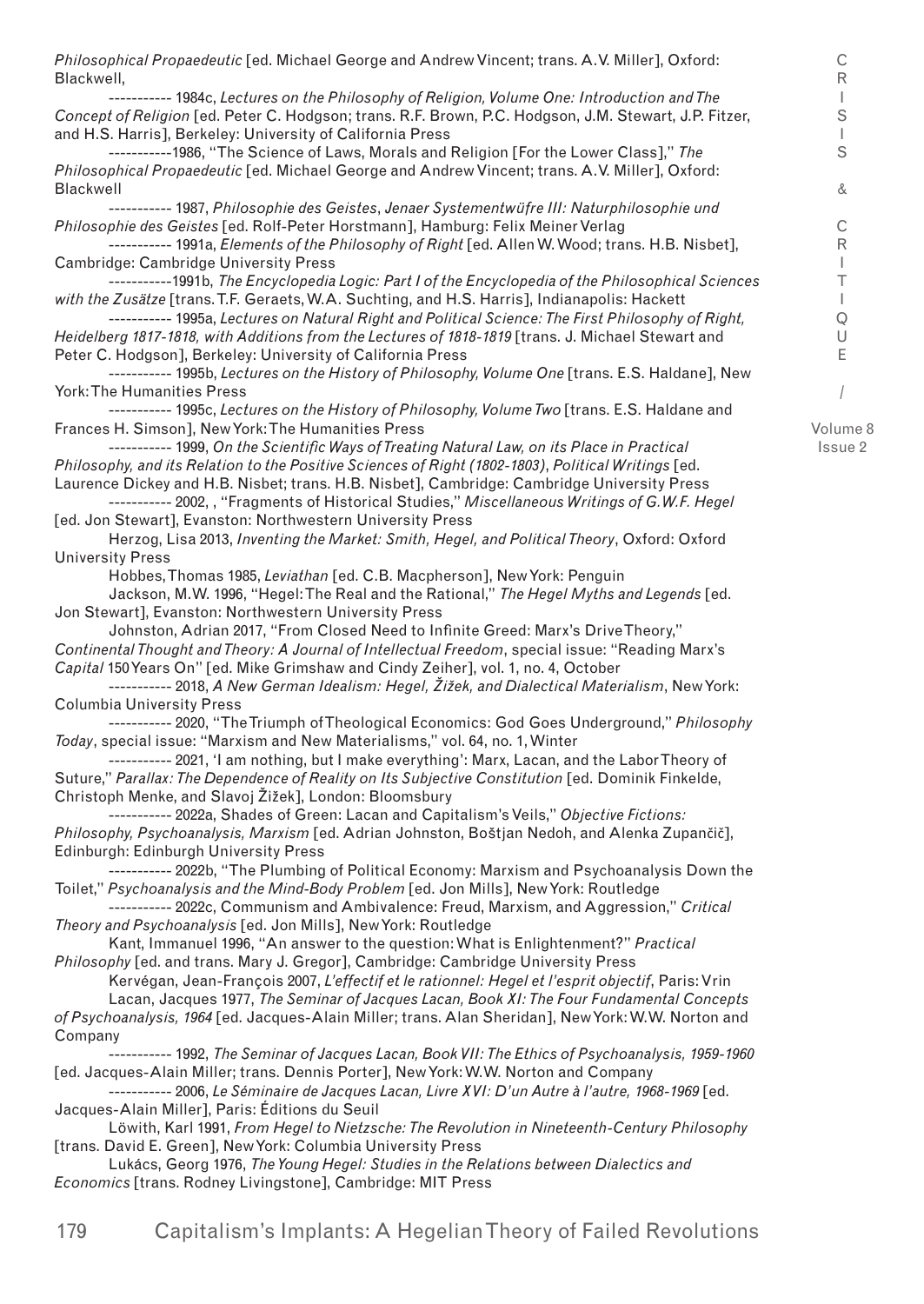| MacGregor, David 1996, <i>Hegel, Marx, and the English State</i> , Toronto: University of Toronto                                                                                                                                                                                                       | $\mathsf C$<br>R                    |
|---------------------------------------------------------------------------------------------------------------------------------------------------------------------------------------------------------------------------------------------------------------------------------------------------------|-------------------------------------|
| Press<br>Marx, Karl and Engels, Friedrich 1972, The Communist Manifesto [trans. Samuel Moore], Karl<br>Marx: Selected Writings [ed. David McLellan], Oxford: Oxford University Press<br>----------- 1975, The Holy Family, or Critique of Critical Criticism: Against Bruno Bauer, and                  | $\overline{1}$<br>$\mathbb S$<br>÷. |
| Company [trans. Richard Dixon and Clemens Dutt], Moscow: Progress Publishers<br>Marx, Karl 1956, The Poverty of Philosophy, Moscow: Foreign Languages Publishing House<br>-----------1962, Karl-Marx-Ausgabe: Werke-Schriften-Briefe, Band IV: Ökonomische Schriften,                                   | S<br>&                              |
| erster Band [ed. Hans-Joachim Lieber], Das Kapital: Kritik der politischen Ökonomie, erster Band,<br>Darmstadt: Wissenschaftliche Buchgesellschaft                                                                                                                                                      | C                                   |
| -----------1963, Theories of Surplus-Value, Part One: Volume IV of Capital [ed. S. Ryazanskaya;<br>trans. Emile Burns], Moscow: Progress Publishers<br>----------- 1970, A Contribution to the Critique of Political Economy [ed. Maurice Dobb; trans.                                                  | R<br>$\mathbf{I}$<br>Τ              |
| S.W. Ryazanskaya], New York: International<br>-----------1971, Theories of Surplus-Value, Part Three: Volume IV of Capital [ed. S.W.                                                                                                                                                                    | $\mathbf{I}$<br>Q                   |
| Ryazanskaya and Richard Dixon; trans. Jack Cohen and S.W. Ryazanskaya], Moscow<br>----------- 1976, Capital: A Critique of Political Economy, Volume One [trans. Ben Fowkes], New                                                                                                                       | U<br>Е                              |
| York: Penguin<br>----------- 1981, Capital: A Critique of Political Economy, Volume Three [trans. David Fernbach],                                                                                                                                                                                      |                                     |
| New York: Penguin, 1981<br>----------- 1992, "A Contribution to the Critique of Hegel's Philosophy of Right. Introduction,"                                                                                                                                                                             | Volume 8                            |
| Early Writings [trans. Rodney Livingstone and Gregor Benton], New York: Penguin<br>Maurer, Reinhart Klemens1996, "Hegel and the End of History" [trans. Jon Stewart], The                                                                                                                               | Issue 2                             |
| Hegel Myths and Legends [ed. Jon Stewart], Evanston: Northwestern University Press<br>Mowad, Nicholas 2015, "The Purest Inequality: Hegel's Critique of the Labor Contract and                                                                                                                          |                                     |
| Capitalism," Hegel and Capitalism [ed. Andrew Buchwalter], Albany: State University of New York<br>Press                                                                                                                                                                                                |                                     |
| Neuhouser, Frederick 2000, Foundations of Hegel's Social Theory: Actualizing Freedom,<br><b>Cambridge: Harvard University Press</b><br>Plant, Raymond 1983, "Hegel on identity and legitimation," in The State and Civil Society:                                                                       |                                     |
| Studies in Hegel's Political Philosophy [ed. Z.A. Pelczynski], Cambridge: Cambridge University Press<br>Plekhanov, Georgi V. 1974, "For the Sixtieth Anniversary of Hegel's Death" [trans. R. Dixon],                                                                                                   |                                     |
| Selected Philosophical Works in Five Volumes: Volume I [ed. M.T. Ivochuk, A.N. Maslin, P.N. Fedoseyev,<br>V.A. Fomina, B.A. Chagin, E.S. Kots, I.S. Belensky, S.M. Firsova, and B.L. Yakobson], Moscow: Foreign<br>Languages                                                                            |                                     |
| Pelczynski, Z.A. 1971, "Introduction: The Hegelian conception of the state," Hegel's Political<br>Philosophy: Problems and Perspectives [ed. Z.A. Pelczynski], Cambridge: Cambridge University Press                                                                                                    |                                     |
| ----------- 1984, "Introduction: The significance of Hegel's separation of the state and civil<br>society," The State and Civil Society: Studies in Hegel's Political Philosophy [ed. Z.A. Pelczynski],                                                                                                 |                                     |
| Cambridge: Cambridge University Press<br>Piketty, Thomas 2014, Capital in the Twenty-First Century [trans. Arthur Goldhammer],                                                                                                                                                                          |                                     |
| <b>Cambridge: Harvard University Press</b><br>Ricardo, David 2004, The Principles of Political Economy and Taxation, New York: Dover                                                                                                                                                                    |                                     |
| Riedel, Manfred 1969, "Objektiver Geist und praktische Philosophie," Studien zu Hegels<br>Rechtsphilosophie, Frankfurt am Main: Suhrkamp                                                                                                                                                                |                                     |
| Rosen, Stanley 2014, The Idea of Hegel's Science of Logic, Chicago: University of Chicago<br>Press                                                                                                                                                                                                      |                                     |
| Rousseau, Jean-Jacques 1987, On the Social Contract [trans. Donald A. Cress], Indianapolis:<br>Hackett                                                                                                                                                                                                  |                                     |
| Ruda, Frank 2011, Hegel's Rabble: An Investigation into Hegel's Philosophy of Right, London:<br>Continuum                                                                                                                                                                                               |                                     |
| Smith, Adam 1986, The Wealth of Nations, Books I-III [ed. Andrew Skinner], New York: Penguin<br>----------- 1999, The Wealth of Nations, Books IV-V [ed. Andrew Skinner], New York: Penguin<br>Smith, Steven B. 1989, <i>Hegel's Critique of Liberalism: Rights in Context</i> , Chicago: University of |                                     |
| Chicago Press<br>Skomvoulis, Michalis 2015, "Hegel Discovers Capitalism: Critique of Individualism, Social                                                                                                                                                                                              |                                     |
| Labor, and Reification during the Jena Period (1801-1807)," Hegel and Capitalism [ed. Andrew<br>Buchwalter], Albany: State University of New York Press                                                                                                                                                 |                                     |
| Thompson, Michael J. 2015, "Capitalism as Deficient Modernity: Hegel against the Modern<br>Economy," Hegel and Capitalism [ed. Andrew Buchwalter], Albany: State University of New York                                                                                                                 |                                     |
| Press                                                                                                                                                                                                                                                                                                   |                                     |

Walton, A.S. 1984, "Economy, utility and community in Hegel's theory of civil society," *The*